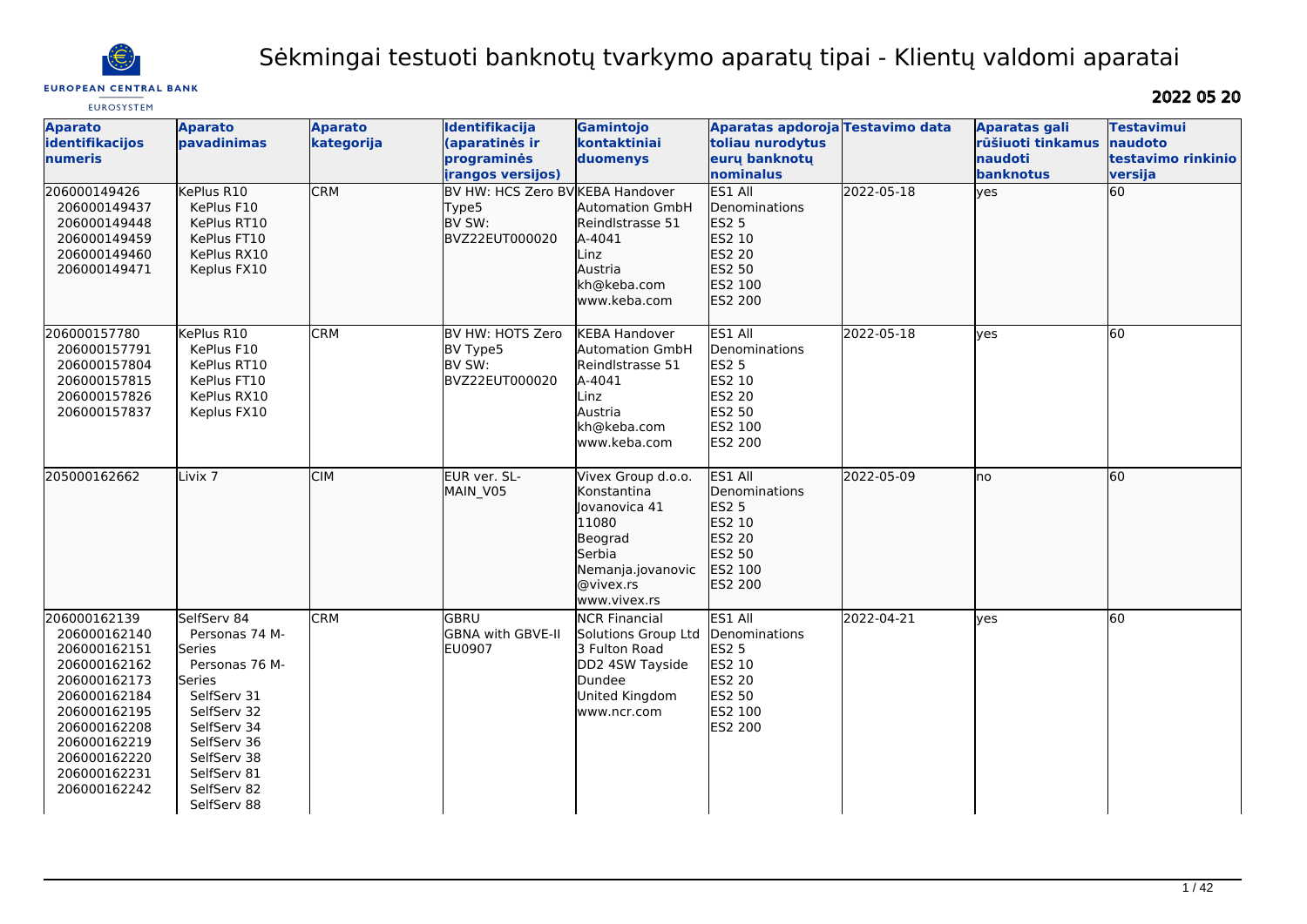

| <b>Aparato</b><br>identifikacijos<br>numeris                                                                                                                                                 | <b>Aparato</b><br>pavadinimas                                                                                                                                                                                                    | <b>Aparato</b><br>kategorija | Identifikacija<br>(aparatinės ir<br>programinės<br><i>irangos versijos)</i> | Gamintojo<br>kontaktiniai<br>duomenys                                                                                      | Aparatas apdoroja Testavimo data<br>toliau nurodytus<br>eurų banknotų<br>nominalus           |            | <b>Aparatas gali</b><br>rūšiuoti tinkamus<br>naudoti<br>banknotus | <b>Testavimui</b><br>naudoto<br>testavimo rinkinio<br>versija |
|----------------------------------------------------------------------------------------------------------------------------------------------------------------------------------------------|----------------------------------------------------------------------------------------------------------------------------------------------------------------------------------------------------------------------------------|------------------------------|-----------------------------------------------------------------------------|----------------------------------------------------------------------------------------------------------------------------|----------------------------------------------------------------------------------------------|------------|-------------------------------------------------------------------|---------------------------------------------------------------|
| 206000162264<br>206000162446<br>206000162457<br>206000162468<br>206000162479<br>206000162480<br>206000162491<br>206000162505<br>206000162516<br>206000162527<br>206000162538<br>206000162549 | SelfServ 91<br>SelfServ 84<br>Personas 74 M-<br>Series<br>Personas 76 M-<br><b>Series</b><br>SelfServ 31<br>SelfServ 32<br>SelfServ 34<br>SelfServ 36<br>SelfServ 38<br>SelfServ 81<br>SelfServ 82<br>SelfServ 88<br>SelfServ 91 | <b>CRM</b>                   | lgbru<br><b>GBNA with GBVE</b><br><b>EU0907</b>                             | <b>NCR Financial</b><br>Solutions Group Ltd<br>3 Fulton Road<br>DD2 4SW Tayside<br>Dundee<br>United Kingdom<br>www.ncr.com | ES1 All<br>Denominations<br>ES2 5<br>ES2 10<br>ES2 20<br>ES2 50<br>ES2 100<br>ES2 200        | 2022-04-21 | lyes                                                              | 60                                                            |
| 206000161888<br>206000162026<br>206000162037<br>206000162048<br>206000162059<br>206000162060<br>206000162071<br>206000162082<br>206000162093<br>206000162106<br>206000162117<br>206000162128 | SelfServ 84<br>Personas 74 M-<br>Series<br>Personas 76 M-<br>Series<br>SelfServ 31<br>SelfServ 32<br>SelfServ 34<br>SelfServ 36<br>SelfServ 38<br>SelfServ 81<br>SelfServ 82<br>SelfServ 88<br>SelfServ 91                       | <b>CRM</b>                   | <b>GBRU</b><br><b>GBNA with GBVE</b><br><b>EU0906IB</b>                     | <b>NCR Financial</b><br>Solutions Group Ltd<br>3 Fulton Road<br>DD2 4SW Tayside<br>Dundee<br>United Kingdom<br>www.ncr.com | ES1 All<br>Denominations<br><b>ES2 5</b><br>ES2 10<br>ES2 20<br>ES2 50<br>ES2 100<br>ES2 200 | 2022-04-20 | <b>yes</b>                                                        | 60                                                            |
| 206000161899<br>206000161902                                                                                                                                                                 | SelfServ 83<br>SelfServ 87                                                                                                                                                                                                       | <b>CRM</b>                   | BRM with HVD300<br>EUR00000596                                              | <b>NCR Financial</b><br>Solutions Group Ltd<br>3 Fulton Road<br>DD2 4SW Tayside<br>Dundee<br>United Kingdom<br>www.ncr.com | ES1 All<br>Denominations<br>ES2 5<br>ES2 10<br>ES2 20<br>ES2 50<br><b>ES2 100</b><br>ES2 200 | 2022-04-20 | lyes                                                              | 60                                                            |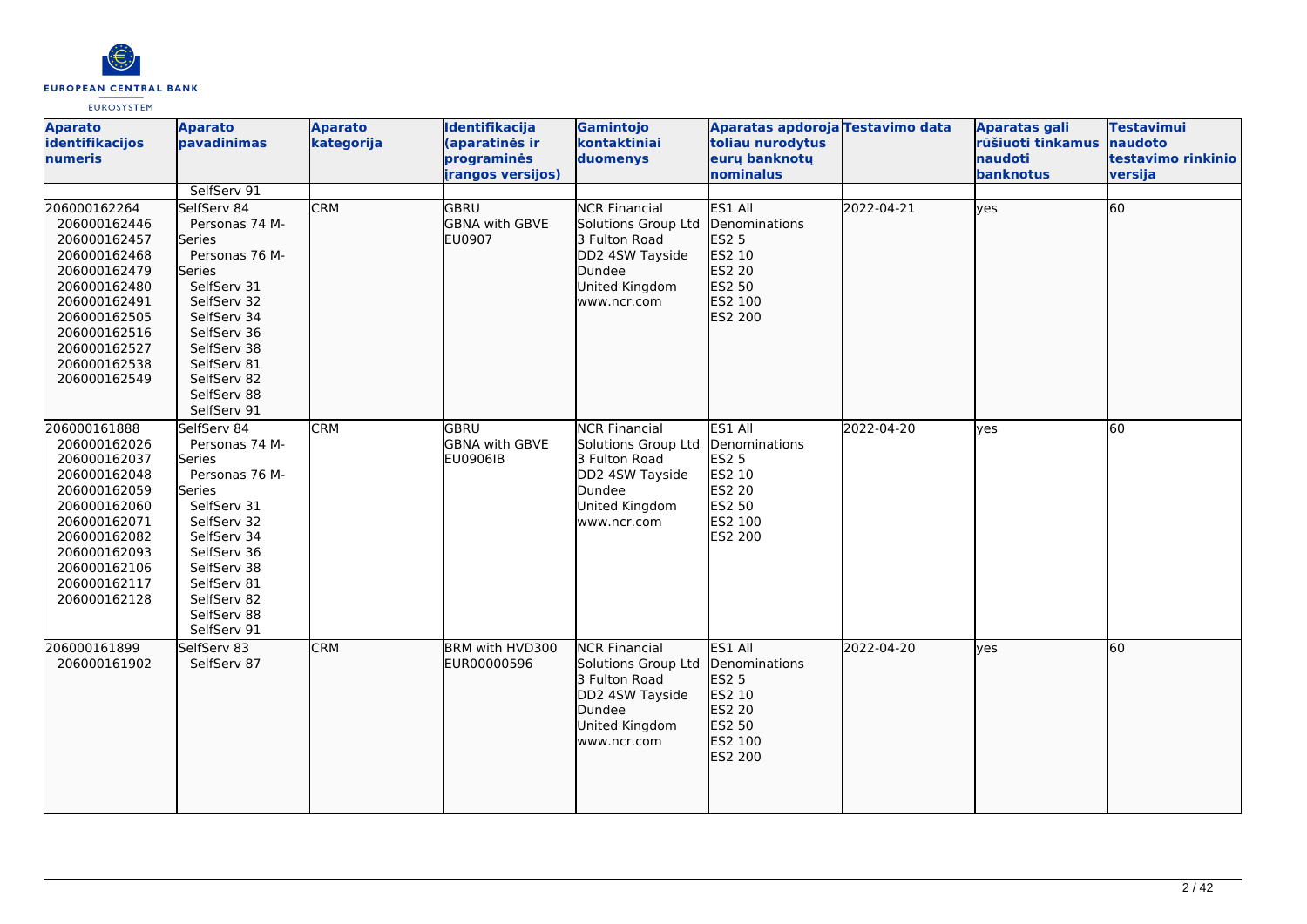

| <b>Aparato</b><br>identifikacijos<br>numeris                                                                                                                                                                                                                                 | <b>Aparato</b><br>pavadinimas                                                                                                                                                                                                                                             | <b>Aparato</b><br>kategorija | Identifikacija<br>(aparatinės ir<br>programinės<br><i>irangos versijos)</i> | Gamintojo<br>kontaktiniai<br>duomenys                                                                                                                                     | Aparatas apdoroja Testavimo data<br>toliau nurodytus<br>eurų banknotų<br>nominalus                         |            | Aparatas gali<br>rūšiuoti tinkamus<br><b>naudoti</b><br>banknotus | <b>Testavimui</b><br>naudoto<br>testavimo rinkinio<br>versija |
|------------------------------------------------------------------------------------------------------------------------------------------------------------------------------------------------------------------------------------------------------------------------------|---------------------------------------------------------------------------------------------------------------------------------------------------------------------------------------------------------------------------------------------------------------------------|------------------------------|-----------------------------------------------------------------------------|---------------------------------------------------------------------------------------------------------------------------------------------------------------------------|------------------------------------------------------------------------------------------------------------|------------|-------------------------------------------------------------------|---------------------------------------------------------------|
| 206000161844<br>206000161913<br>206000161924<br>206000161935<br>206000161946<br>206000161957<br>206000161968<br>206000161979<br>206000161980<br>206000161991<br>206000162004<br>206000162015                                                                                 | SelfServ 84<br>Personas 74 M-<br>lSeries<br>Personas 76 M-<br>Series<br>SelfServ31<br>SelfServ 32<br>SelfServ 34<br>SelfServ 36<br>SelfServ38<br>SelfServ 81<br>SelfServ 82<br>SelfServ 88<br>SelfServ 91                                                                 | <b>CRM</b>                   | GBRU<br><b>GBNA with GBVE-II</b><br>EU0906IB                                | <b>NCR Financial</b><br>Solutions Group Ltd<br>3 Fulton Road<br>DD2 4SW Tayside<br>Dundee<br>United Kingdom<br>www.ncr.com                                                | ES1 All<br>Denominations<br><b>ES2 5</b><br>ES2 10<br><b>ES2 20</b><br>ES2 50<br>ES2 100<br><b>ES2 200</b> | 2022-04-19 | lyes                                                              | 60                                                            |
| 206000111104<br>206000111115<br>206000111126<br>206000111137<br>206000111148<br>206000111159                                                                                                                                                                                 | KePlus R6<br><b>KEBA KePlus D6</b><br><b>KEBA KePlus X6</b><br><b>KEBA KePlus M6</b><br><b>KEBA Rondo</b><br>4cashcycle+ R4<br><b>KEBA Rondo</b><br>4cashcycle+ R5                                                                                                        | <b>CRM</b>                   | BV HW: HOTS BV-<br>ZBV Type 4a<br>BV SW:<br>HBV2MEUA001001                  | <b>KEBA Handover</b><br><b>Automation GmbH</b><br>Reindlstrasse 51<br>A-4041<br>Linz<br>Austria<br>kh@keba.com<br>www.keba.com                                            | ES1 All<br>Denominations<br><b>ES2 5</b><br>ES2 10<br>ES2 20<br>ES2 50<br>ES2 100<br>ES2 200               | 2022-04-06 | lves                                                              | 60                                                            |
| 206000145160<br>206000145171<br>206000145182<br>206000145193<br>206000145206<br>206000145217<br>206000145228<br>206000145239<br>206000145605<br>206000145616<br>206000145627<br>206000145638<br>206000145649<br>206000145650<br>206000145661<br>206000145672<br>206000145683 | DT-7000H68NL<br>DT-7000H68N<br>DT-7000H68NLR<br>DT-7000H68NX<br>DT-7000P5800<br>DT-7000P5800L<br>DT-7000160-COMB<br>Virtual Teller Mach<br>ine(VTM)/Videokasse<br>DT-7000160A<br>DT-7000160B<br>DT-7000160NL<br>DT-7000160X<br>DT-7000160XL<br>DT-7000164A<br>DT-7000164B | <b>CRM</b>                   | SNV-001<br>V22004A0B2                                                       | <b>GRG Banking</b><br>Equipment Co Ltd<br>9 Kelin Road Science ES2 5<br><b>City</b><br>510663<br>Guangzhou, District ES2 50<br>Luogang<br>China<br>www.grgbanking.co<br>m | ES1 All<br>Denominations<br>ES2 10<br><b>ES2 20</b><br>ES2 100<br>ES2 200                                  | 2022-04-06 | <b>ves</b>                                                        | 60                                                            |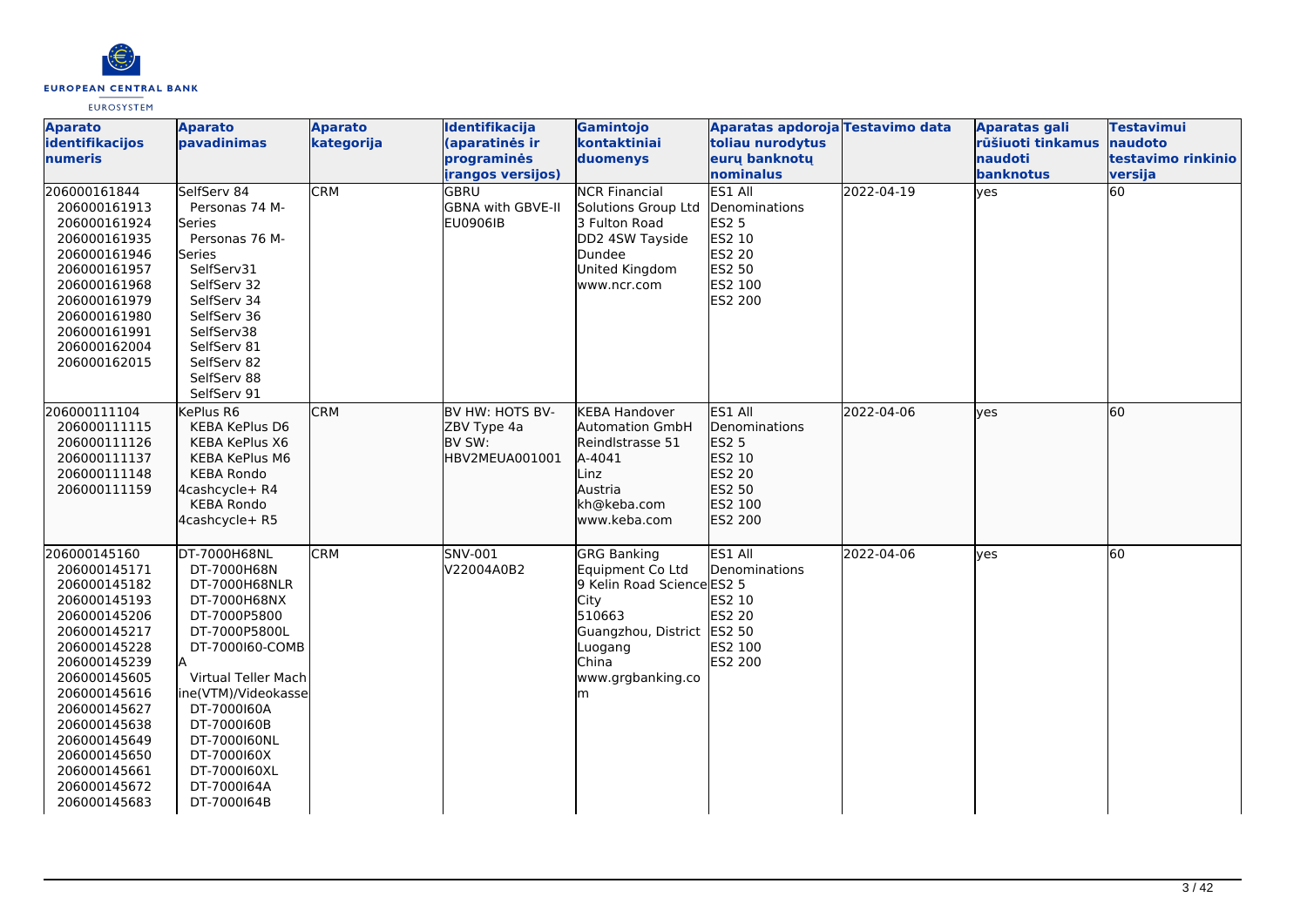

| <b>Aparato</b><br>identifikacijos<br>numeris                                                                                                                 | <b>Aparato</b><br>pavadinimas                                                                                                                      | <b>Aparato</b><br>kategorija | Identifikacija<br>(aparatinės ir<br>programinės<br><i>irangos versijos)</i> | Gamintojo<br>kontaktiniai<br>duomenys                                                                                      | Aparatas apdoroja Testavimo data<br>toliau nurodytus<br>eurų banknotų<br>nominalus                  |            | Aparatas gali<br>rūšiuoti tinkamus<br>naudoti<br>banknotus | <b>Testavimui</b><br>naudoto<br>testavimo rinkinio<br>versija |
|--------------------------------------------------------------------------------------------------------------------------------------------------------------|----------------------------------------------------------------------------------------------------------------------------------------------------|------------------------------|-----------------------------------------------------------------------------|----------------------------------------------------------------------------------------------------------------------------|-----------------------------------------------------------------------------------------------------|------------|------------------------------------------------------------|---------------------------------------------------------------|
| 206000145694<br>206000145707<br>206000145718                                                                                                                 | DT-7000164C<br>DT-7000166<br>DT-7000P5800<br>DT-7000P5800E<br>DT-7000P5800L                                                                        |                              |                                                                             |                                                                                                                            |                                                                                                     |            |                                                            |                                                               |
| 207000161195<br>207000161208<br>207000161219<br>207000161220<br>207000161231<br>207000161242<br>207000161253<br>207000161264<br>207000161275<br>207000161286 | SelfServ 34<br>SelfServ 31<br>SelfServ 32<br>SelfServ 36<br>SelfServ 38<br>SelfServ 91<br>SelfServ 81<br>SelfServ 82<br>SelfServ 84<br>SelfServ 88 | <b>CCM</b>                   | <b>DVM</b><br>DVM-STD-EUR<br>Version 01.09.00                               | <b>NCR Financial</b><br>Solutions Group Ltd<br>3 Fulton Road<br>DD2 4SW Tayside<br>Dundee<br>United Kingdom<br>www.ncr.com | ES1 All<br>Denominations<br>ES2 5<br>ES2 10<br>ES2 20<br>ES2 50<br>ES2 100<br>ES2 200               | 2022-04-05 | lno                                                        | l60                                                           |
| 206000146764                                                                                                                                                 | Wincash - SD960                                                                                                                                    | <b>CRM</b>                   | SNV-001<br>V22004A0B2                                                       | Sigma S.p.A.<br>Via Po 14<br>63017<br>Altidona (FM)<br>Italy<br>www.sigmaspa.com                                           | ES1 All<br>Denominations<br><b>ES2 5</b><br>ES2 10<br>ES2 20<br>ES2 50<br>ES2 100<br><b>ES2 200</b> | 2022-04-04 | yes                                                        | 60                                                            |
| 206000161105<br>206000161116                                                                                                                                 | SR1000<br>SR2000                                                                                                                                   | <b>CRM</b>                   | BV3 - MHTD<br>GAUL2203040E                                                  | Sigma S.p.A.<br>Via Po 14<br>63017<br>Altidona (FM)<br>Italy<br>www.sigmaspa.com                                           | ES1 All<br>Denominations<br>ES2 5<br>ES2 10<br>ES2 20<br>ES2 50<br>lES2 100<br>ES2 200              | 2022-04-04 | lyes                                                       | 60                                                            |
| 206000161127<br>206000161138                                                                                                                                 | SR1000<br>SR2000                                                                                                                                   | <b>CRM</b>                   | BV3 - MOTD<br>GAUL2203040E                                                  | Sigma S.p.A.<br>Via Po 14<br>63017<br>Altidona (FM)<br>Italy<br>www.sigmaspa.com ES2 50                                    | ES1 All<br>Denominations<br><b>ES2 5</b><br><b>ES2 10</b><br><b>ES2 20</b>                          | 2022-04-04 | lves                                                       | 60                                                            |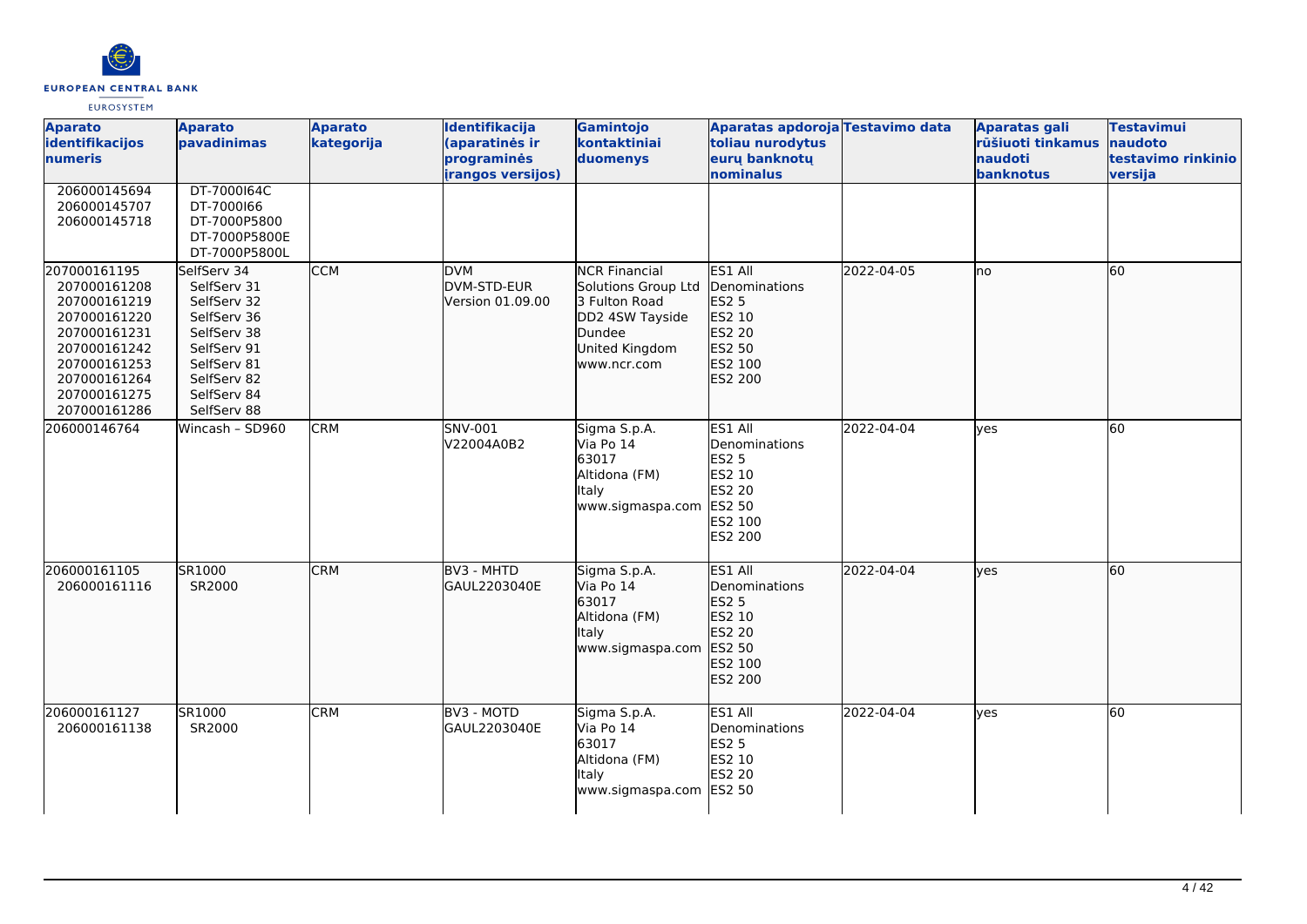

| <b>Aparato</b><br>identifikacijos<br><b>numeris</b>                                                                                                                                                                                                                                                                                                                                          | <b>Aparato</b><br>pavadinimas                                                                                                                                                                                                                                                                                                                                                                                        | <b>Aparato</b><br>kategorija | Identifikacija<br>(aparatinės ir<br>programinės<br><i>irangos versijos)</i> | Gamintojo<br>kontaktiniai<br>duomenys                                                                                                            | Aparatas apdoroja Testavimo data<br>toliau nurodytus<br>eurų banknotų<br>nominalus       |            | <b>Aparatas gali</b><br>rūšiuoti tinkamus<br>naudoti<br>banknotus | <b>Testavimui</b><br>naudoto<br>testavimo rinkinio<br>versija |
|----------------------------------------------------------------------------------------------------------------------------------------------------------------------------------------------------------------------------------------------------------------------------------------------------------------------------------------------------------------------------------------------|----------------------------------------------------------------------------------------------------------------------------------------------------------------------------------------------------------------------------------------------------------------------------------------------------------------------------------------------------------------------------------------------------------------------|------------------------------|-----------------------------------------------------------------------------|--------------------------------------------------------------------------------------------------------------------------------------------------|------------------------------------------------------------------------------------------|------------|-------------------------------------------------------------------|---------------------------------------------------------------|
|                                                                                                                                                                                                                                                                                                                                                                                              |                                                                                                                                                                                                                                                                                                                                                                                                                      |                              |                                                                             |                                                                                                                                                  | <b>ES2 100</b><br>ES2 200                                                                |            |                                                                   |                                                               |
| 206000161172<br>206000161183                                                                                                                                                                                                                                                                                                                                                                 | Wincash - SD960<br>Wincash - SD960N                                                                                                                                                                                                                                                                                                                                                                                  | <b>CRM</b>                   | UNV-010<br>V28004A014                                                       | Sigma S.p.A.<br>Via Po 14<br>63017<br>Altidona (FM)<br><b>Italy</b><br>www.sigmaspa.com                                                          | ES1 All<br>Denominations<br>ES2 5<br>ES2 10<br>ES2 20<br>ES2 50<br>ES2 100<br>ES2 200    | 2022-04-04 | lyes                                                              | 60                                                            |
| 206000160536<br>206000160547<br>206000160558<br>206000160569<br>206000160570<br>206000160581<br>206000160592<br>206000160605<br>206000160616<br>206000160627<br>206000160638<br>206000160649<br>206000160650<br>206000160661<br>206000160672<br>206000160683<br>206000160694<br>206000160707<br>206000160718<br>206000160729<br>206000160730<br>206000160741<br>206000160752<br>206000160763 | CINEO C4060<br><b>CINEO C4040</b><br>CS 4040<br><b>CINEO C4080</b><br>CS 4080<br><b>CINEO C4560</b><br>CS 4560<br><b>CINEO C4580</b><br>CS 4580<br><b>CINEO C2090</b><br>CS 2090<br><b>CINEO C4090</b><br>CS 4090<br><b>CINEO C2080</b><br>CS 2080<br><b>CINEO C6040</b><br>CS 6040<br><b>CINEO C6040</b><br>Compact<br>CS 6040 Compact<br><b>CINEO C6030</b><br>CS 6030<br><b>CINEO C6050</b><br>CS 6050<br>CS 4060 | <b>CRM</b>                   | MOVE CWCA<br>MOVE CWAA_EUR_1 Systems GmbH<br>055                            | Diebold Nixdorf<br>Heinz-Nixdorf-Ring 1<br>33106<br>Paderborn<br>Germany<br>info.de@dieboldnixd ES2 100<br>orf.com<br>www.dieboldnixdorf.<br>com | ES1 All<br>Denominations<br><b>ES2 5</b><br>ES2 10<br>ES2 20<br><b>ES2 50</b><br>ES2 200 | 2022-03-23 | yes                                                               | 60                                                            |
| 208000160776<br>208000160787                                                                                                                                                                                                                                                                                                                                                                 | Cineo C6010<br>CS 6010                                                                                                                                                                                                                                                                                                                                                                                               | <b>COM</b>                   | MOVE PWCC<br>MOVE PWBA_EUR_1 Systems GmbH<br>055                            | Diebold Nixdorf<br>Heinz-Nixdorf-Ring 1 ES2 5                                                                                                    | ES1 All<br>Denominations                                                                 | 2022-03-23 | yes                                                               | 60                                                            |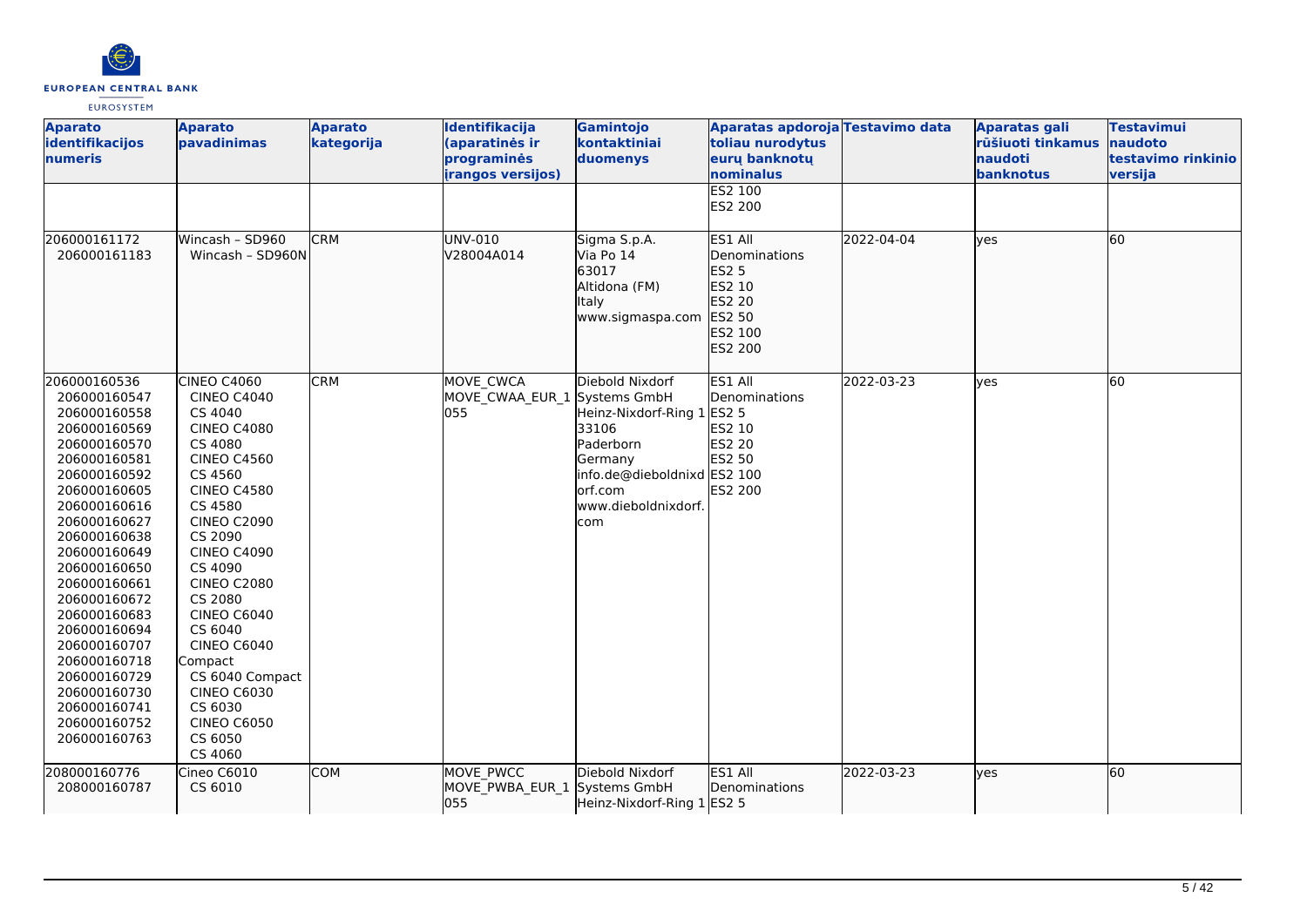

| <b>Aparato</b><br>identifikacijos | <b>Aparato</b><br>pavadinimas | <b>Aparato</b><br>kategorija | Identifikacija<br>(aparatinės ir | Gamintojo<br>kontaktiniai   | Aparatas apdoroja Testavimo data<br>toliau nurodytus |            | <b>Aparatas gali</b><br>rūšiuoti tinkamus | <b>Testavimui</b><br>naudoto |
|-----------------------------------|-------------------------------|------------------------------|----------------------------------|-----------------------------|------------------------------------------------------|------------|-------------------------------------------|------------------------------|
| numeris                           |                               |                              | programinės                      | duomenys                    | euru banknotu                                        |            | naudoti                                   | testavimo rinkinio           |
|                                   |                               |                              | <i>irangos versijos)</i>         |                             | nominalus                                            |            | banknotus                                 | versija                      |
|                                   |                               |                              |                                  | 33106                       | <b>ES2 10</b>                                        |            |                                           |                              |
|                                   |                               |                              |                                  | Paderborn                   | ES2 20                                               |            |                                           |                              |
|                                   |                               |                              |                                  | Germany                     | ES2 50                                               |            |                                           |                              |
|                                   |                               |                              |                                  | info.de@dieboldnixd ES2 100 |                                                      |            |                                           |                              |
|                                   |                               |                              |                                  | orf.com                     | ES2 200                                              |            |                                           |                              |
|                                   |                               |                              |                                  | www.dieboldnixdorf.         |                                                      |            |                                           |                              |
|                                   |                               |                              |                                  | com                         |                                                      |            |                                           |                              |
| 206000160898                      | DN Series 200                 | <b>CRM</b>                   | MOVEm CDAA                       | Diebold Nixdorf             | ES1 All                                              | 2022-03-23 | <b>ves</b>                                | 60                           |
| 206000160901                      | CS 4060                       |                              | MOVEm CDAA EUR Systems GmbH      |                             | Denominations                                        |            |                                           |                              |
| 206000160912                      | CS 4560                       |                              | 1019                             | Heinz-Nixdorf-Ring 1 ES2 5  |                                                      |            |                                           |                              |
| 206000160923                      | DN Series 250                 |                              |                                  | 33106                       | ES2 10                                               |            |                                           |                              |
| 206000160934                      | DN Series 400                 |                              |                                  | Paderborn                   | <b>ES2 20</b>                                        |            |                                           |                              |
| 206000160945                      | DN Series 405DT               |                              |                                  | Germany                     | ES2 50                                               |            |                                           |                              |
| 206000160956                      | DN Series 450                 |                              |                                  | info.de@dieboldnixd ES2 100 |                                                      |            |                                           |                              |
| 206000160967                      | DN Series 470                 |                              |                                  | lorf.com                    | <b>ES2 200</b>                                       |            |                                           |                              |
| 206000160978                      | DN Series 490                 |                              |                                  | www.dieboldnixdorf.         |                                                      |            |                                           |                              |
|                                   |                               |                              |                                  | com                         |                                                      |            |                                           |                              |
| 207000160047                      | SelfServ 34                   | <b>CCM</b>                   | EUR-IBVM-CN-16N                  | <b>NCR Financial</b>        | ES1 All                                              | 2022-03-22 | Ino                                       | 60                           |
| 207000160058                      | SelfServ 31                   |                              |                                  | Solutions Group Ltd         | Denominations                                        |            |                                           |                              |
| 207000160069                      | SelfServ 32                   |                              |                                  | 3 Fulton Road               | <b>ES2 5</b>                                         |            |                                           |                              |
| 207000160070                      | SelfServ 36                   |                              |                                  | DD2 4SW Tayside             | ES2 10                                               |            |                                           |                              |
| 207000160081                      | SelfServ 38                   |                              |                                  | Dundee                      | ES2 20                                               |            |                                           |                              |
| 207000160092                      | SelfServ 91                   |                              |                                  | United Kingdom              | ES2 50                                               |            |                                           |                              |
| 207000160105                      | SelfServ 81                   |                              |                                  | www.ncr.com                 | ES2 100                                              |            |                                           |                              |
| 207000160116                      | SelfServ 82                   |                              |                                  |                             | ES2 200                                              |            |                                           |                              |
| 207000160127                      | SelfServ 84                   |                              |                                  |                             |                                                      |            |                                           |                              |
| 207000160138                      | SelfServ 88                   |                              |                                  |                             |                                                      |            |                                           |                              |
| 206000160273                      | CINEO C4060                   | <b>CRM</b>                   | MOVE CWAA                        | Diebold Nixdorf             | ES1 All                                              | 2022-03-22 | yes                                       | 60                           |
| 206000160284                      | <b>CINEO C4040</b>            |                              | MOVE_CWAA_EUR_1 Systems GmbH     |                             | Denominations                                        |            |                                           |                              |
| 206000160295                      | CS 4040                       |                              | 055                              | Heinz-Nixdorf-Ring 1 ES2 5  |                                                      |            |                                           |                              |
| 206000160308                      | <b>CINEO C4080</b>            |                              |                                  | 33106                       | ES2 10                                               |            |                                           |                              |
| 206000160319                      | CS 4080                       |                              |                                  | Paderborn                   | <b>ES2 20</b>                                        |            |                                           |                              |
| 206000160320                      | <b>CINEO C4560</b>            |                              |                                  | Germany                     | ES2 50                                               |            |                                           |                              |
| 206000160331                      | CS 4560                       |                              |                                  | info.de@dieboldnixd ES2 100 |                                                      |            |                                           |                              |
| 206000160342                      | <b>CINEO C4580</b>            |                              |                                  | orf.com                     | ES2 200                                              |            |                                           |                              |
| 206000160353                      | CS 4580                       |                              |                                  | www.dieboldnixdorf.         |                                                      |            |                                           |                              |
| 206000160364                      | <b>CINEO C2090</b>            |                              |                                  | com                         |                                                      |            |                                           |                              |
| 206000160375                      | CS 2090                       |                              |                                  |                             |                                                      |            |                                           |                              |
| 206000160386                      | <b>CINEO C4090</b>            |                              |                                  |                             |                                                      |            |                                           |                              |
| 206000160397                      | CS 4090                       |                              |                                  |                             |                                                      |            |                                           |                              |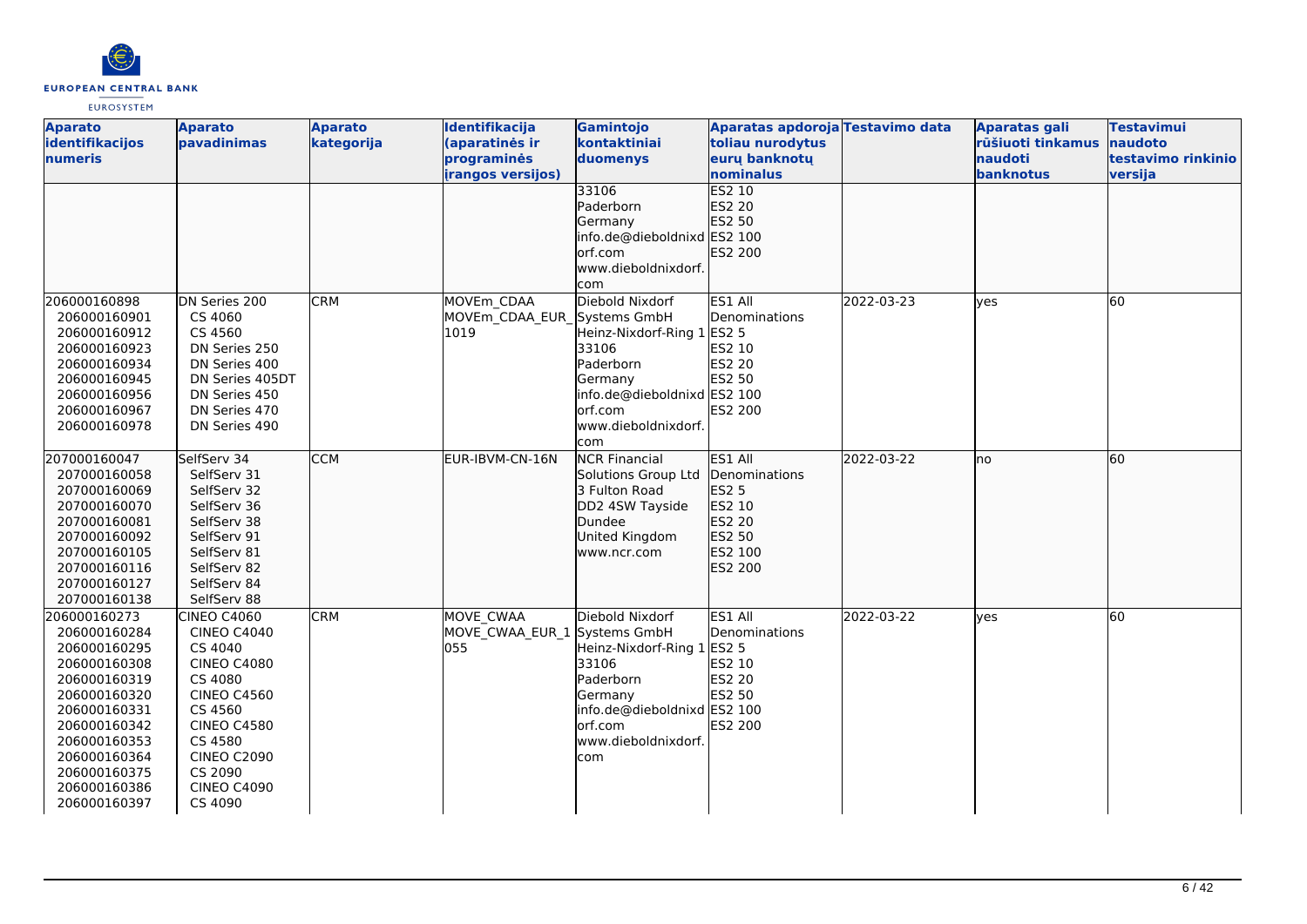

| <b>Aparato</b><br>identifikacijos<br>numeris                                                                                                                                 | <b>Aparato</b><br>pavadinimas                                                                                                                                                                   | <b>Aparato</b><br>kategorija | Identifikacija<br>(aparatinės ir<br>programinės<br>irangos versijos) | Gamintojo<br>kontaktiniai<br>duomenys                                                                                                            | Aparatas apdoroja Testavimo data<br>toliau nurodytus<br>eurų banknotų<br>nominalus                  |            | <b>Aparatas gali</b><br>rūšiuoti tinkamus<br>naudoti<br>banknotus | <b>Testavimui</b><br>naudoto<br>testavimo rinkinio<br>versija |
|------------------------------------------------------------------------------------------------------------------------------------------------------------------------------|-------------------------------------------------------------------------------------------------------------------------------------------------------------------------------------------------|------------------------------|----------------------------------------------------------------------|--------------------------------------------------------------------------------------------------------------------------------------------------|-----------------------------------------------------------------------------------------------------|------------|-------------------------------------------------------------------|---------------------------------------------------------------|
| 206000160400<br>206000160411<br>206000160422<br>206000160433<br>206000160444<br>206000160455<br>206000160466<br>206000160477<br>206000160488<br>206000160499<br>206000160503 | <b>CINEO C2080</b><br>CS 2080<br><b>CINEO C6040</b><br>CS 6040<br><b>CINEO C6040</b><br>Compact<br>CS 6040 Compact<br><b>CINEO C6030</b><br>CS 6030<br><b>CINEO C6050</b><br>CS 6050<br>CS 4060 |                              |                                                                      |                                                                                                                                                  |                                                                                                     |            |                                                                   |                                                               |
| 208000160516<br>208000160527                                                                                                                                                 | Cineo C6010<br>CS 6010                                                                                                                                                                          | <b>COM</b>                   | MOVE PWBA<br>MOVE PWBA EUR 1 Systems GmbH<br>055                     | Diebold Nixdorf<br>Heinz-Nixdorf-Ring 1<br>33106<br>Paderborn<br>Germany<br>info.de@dieboldnixd ES2 100<br>orf.com<br>www.dieboldnixdorf.<br>com | ES1 All<br>Denominations<br>ES2 5<br>ES2 10<br>ES2 20<br>ES2 50<br>ES2 200                          | 2022-03-22 | lyes                                                              | 60                                                            |
| 206000142668<br>206000142679<br>206000142680<br>206000142691<br>206000142704<br>206000142715<br>206000142726<br>206000157735                                                 | CM18<br>CM18T<br>CM18b<br>CM18EvoT<br>CM18Evo<br>CM18 DaVinci<br>myTeller<br>CM18 DaVinciT                                                                                                      | <b>CRM</b>                   | <b>RS32</b><br>ZGC7.EUG010.02                                        | Arca Technologies<br>lsrl<br>Via Statale 17<br>10012<br>Bollengo (TO)<br>Italy<br>www.arca.com                                                   | ES1 All<br>Denominations<br><b>ES2 5</b><br>ES2 10<br><b>ES2 20</b><br>ES2 50<br>ES2 100<br>ES2 200 | 2022-03-21 | ves                                                               | 60                                                            |
| 206000149028<br>206000149039<br>206000149040<br>206000149051<br>206000149062<br>206000149073<br>206000149084<br>206000157746                                                 | CM18<br>CM18T<br>CM18b<br>CM18EvoT<br>CM18Evo<br>CM18 DaVinci<br>myTeller<br>CM18 DaVinciT                                                                                                      | <b>CRM</b>                   | RS22<br>HJC4.EUN030.19                                               | Arca Technologies<br>srl<br>Via Statale 17<br>10012<br>Bollengo (TO)<br>Italy<br>www.arca.com                                                    | ES1 All<br>Denominations<br><b>ES2 5</b><br>ES2 10<br>ES2 20<br>ES2 50<br>ES2 100<br>ES2 200        | 2022-03-21 | lyes                                                              | 60                                                            |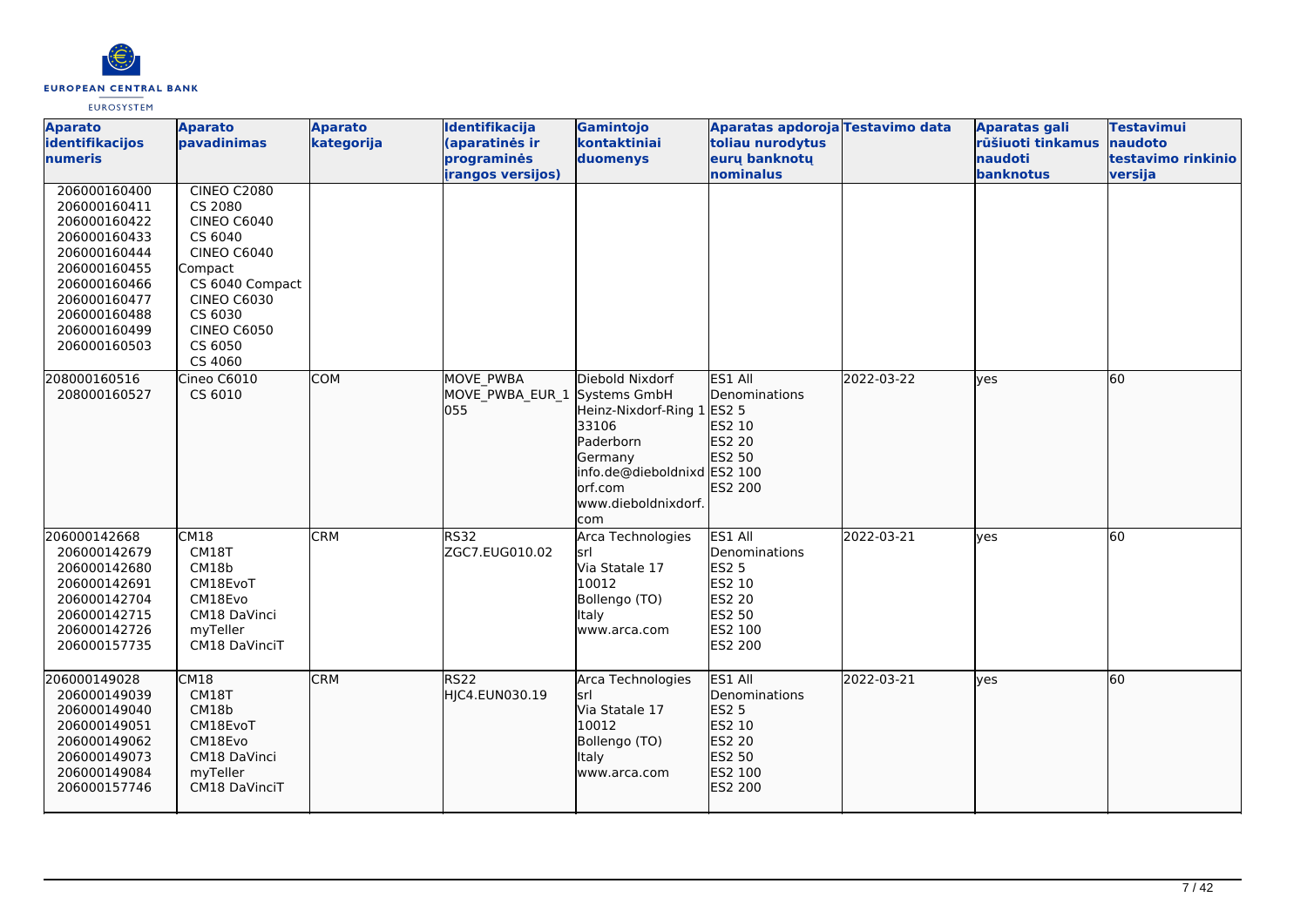

| <b>Aparato</b><br>identifikacijos<br>numeris<br>207000159395                                                                                                                                                                 | <b>Aparato</b><br>pavadinimas<br>SelfServ 32                                                                                                                                                                                                           | <b>Aparato</b><br>kategorija<br><b>CCM</b> | Identifikacija<br>(aparatinės ir<br>programinės<br><i>irangos versijos)</i><br>HBV-EUR- | Gamintojo<br>kontaktiniai<br>duomenys<br><b>NCR Financial</b>                                                              | Aparatas apdoroja Testavimo data<br>toliau nurodytus<br>eurų banknotų<br>nominalus<br>ES1 All | 2022-03-16 | Aparatas gali<br>rūšiuoti tinkamus<br><b>naudoti</b><br>banknotus<br>Ino | <b>Testavimui</b><br>naudoto<br>testavimo rinkinio<br>versija<br>$\overline{60}$ |
|------------------------------------------------------------------------------------------------------------------------------------------------------------------------------------------------------------------------------|--------------------------------------------------------------------------------------------------------------------------------------------------------------------------------------------------------------------------------------------------------|--------------------------------------------|-----------------------------------------------------------------------------------------|----------------------------------------------------------------------------------------------------------------------------|-----------------------------------------------------------------------------------------------|------------|--------------------------------------------------------------------------|----------------------------------------------------------------------------------|
| 207000159408<br>207000159419<br>207000159420<br>207000159431<br>207000159442<br>207000159453<br>207000159464<br>207000159475<br>207000159486<br>207000159497<br>207000159501<br>207000159512<br>207000159523                 | SelfServ 31<br>SelfServ 34<br>SelfServ 36<br>SelfServ 38<br><b>MIMO</b><br>Personas 76 M-<br>Series<br>Personas 86 M-<br>Series<br>Personas 87 M-<br>Series<br>Personas 90<br>SelfServ 81<br>SelfServ 82<br>SelfServ 84<br>SelfServ 88                 |                                            | HVE100-CS-17N                                                                           | Solutions Group Ltd<br>3 Fulton Road<br>DD2 4SW Tayside<br>Dundee<br>United Kingdom<br>www.ncr.com                         | Denominations<br>ES2 5<br>ES2 10<br><b>ES2 20</b><br>ES2 50<br>ES2 100<br><b>ES2 200</b>      |            |                                                                          |                                                                                  |
| 207000159885<br>207000159896<br>207000159909<br>207000159910<br>207000159921<br>207000159932<br>207000159943<br>207000159954<br>207000159965<br>207000159976<br>207000159987<br>207000159998<br>207000160003<br>207000160014 | SelfServ 32<br>SelfServ 31<br>SelfServ 34<br>SelfServ 36<br>SelfServ 38<br><b>MIMO</b><br>Personas 76 M-<br>Series<br>Personas 86 M-<br>lSeries<br>Personas 87 M-<br>Series<br>Personas 90<br>SelfServ 81<br>SelfServ 82<br>SelfServ 84<br>SelfServ 88 | <b>CCM</b>                                 | Bunch Note<br>Acceptor<br>HBV+-EUR-<br>HVE100-CS-17N                                    | <b>NCR Financial</b><br>Solutions Group Ltd<br>3 Fulton Road<br>DD2 4SW Tayside<br>Dundee<br>United Kingdom<br>www.ncr.com | ES1 All<br>Denominations<br>ES2 5<br>ES2 10<br>ES2 20<br>ES2 50<br>ES2 100<br>ES2 200         | 2022-03-16 | lno                                                                      | 60                                                                               |
| 206000159599<br>206000159602<br>206000159613<br>206000159624<br>206000159635<br>206000159646                                                                                                                                 | C71<br><b>LC70</b><br>LC63<br>LC94<br>LC51<br><b>LC50</b>                                                                                                                                                                                              | <b>CRM</b>                                 | BV3<br>GAUL2203040E                                                                     | ATEC AP Co. Ltd.<br>9F, 7, 289, Pangyo-<br>ro, Bundang-gu,<br>Seongnam-si<br>13488<br>Gyeonggi-do                          | ES1 All<br>Denominations<br><b>ES2 5</b><br>ES2 10<br>ES2 20<br>ES2 50                        | 2022-03-15 | lyes                                                                     | 60                                                                               |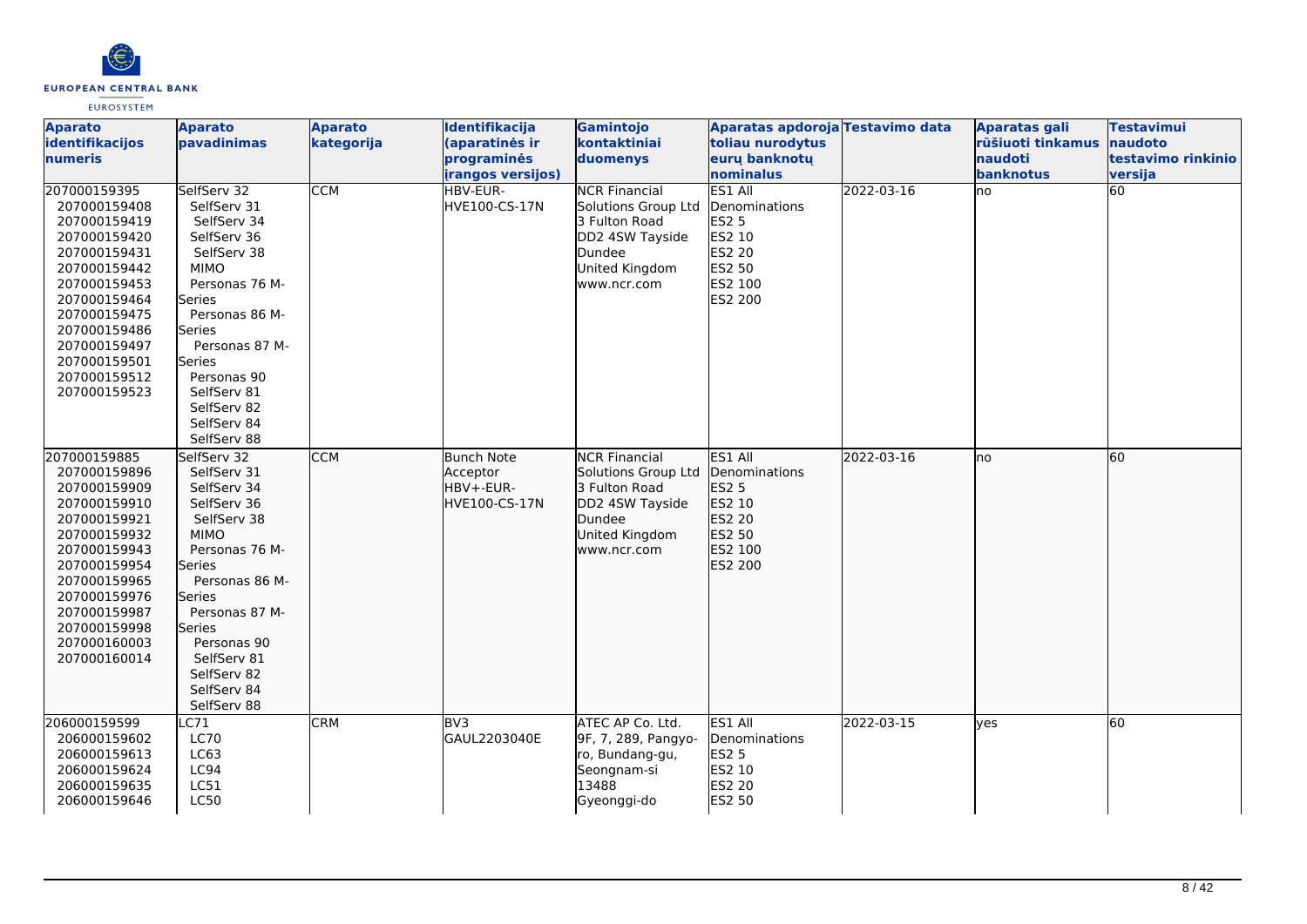

| <b>Aparato</b><br>identifikacijos<br><b>Inumeris</b>         | <b>Aparato</b><br><b>pavadinimas</b>                                                      | <b>Aparato</b><br>kategorija | Identifikacija<br>(aparatinės ir<br>programinės<br><i>irangos versijos)</i> | Gamintojo<br>kontaktiniai<br>duomenys                                                                                                      | Aparatas apdoroja Testavimo data<br>toliau nurodytus<br>euru banknotu<br>nominalus       |            | <b>Aparatas gali</b><br>rūšiuoti tinkamus<br>naudoti<br>banknotus | <b>Testavimui</b><br>naudoto<br>testavimo rinkinio<br>versija |
|--------------------------------------------------------------|-------------------------------------------------------------------------------------------|------------------------------|-----------------------------------------------------------------------------|--------------------------------------------------------------------------------------------------------------------------------------------|------------------------------------------------------------------------------------------|------------|-------------------------------------------------------------------|---------------------------------------------------------------|
| 206000159657<br>206000159668<br>206000159679<br>206000159680 | ezATM6100<br>ezATM6000<br><b>RC91</b><br><b>RC93</b>                                      |                              |                                                                             | South Korea<br>http://www.atecap.k ES2 200                                                                                                 | <b>ES2 100</b>                                                                           |            |                                                                   |                                                               |
| 207000159772<br>207000159783<br>207000159794                 | Series 100, ATM<br>Model 20<br>Series 100, ATM<br>Model 21<br>Series 100, ATM<br>Model 22 | <b>CCM</b>                   | G60 with BV10<br>EU35AA                                                     | <b>Fujitsu Frontech</b><br>Limited<br>1766 Yanokuchi,<br>Inagi-shi<br>206-855<br>Tokyo<br>Japan<br>www.frontech.fujitsu ES2 200<br>.com/en | ES1 All<br><b>Denominations</b><br>ES2 5<br>ES2 10<br>ES2 20<br>ES2 50<br>ES2 100        | 2022-03-03 | Ino                                                               | 60                                                            |
| 206000159715<br>206000159726<br>206000159737                 | Series 100 ATM,<br>Model 20<br>Series 100 ATM,<br>Model 21<br>Series 100 ATM,<br>Model 22 | <b>CRM</b>                   | GBRU<br><b>GBNA with GBVM</b><br><b>EU7594</b>                              | Fujitsu Frontech<br>Limited<br>1766 Yanokuchi,<br>Inagi-shi<br>206-855<br>Tokyo<br>Japan<br>www.frontech.fujitsu ES2 200<br>.com/en        | ES1 All<br>Denominations<br><b>ES2 5</b><br>ES2 10<br><b>ES2 20</b><br>ES2 50<br>ES2 100 | 2022-03-02 | ves                                                               | 60                                                            |
| 206000159748<br>206000159759<br>206000159760                 | Serie 8000, Model<br>8148<br>Serie 8000, Model<br>8048R<br>Serie 8000, Model<br>8028R     | <b>CRM</b>                   | lgbru<br><b>GBNA with GBVM</b><br><b>EU7594</b>                             | Denso Ten España,<br>S.A.<br>Cesar Vallejo nº 16<br>29004<br>Malaga<br>Spain<br>www.ftesa.es                                               | ES1 All<br>Denominations<br>ES2 5<br>ES2 10<br>ES2 20<br>ES2 50<br>ES2 100<br>ES2 200    | 2022-03-02 | lyes                                                              | l60                                                           |
| 206000159533<br>206000159544<br>206000159555                 | Series 100 ATM,<br>Model 20<br>Series 100 ATM,<br>Model 21<br>Series 100 ATM,<br>Model 22 | <b>CRM</b>                   | lgbru<br>GBNA with BV100E<br><b>EU7594</b>                                  | Fujitsu Frontech<br>Limited<br>1766 Yanokuchi,<br>Inagi-shi<br>206-855<br>Tokyo<br>Japan<br>www.frontech.fujitsu ES2 200                   | ES1 All<br>Denominations<br><b>ES2 5</b><br>ES2 10<br>ES2 20<br>ES2 50<br>ES2 100        | 2022-03-01 | yes                                                               | 60                                                            |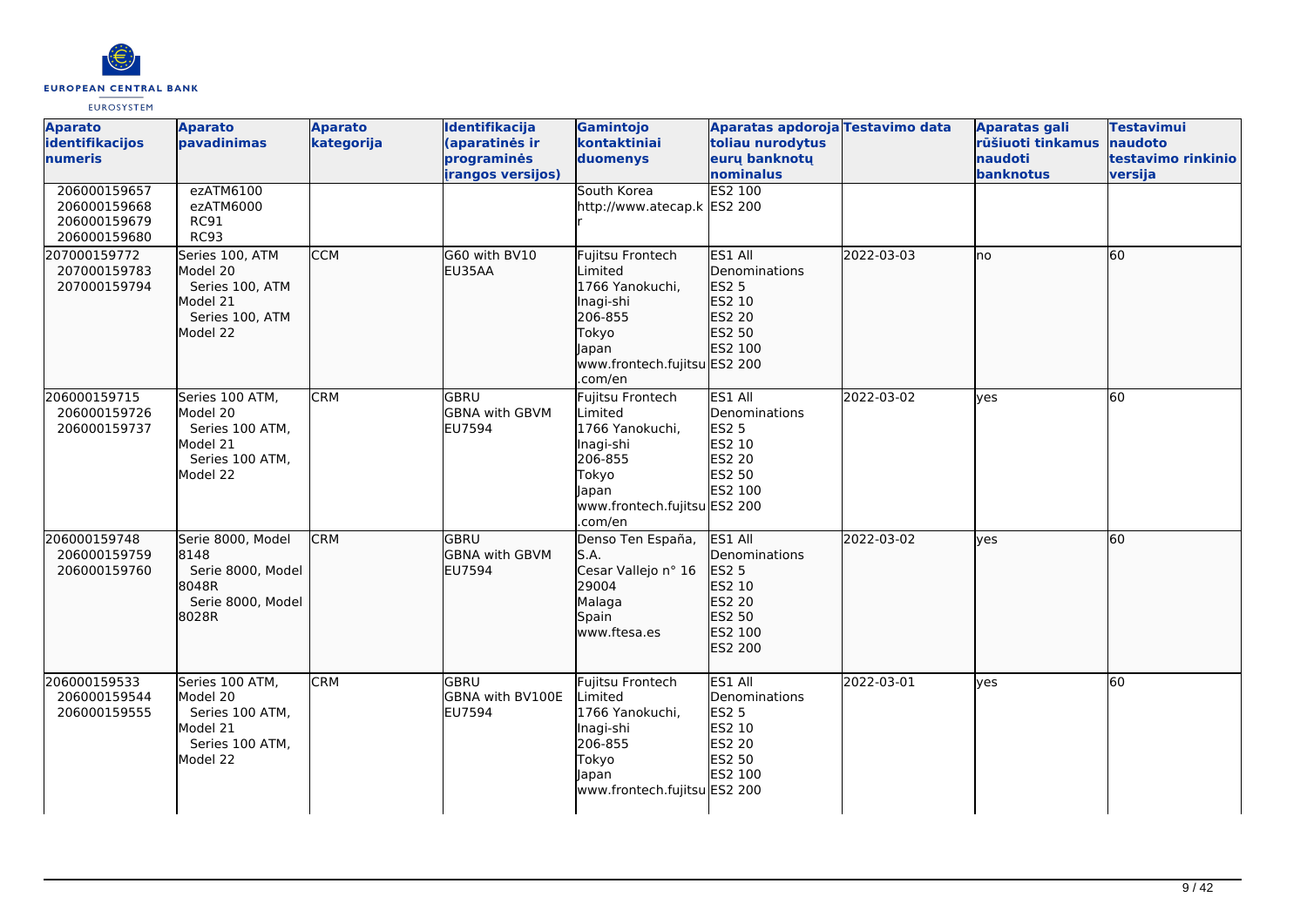

| <b>Aparato</b><br>identifikacijos<br><b>numeris</b> | <b>Aparato</b><br>pavadinimas                                                          | <b>Aparato</b><br>kategorija | Identifikacija<br>(aparatinės ir<br>programinės<br><i>irangos versijos)</i> | Gamintojo<br>kontaktiniai<br>duomenys                                                                                                         | Aparatas apdoroja Testavimo data<br>toliau nurodytus<br>euru banknotu<br>nominalus       |            | <b>Aparatas gali</b><br>rūšiuoti tinkamus<br>naudoti<br>banknotus | <b>Testavimui</b><br>naudoto<br>testavimo rinkinio<br>versija |
|-----------------------------------------------------|----------------------------------------------------------------------------------------|------------------------------|-----------------------------------------------------------------------------|-----------------------------------------------------------------------------------------------------------------------------------------------|------------------------------------------------------------------------------------------|------------|-------------------------------------------------------------------|---------------------------------------------------------------|
|                                                     |                                                                                        |                              |                                                                             | .com/en                                                                                                                                       |                                                                                          |            |                                                                   |                                                               |
| 206000159566<br>206000159577<br>206000159588        | Serie 8000, Model<br>8148<br>Serie 8000, Model<br>8048R<br>Serie 8000, Model<br>8028R  | <b>CRM</b>                   | GBRU<br><b>GBNA with BV100E</b><br>EU7594                                   | Denso Ten España,<br>S.A.<br>Cesar Vallejo nº 16<br>29004<br>Malaga<br>Spain<br>www.ftesa.es                                                  | ES1 All<br>Denominations<br>ES2 5<br>ES2 10<br>ES2 20<br>ES2 50<br>ES2 100<br>ES2 200    | 2022-03-01 | lves                                                              | 60                                                            |
| 206000159338<br>206000159349<br>206000159350        | Series 100 ATM<br>Model 20<br>Series 100 ATM<br>Model 21<br>Series 100 ATM<br>Model 22 | <b>CRM</b>                   | lgbru<br><b>GBNA with BV100</b><br>EU7594                                   | Fujitsu Frontech<br>Limited<br>1766 Yanokuchi,<br>Inagi-shi<br>206-855<br>Tokyo<br>Japan<br>www.frontech.fujitsu ES2 200<br>.com/en           | ES1 All<br>Denominations<br><b>ES2 5</b><br>ES2 10<br><b>ES2 20</b><br>ES2 50<br>ES2 100 | 2022-02-28 | lves                                                              | 60                                                            |
| 206000159361<br>206000159372<br>206000159383        | Serie 8000, Model<br>8148<br>Serie 8000, Model<br>8048R<br>Serie 8000, Model<br>8028R  | <b>CRM</b>                   | <b>GBRU</b><br>GBNA with BV100<br><b>EU7594</b>                             | Denso Ten España,<br>S.A.<br>Cesar Vallejo nº 16<br>29004<br>Malaga<br>Spain<br>www.ftesa.es                                                  | ES1 All<br>Denominations<br>ES2 5<br>ES2 10<br>ES2 20<br>ES2 50<br>ES2 100<br>ES2 200    | 2022-02-28 | lyes                                                              | 60                                                            |
| 206000159225                                        | CI-50 RBW-15X                                                                          | <b>CRM</b>                   | HVE-2XX<br>5008                                                             | <b>Glory Global</b><br>Solutions<br>Thomas-Edison-Platz ES2 5<br>63263<br>Neu-Isenburg<br>Germany<br>www.gloryglobalsolu ES2 200<br>tions.com | ES1 All<br>Denominations<br>ES2 10<br>ES2 20<br><b>ES2 50</b><br>ES2 100                 | 2022-02-24 | <b>l</b> ves                                                      | 60                                                            |
| 206000159214                                        | SmartPay VTS                                                                           | <b>CRM</b>                   | <b>CRM9250</b><br>V22004A0B2                                                | Printec Hellas<br>S.M.S.A.                                                                                                                    | ES1 All<br>Denominations                                                                 | 2022-02-16 | lves                                                              | 60                                                            |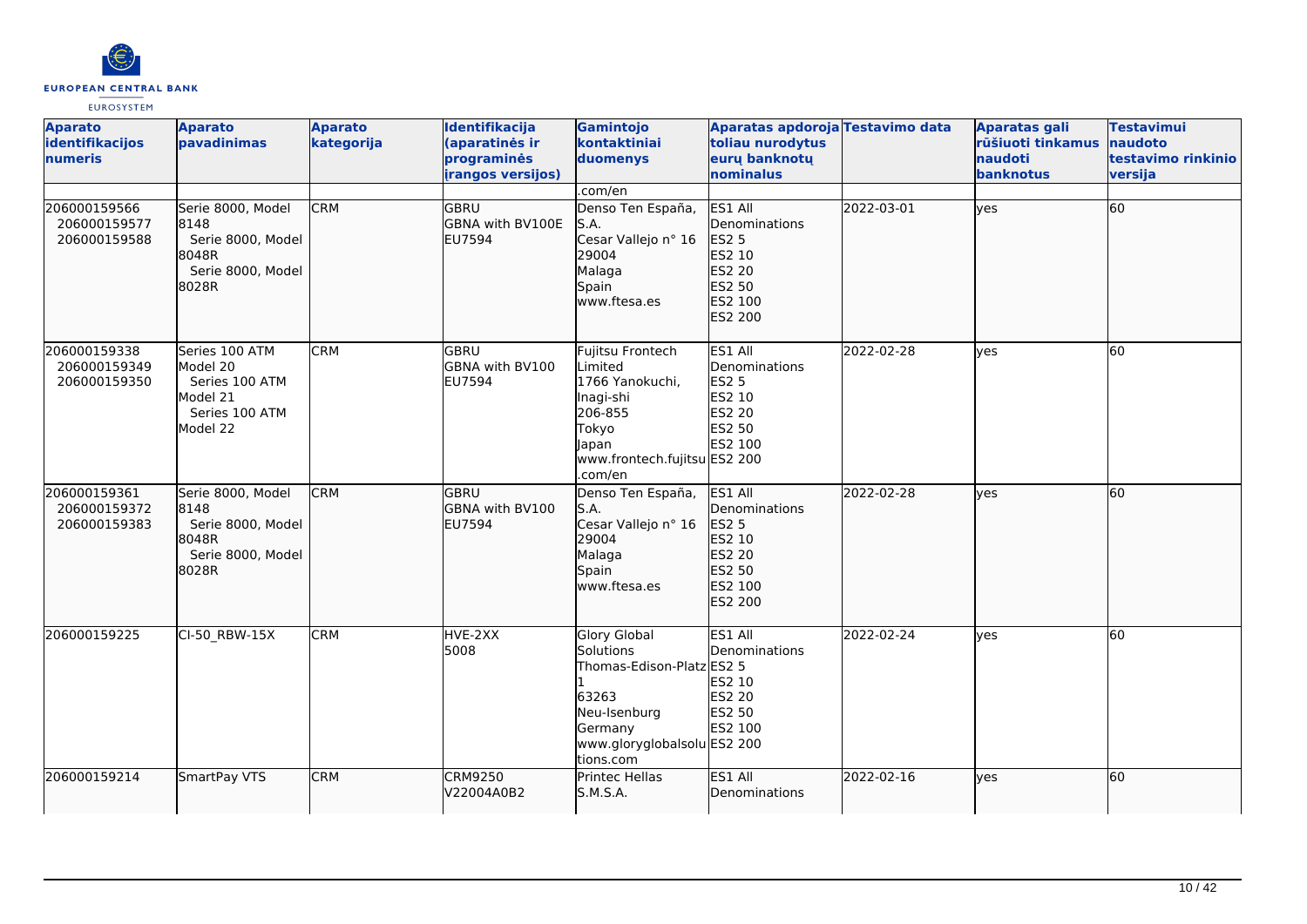

| <b>Aparato</b>  | <b>Aparato</b> | <b>Aparato</b> | Identifikacija           | Gamintojo                   | Aparatas apdoroja Testavimo data |            | <b>Aparatas gali</b> | <b>Testavimui</b>  |
|-----------------|----------------|----------------|--------------------------|-----------------------------|----------------------------------|------------|----------------------|--------------------|
| identifikacijos | pavadinimas    | kategorija     | (aparatinės ir           | kontaktiniai                | toliau nurodytus                 |            | rūšiuoti tinkamus    | naudoto            |
| numeris         |                |                | programinės              | duomenys                    | eurų banknotų                    |            | naudoti              | testavimo rinkinio |
|                 |                |                | <i>irangos versijos)</i> |                             | nominalus                        |            | banknotus            | versija            |
|                 |                |                |                          | 7-7A, Poseidonos            | <b>ES2 5</b>                     |            |                      |                    |
|                 |                |                |                          | Ave. & Lokridos Str.        | ES2 10                           |            |                      |                    |
|                 |                |                |                          | 18344                       | ES2 20                           |            |                      |                    |
|                 |                |                |                          | Moschato, Athens            | ES2 50                           |            |                      |                    |
|                 |                |                |                          | Greece                      | ES2 100                          |            |                      |                    |
|                 |                |                |                          | e.vasiliadou@printecES2 200 |                                  |            |                      |                    |
|                 |                |                |                          | group.com                   |                                  |            |                      |                    |
|                 |                |                |                          | www.printecgroup.c          |                                  |            |                      |                    |
|                 |                |                |                          | om                          |                                  |            |                      |                    |
| 206000158689    | <b>RBG-200</b> | <b>CRM</b>     | <b>HVD-200</b>           | <b>Glory Global</b>         | ES1 All                          | 2022-02-11 | lves                 | 60                 |
| 206000158690    | RZ-200         |                | 6618                     | Solutions                   | Denominations                    |            |                      |                    |
|                 |                |                |                          | Thomas-Edison-Platz ES2 5   |                                  |            |                      |                    |
|                 |                |                |                          |                             | ES2 10                           |            |                      |                    |
|                 |                |                |                          | 63263                       | ES2 20                           |            |                      |                    |
|                 |                |                |                          | Neu-Isenburg                | ES2 50                           |            |                      |                    |
|                 |                |                |                          | Germany                     | ES2 100                          |            |                      |                    |
|                 |                |                |                          | www.gloryglobalsolu ES2 200 |                                  |            |                      |                    |
|                 |                |                |                          | tions.com                   |                                  |            |                      |                    |
| 206000158725    | <b>RBG-200</b> | <b>CRM</b>     | HVD-210                  | Glory Global                | ES1 All                          | 2022-02-11 | lyes                 | 60                 |
| 206000158736    | RZ-200         |                | 6618                     | Solutions                   | Denominations                    |            |                      |                    |
|                 |                |                |                          | Thomas-Edison-Platz ES2 5   |                                  |            |                      |                    |
|                 |                |                |                          |                             | ES2 10                           |            |                      |                    |
|                 |                |                |                          | 63263                       | ES2 20                           |            |                      |                    |
|                 |                |                |                          | Neu-Isenburg                | ES2 50                           |            |                      |                    |
|                 |                |                |                          | Germany                     | ES2 100                          |            |                      |                    |
|                 |                |                |                          | www.gloryglobalsolu ES2 200 |                                  |            |                      |                    |
|                 |                |                |                          | tions.com                   |                                  |            |                      |                    |
| 207000158964    | SmartPay Lobby | <b>CCM</b>     | <b>BIM2020</b>           | Printec Hellas              | ES1 All                          | 2022-02-11 | lno                  | 60                 |
|                 | Plus           |                | 13-EU-15                 | S.M.S.A.                    | Denominations                    |            |                      |                    |
|                 |                |                |                          | 7-7A, Poseidonos            | <b>ES2 5</b>                     |            |                      |                    |
|                 |                |                |                          | Ave. & Lokridos Str.        | ES2 10                           |            |                      |                    |
|                 |                |                |                          | 18344                       | ES2 20                           |            |                      |                    |
|                 |                |                |                          | Moschato, Athens            | ES2 50                           |            |                      |                    |
|                 |                |                |                          | <b>Greece</b>               | ES2 100                          |            |                      |                    |
|                 |                |                |                          | e.vasiliadou@printecES2 200 |                                  |            |                      |                    |
|                 |                |                |                          | group.com                   |                                  |            |                      |                    |
|                 |                |                |                          | www.printecgroup.c<br>om    |                                  |            |                      |                    |
|                 |                |                |                          |                             |                                  |            |                      |                    |
| 206000158532    | Ray Maxi       | <b>CRM</b>     | V01.00.14                | Masterwork                  | ES1 All                          | 2022-02-09 | lyes                 | 60                 |
|                 |                |                |                          |                             |                                  |            |                      |                    |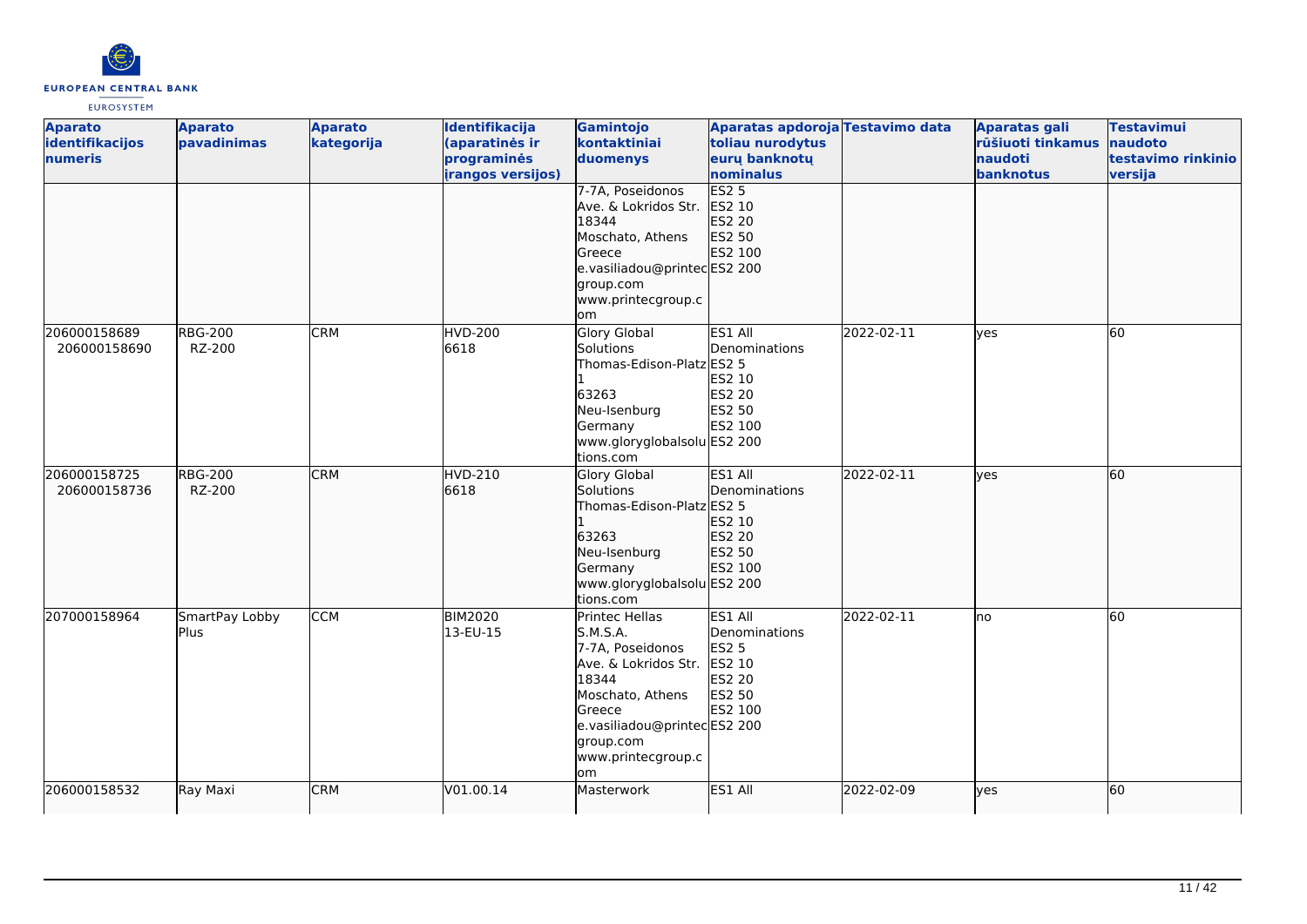

| <b>Aparato</b><br>identifikacijos<br>numeris | <b>Aparato</b><br>pavadinimas | <b>Aparato</b><br>kategorija | Identifikacija<br>(aparatinės ir<br>programinės<br>irangos versijos) | Gamintojo<br>kontaktiniai<br>duomenys                                                                                                                           | Aparatas apdoroja Testavimo data<br>toliau nurodytus<br>eurų banknotų<br>nominalus |            | <b>Aparatas gali</b><br>rūšiuoti tinkamus<br>naudoti<br>banknotus | <b>Testavimui</b><br>naudoto<br>testavimo rinkinio<br>versija |
|----------------------------------------------|-------------------------------|------------------------------|----------------------------------------------------------------------|-----------------------------------------------------------------------------------------------------------------------------------------------------------------|------------------------------------------------------------------------------------|------------|-------------------------------------------------------------------|---------------------------------------------------------------|
|                                              |                               |                              |                                                                      | Automodules<br>4F, 223, Chong Yang ES2 5<br>lRd<br>115 Nangang<br>Taipei<br>Taiwan<br>www.automodules.c ES2 200<br>lom                                          | Denominations<br>ES2 10<br>ES2 20<br>ES2 50<br>ES2 100                             |            |                                                                   |                                                               |
| 206000158543                                 | Ray Ultra                     | <b>CRM</b>                   | v000019                                                              | Masterwork<br>Automodules<br>4F, 223, Chong Yang ES2 5<br>Rd.<br>115 Nangang<br>Taipei<br>Taiwan<br>www.automodules.c ES2 200<br>lom                            | ES1 All<br>Denominations<br>ES2 10<br>ES2 20<br><b>ES2 50</b><br>ES2 100           | 2022-02-09 | ves                                                               | 60                                                            |
| 206000158576                                 | TellerInfinity                | <b>CRM</b>                   | <b>SDA II</b><br>Model Package:<br>24                                | <b>Glory Global</b><br>Solutions<br>536-87-0978 versionThomas-Edison-PlatzES2 5<br>63263<br>Neu-Isenburg<br>Germany<br>www.gloryglobalsolu ES2 200<br>tions.com | ES1 All<br>Denominations<br>ES2 10<br><b>ES2 20</b><br>ES2 50<br>ES2 100           | 2022-02-09 | lyes                                                              | 60                                                            |
| 206000158008<br>206000158019                 | <b>RBG-200</b><br>RZ-200      | <b>CRM</b>                   | <b>HVD-200</b><br>0514                                               | Glory Global<br>Solutions<br>Thomas-Edison-Platz ES2 5<br>63263<br>Neu-Isenburg<br>Germany<br>www.gloryglobalsolu ES2 200<br>tions.com                          | ES1 All<br>Denominations<br>ES2 10<br>ES2 20<br><b>ES2 50</b><br>ES2 100           | 2022-02-03 | ves                                                               | 60                                                            |
| 206000158042<br>206000158053                 | <b>RBG-200</b><br>RZ-200      | <b>CRM</b>                   | HVD-210<br>0514                                                      | Glory Global<br>Solutions<br>Thomas-Edison-Platz ES2 5                                                                                                          | <b>IES1 AII</b><br>Denominations<br>ES2 10                                         | 2022-02-03 | yes                                                               | 60                                                            |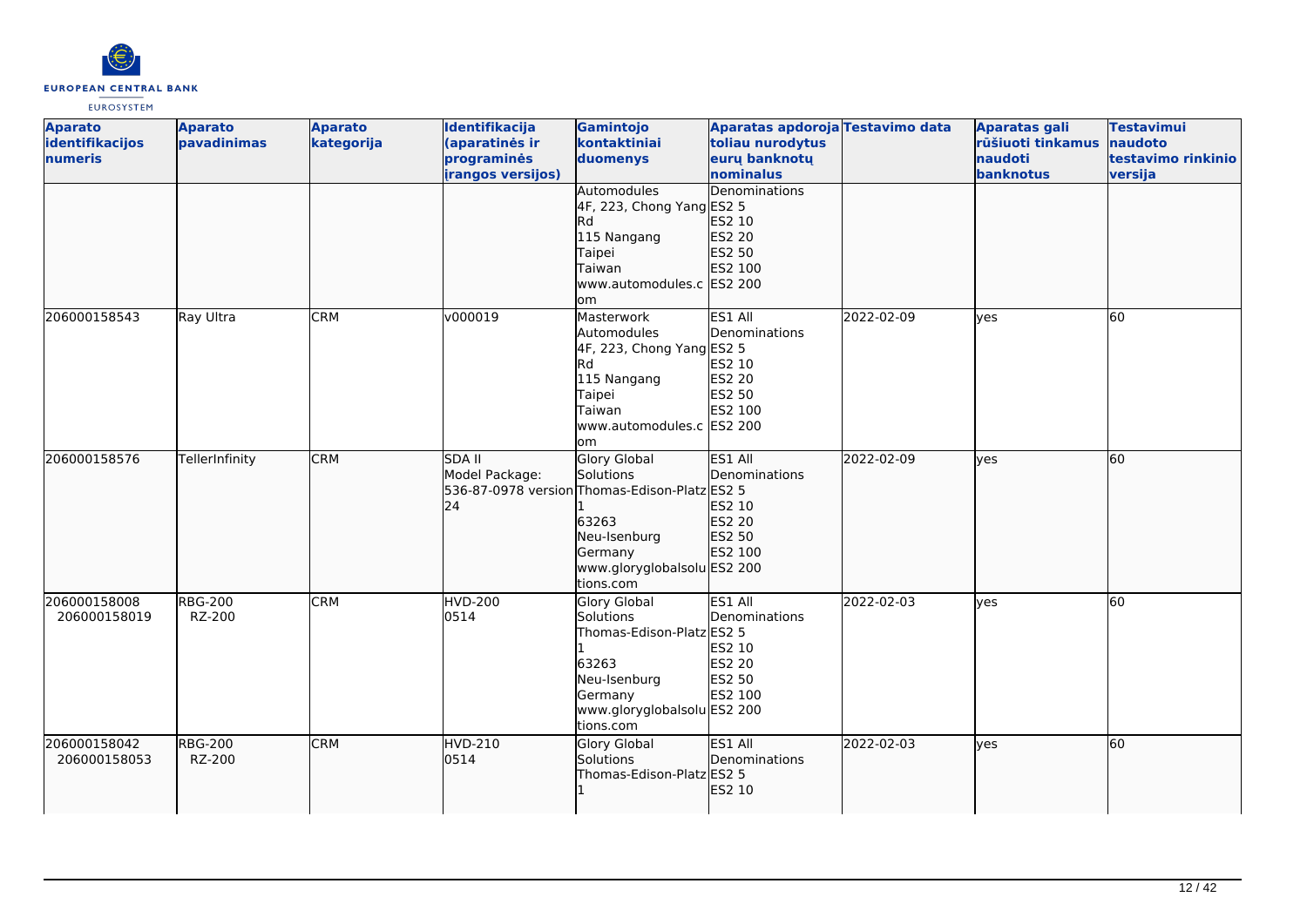

| <b>Aparato</b><br>identifikacijos<br><b>numeris</b>                                                                                                                                                                                                          | <b>Aparato</b><br>pavadinimas                                                                                                                                                                                                                                                                                                                                                                                                                                                                           | <b>Aparato</b><br>kategorija | Identifikacija<br>(aparatinės ir<br>programinės<br><i>irangos versijos)</i>                                                                                                        | Gamintojo<br>kontaktiniai<br>duomenys<br>63263<br>Neu-Isenburg<br>Germany<br>www.gloryglobalsolu ES2 200<br>tions.com                                        | Aparatas apdoroja Testavimo data<br>toliau nurodytus<br>euru banknotu<br>nominalus<br><b>ES2 20</b><br>ES2 50<br>ES2 100 |            | <b>Aparatas gali</b><br>rūšiuoti tinkamus<br><b>naudoti</b><br>banknotus | <b>Testavimui</b><br>naudoto<br>testavimo rinkinio<br>versija |
|--------------------------------------------------------------------------------------------------------------------------------------------------------------------------------------------------------------------------------------------------------------|---------------------------------------------------------------------------------------------------------------------------------------------------------------------------------------------------------------------------------------------------------------------------------------------------------------------------------------------------------------------------------------------------------------------------------------------------------------------------------------------------------|------------------------------|------------------------------------------------------------------------------------------------------------------------------------------------------------------------------------|--------------------------------------------------------------------------------------------------------------------------------------------------------------|--------------------------------------------------------------------------------------------------------------------------|------------|--------------------------------------------------------------------------|---------------------------------------------------------------|
| 206000111375                                                                                                                                                                                                                                                 | CM18 (T)plus                                                                                                                                                                                                                                                                                                                                                                                                                                                                                            | <b>CRM</b>                   | RS32H<br>ZGC4.EUG005.05                                                                                                                                                            | Ratiodata SE<br>Denecken Heide 4<br>30900<br>Weidemark<br>Germany<br>Uwe.Merker@ratiod<br>ata.de<br>www.ratiodata.de                                         | ES1 All<br>Denominations<br><b>ES2 5</b><br>ES2 10<br><b>ES2 20</b><br>ES2 50<br>ES2 100<br>ES2 200                      | 2022-02-02 | ves                                                                      | 60                                                            |
| 210000159050<br>210000159061<br>210000159072<br>210000159083<br>210000159094<br>210000159107<br>210000159118<br>210000159129<br>210000159130<br>210000159141<br>210000159152<br>210000159163<br>210000159174<br>210000159185<br>210000159196<br>210000159209 | BCi-L (Lobby<br>Business Change)<br>K206 Combo<br>lmachine<br>K506 Combo<br>Machine<br>4320 Cash<br>Exchange Machine<br>4330 Cash<br><b>Exchange Machine</b><br>4380 Cash<br>Exchange Machine<br>R <sub>206</sub> Cash<br><b>Exchange Machine</b><br>R216 Cash<br><b>Exchange Machine</b><br>R208 Cash<br><b>Exchange Machine</b><br>R218 Cash<br><b>Exchange Machine</b><br>R300 Cash<br><b>Exchange Machine</b><br><b>BCi-6 Business</b><br>Change Machine<br><b>BCi-8 Business</b><br>Change Machine | <b>CDM</b>                   | The CPi bank note<br>reader is an<br>integrated module<br>withim the mach<br>FW:286140530 Note Berkshire<br>table: 523244433<br>Machine application: Wokingham<br>Windows Mini CRM | Consillion Ltd<br>Unit 510, Eskdale<br>Road<br>Winnersh Triangle<br><b>RG41 5TU</b><br>United Kingdom<br>mark.price@consillio<br>n.com<br>www.consillion.com | ES1 All<br>Denominations<br>ES2 5<br>ES2 10<br>ES2 20<br>ES2 50<br>ES2 100<br>ES2 200                                    | 2022-01-31 | Ino                                                                      | 60                                                            |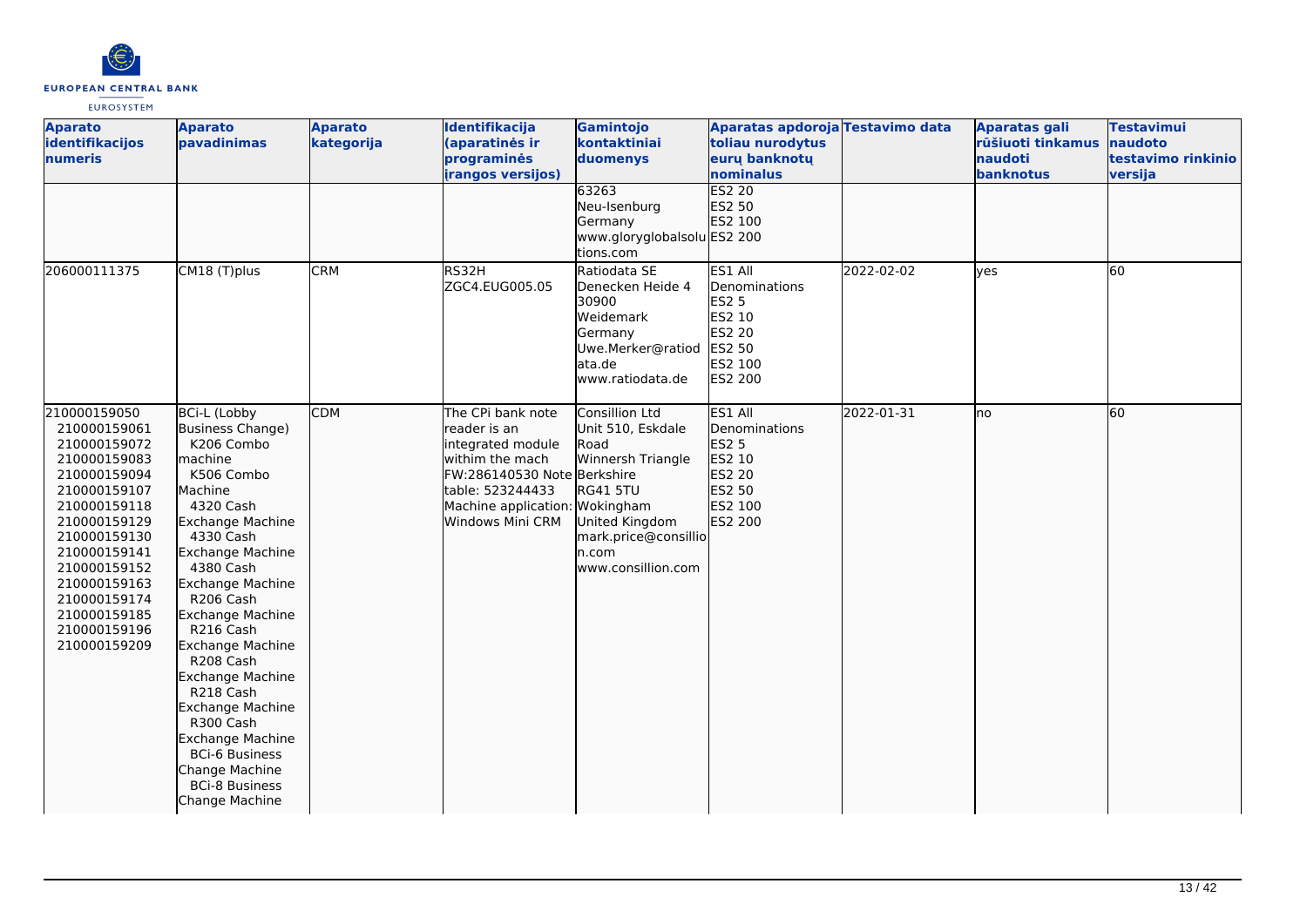

| <b>Aparato</b><br>identifikacijos<br><b>Inumeris</b>                                                                                                                                                         | <b>Aparato</b><br>pavadinimas                                                                                                                                                                                                                                                                                                                                                         | <b>Aparato</b><br>kategorija | Identifikacija<br>(aparatinės ir<br>programinės  | Gamintojo<br>kontaktiniai<br>duomenys                                                                                                                            | Aparatas apdoroja Testavimo data<br>toliau nurodytus<br>eurų banknotų             |            | <b>Aparatas gali</b><br>rūšiuoti tinkamus<br><b>naudoti</b> | <b>Testavimui</b><br>naudoto<br>testavimo rinkinio |
|--------------------------------------------------------------------------------------------------------------------------------------------------------------------------------------------------------------|---------------------------------------------------------------------------------------------------------------------------------------------------------------------------------------------------------------------------------------------------------------------------------------------------------------------------------------------------------------------------------------|------------------------------|--------------------------------------------------|------------------------------------------------------------------------------------------------------------------------------------------------------------------|-----------------------------------------------------------------------------------|------------|-------------------------------------------------------------|----------------------------------------------------|
|                                                                                                                                                                                                              |                                                                                                                                                                                                                                                                                                                                                                                       |                              | irangos versijos)                                |                                                                                                                                                                  | nominalus                                                                         |            | banknotus                                                   | versija                                            |
| 206000140212<br>206000140223<br>206000140234<br>206000140245<br>206000140256<br>206000140267<br>206000140278<br>206000140289<br>206000140290<br>206000140303<br>206000140314<br>206000140325<br>206000140336 | <b>BCi-L Business</b><br>Change Machine<br>XDCi Express<br>Deposit and Change<br><b>Machine</b><br><b>XDCi-N Express</b><br>Deposit and Change<br>Machine<br>MONIMAX 8600<br>MONIMAX 8000A<br>MONIMAX 8000TA<br>MONIMAX 8200<br>MONIMAX 8200T<br>MONIMAX 8200CL<br>MONIMAX 8200TA<br>MONIMAX 8600T<br>MONIMAX 8600R<br>MONIMAX 8700<br>MONIMAX 8700T<br>MONIMAX 8800<br>MONIMAX 8800T | <b>CRM</b>                   | NH BCU24<br>V 01.00.16                           | Hyosung TNS Inc<br>Suseo Bldg., 281,<br>Gwangpyeong-ro,<br>Gangnam-gu<br>135-884<br>Seoul<br>South Korea<br>hyunji.jo@hyosung.c ES2 200<br>om<br>www.hyosung.com | ES1 All<br>Denominations<br><b>ES2 5</b><br>ES2 10<br>ES2 20<br>ES2 50<br>ES2 100 | 2022-01-25 | <b>ves</b>                                                  | 60                                                 |
| 206000140347<br>206000158246<br>206000158257<br>206000158268<br>206000158279<br>206000158280<br>206000158291<br>206000158304                                                                                 | <b>BranchSolution</b><br>8050<br><b>MONIMAX</b><br>8100QTN<br>MONIMAX 8200S<br>MONIMAX 8200SR<br>MONIMAX 8200ST<br>MONIMAX 8200QT<br>MONIMAX 8600SR<br>MONIMAX 8700TE                                                                                                                                                                                                                 |                              |                                                  |                                                                                                                                                                  |                                                                                   |            |                                                             |                                                    |
| 206000156870<br>206000156881<br>206000156892<br>206000156905<br>206000156916<br>206000156927<br>206000156938<br>206000156949<br>206000156950                                                                 | <b>CINEO C4060</b><br><b>CINEO C4040</b><br>CS 4040<br><b>CINEO C4080</b><br>CS 4080<br><b>CINEO C4560</b><br>CS 4560<br><b>CINEO C4580</b><br>CS 4580                                                                                                                                                                                                                                | <b>CRM</b>                   | MOVE CWAA<br>MOVE CWAA EUR 1 Systems GmbH<br>053 | Diebold Nixdorf<br>Heinz-Nixdorf-Ring 1<br>33106<br>Paderborn<br>Germany<br>info.de@dieboldnixd ES2 100<br>orf.com<br>www.dieboldnixdorf.                        | <b>ES1 All</b><br>Denominations<br>ES2 5<br>ES2 10<br>ES2 20<br>ES2 50<br>ES2 200 | 2022-01-25 | lves                                                        | 60                                                 |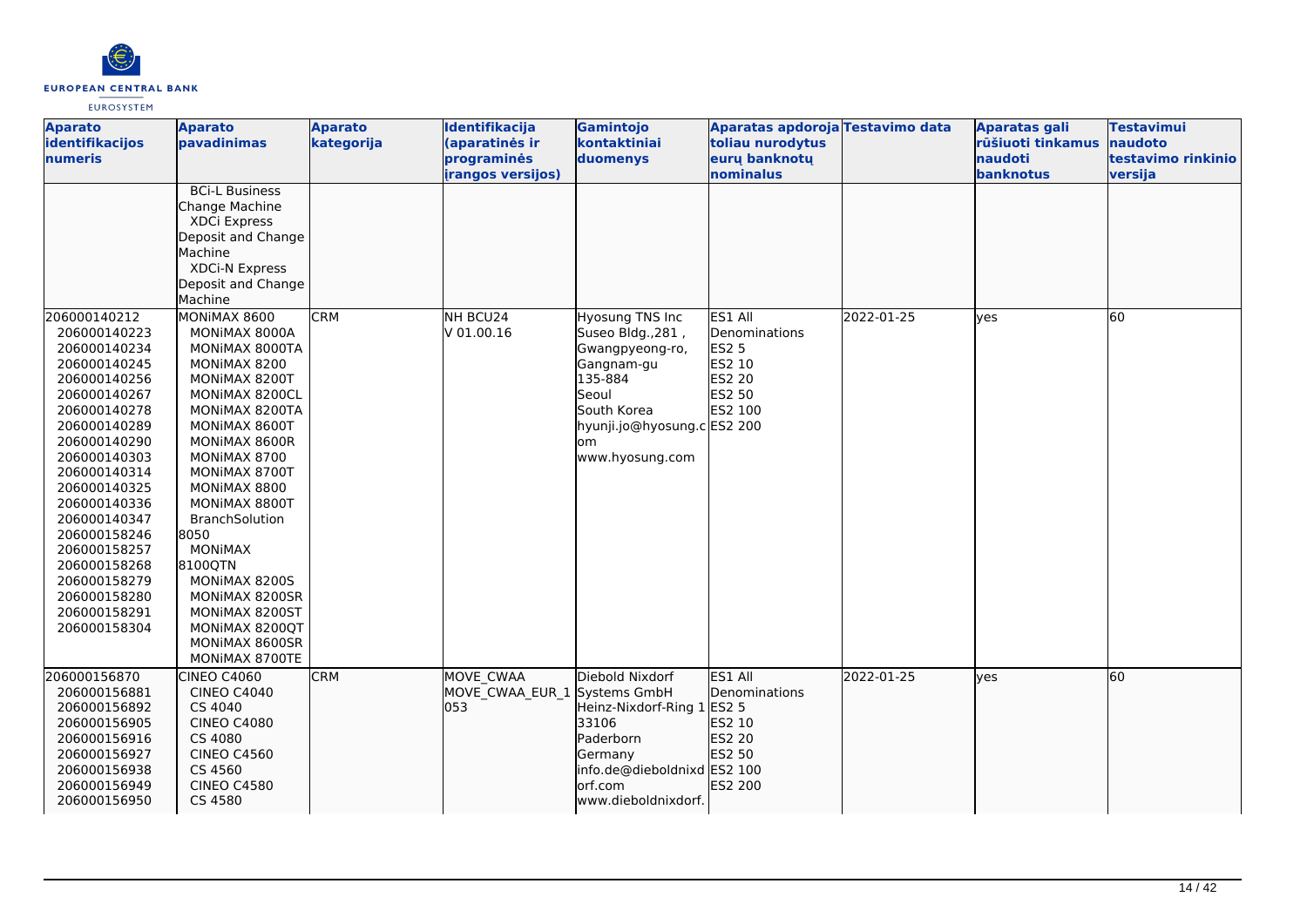

| <b>Aparato</b>               | <b>Aparato</b>                | <b>Aparato</b> | Identifikacija               | Gamintojo                   | Aparatas apdoroja Testavimo data |            | <b>Aparatas gali</b> | <b>Testavimui</b>  |
|------------------------------|-------------------------------|----------------|------------------------------|-----------------------------|----------------------------------|------------|----------------------|--------------------|
| identifikacijos              | pavadinimas                   | kategorija     | (aparatinės ir               | kontaktiniai                | toliau nurodytus                 |            | rūšiuoti tinkamus    | naudoto            |
| numeris                      |                               |                | programinės                  | duomenys                    | eurų banknotų                    |            | naudoti              | testavimo rinkinio |
|                              |                               |                | <i>irangos versijos)</i>     |                             | nominalus                        |            | banknotus            | versija            |
| 206000156961                 | <b>CINEO C2090</b>            |                |                              | com                         |                                  |            |                      |                    |
| 206000156972                 | CS 2090                       |                |                              |                             |                                  |            |                      |                    |
| 206000156983                 | <b>CINEO C4090</b>            |                |                              |                             |                                  |            |                      |                    |
| 206000156994                 | CS 4090                       |                |                              |                             |                                  |            |                      |                    |
| 206000157007                 | <b>CINEO C2080</b>            |                |                              |                             |                                  |            |                      |                    |
| 206000157018                 | CS 2080                       |                |                              |                             |                                  |            |                      |                    |
| 206000157029<br>206000157030 | <b>CINEO C6040</b><br>CS 6040 |                |                              |                             |                                  |            |                      |                    |
| 206000157041                 | <b>CINEO C6040</b>            |                |                              |                             |                                  |            |                      |                    |
| 206000157052                 | Compact                       |                |                              |                             |                                  |            |                      |                    |
| 206000157063                 | CS 6040 Compact               |                |                              |                             |                                  |            |                      |                    |
| 206000157074                 | <b>CINEO C6030</b>            |                |                              |                             |                                  |            |                      |                    |
| 206000157085                 | CS 6030                       |                |                              |                             |                                  |            |                      |                    |
| 206000157096                 | <b>CINEO C6050</b>            |                |                              |                             |                                  |            |                      |                    |
| 206000157109                 | CS 6050                       |                |                              |                             |                                  |            |                      |                    |
|                              | CS 4060                       |                |                              |                             |                                  |            |                      |                    |
| 206000157110                 | CINEO C4060                   | <b>CRM</b>     | <b>MOVE CWCA</b>             | Diebold Nixdorf             | ES1 All                          | 2022-01-25 | lyes                 | 60                 |
| 206000157121                 | <b>CINEO C4040</b>            |                | MOVE CWAA EUR 1 Systems GmbH |                             | Denominations                    |            |                      |                    |
| 206000157132                 | CS 4040                       |                | 053                          | Heinz-Nixdorf-Ring 1 ES2 5  |                                  |            |                      |                    |
| 206000157143                 | <b>CINEO C4080</b>            |                |                              | 33106                       | ES2 10                           |            |                      |                    |
| 206000157154                 | CS 4080                       |                |                              | Paderborn                   | <b>ES2 20</b>                    |            |                      |                    |
| 206000157165                 | <b>CINEO C4560</b>            |                |                              | Germany                     | ES2 50                           |            |                      |                    |
| 206000157176                 | CS 4560                       |                |                              | info.de@dieboldnixd ES2 100 |                                  |            |                      |                    |
| 206000157187                 | <b>CINEO C4580</b>            |                |                              | orf.com                     | ES2 200                          |            |                      |                    |
| 206000157198                 | CS 4580                       |                |                              | www.dieboldnixdorf.         |                                  |            |                      |                    |
| 206000157201                 | <b>CINEO C2090</b>            |                |                              | com                         |                                  |            |                      |                    |
| 206000157212                 | CS 2090                       |                |                              |                             |                                  |            |                      |                    |
| 206000157223                 | <b>CINEO C4090</b>            |                |                              |                             |                                  |            |                      |                    |
| 206000157234                 | CS 4090                       |                |                              |                             |                                  |            |                      |                    |
| 206000157245                 | <b>CINEO C2080</b>            |                |                              |                             |                                  |            |                      |                    |
| 206000157256                 | CS 2080                       |                |                              |                             |                                  |            |                      |                    |
| 206000157267                 | <b>CINEO C6040</b>            |                |                              |                             |                                  |            |                      |                    |
| 206000157278                 | CS 6040                       |                |                              |                             |                                  |            |                      |                    |
| 206000157289                 | <b>CINEO C6040</b>            |                |                              |                             |                                  |            |                      |                    |
| 206000157290                 | Compact                       |                |                              |                             |                                  |            |                      |                    |
| 206000157303                 | CS 6040 Compact               |                |                              |                             |                                  |            |                      |                    |
| 206000157314                 | <b>CINEO C6030</b>            |                |                              |                             |                                  |            |                      |                    |
| 206000157325                 | CS 6030                       |                |                              |                             |                                  |            |                      |                    |
| 206000157336                 | <b>CINEO C6050</b>            |                |                              |                             |                                  |            |                      |                    |
| 206000157347                 | CS 6050                       |                |                              |                             |                                  |            |                      |                    |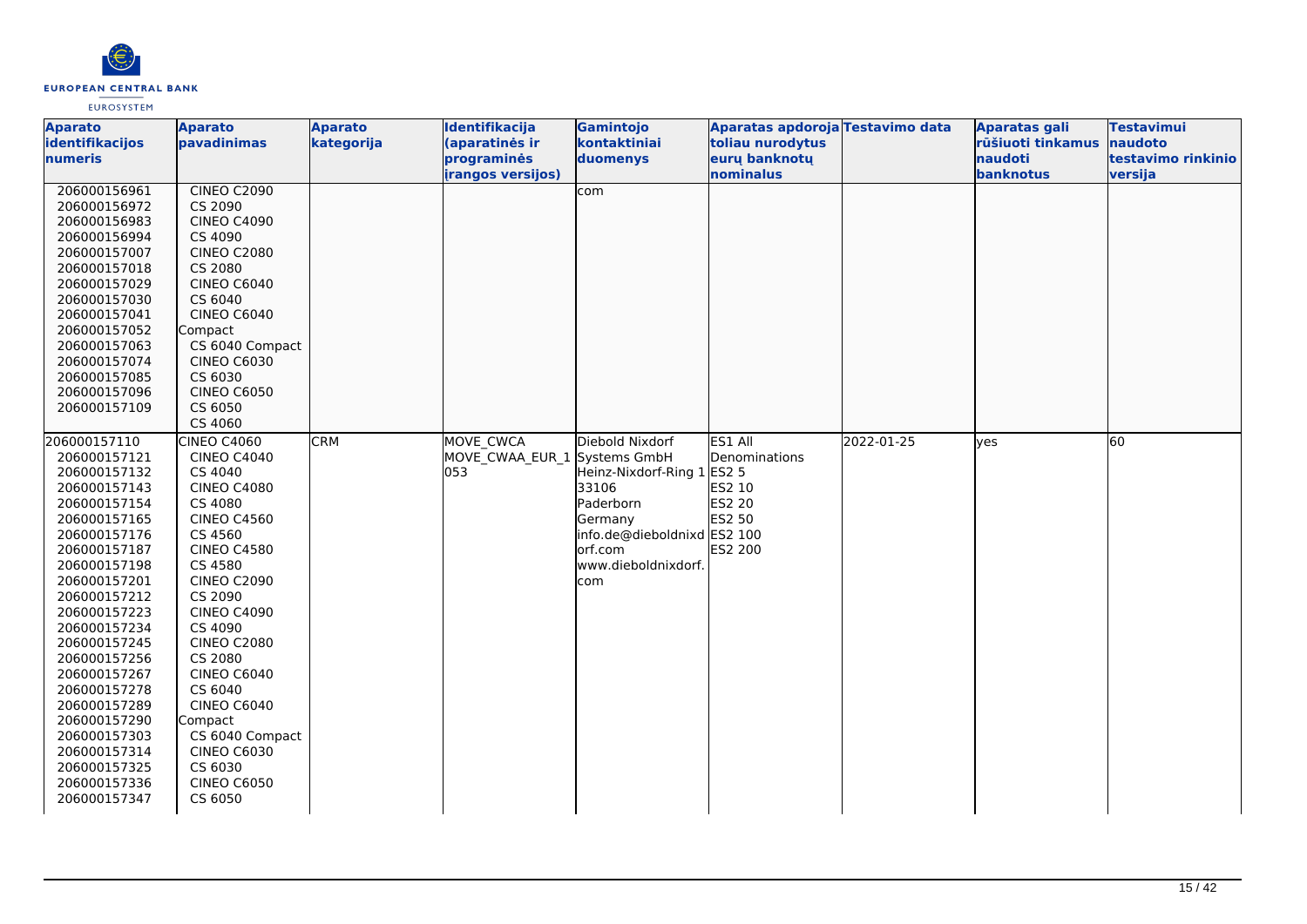

| <b>Aparato</b><br>identifikacijos<br>numeris                                                                                                                 | <b>Aparato</b><br><b>pavadinimas</b>                                                                                                                                         | <b>Aparato</b><br>kategorija | Identifikacija<br>(aparatinės ir<br>programinės<br><b>irangos versijos)</b> | Gamintojo<br>kontaktiniai<br>duomenys                                                                                                                                   | Aparatas apdoroja Testavimo data<br>toliau nurodytus<br>eurų banknotų<br>nominalus       |            | Aparatas gali<br>rūšiuoti tinkamus<br>naudoti<br>banknotus | <b>Testavimui</b><br>naudoto<br>testavimo rinkinio<br>versija |
|--------------------------------------------------------------------------------------------------------------------------------------------------------------|------------------------------------------------------------------------------------------------------------------------------------------------------------------------------|------------------------------|-----------------------------------------------------------------------------|-------------------------------------------------------------------------------------------------------------------------------------------------------------------------|------------------------------------------------------------------------------------------|------------|------------------------------------------------------------|---------------------------------------------------------------|
|                                                                                                                                                              | CS 4060                                                                                                                                                                      |                              |                                                                             |                                                                                                                                                                         |                                                                                          |            |                                                            |                                                               |
| 208000157555<br>208000157566                                                                                                                                 | Cineo C6010<br>CS 6010                                                                                                                                                       | <b>COM</b>                   | MOVE PWBA<br>MOVE PWBA EUR 1<br>053                                         | Diebold Nixdorf<br>Systems GmbH<br>Heinz-Nixdorf-Ring 1 ES2 5<br>33106<br>Paderborn<br>Germany<br>info.de@dieboldnixd ES2 100<br>lorf.com<br>www.dieboldnixdorf.<br>com | ES1 All<br>Denominations<br>ES2 10<br>ES2 20<br>ES2 50<br>ES2 200                        | 2022-01-25 | lves                                                       | 60                                                            |
| 208000157577<br>208000157588                                                                                                                                 | Cineo C6010<br>CS 6010                                                                                                                                                       | <b>COM</b>                   | MOVE PWCC<br>MOVE PWBA EUR 1 Systems GmbH<br>053                            | Diebold Nixdorf<br>Heinz-Nixdorf-Ring 1 ES2 5<br>33106<br>Paderborn<br>Germany<br>info.de@dieboldnixd ES2 100<br>orf.com<br>www.dieboldnixdorf.<br>com                  | ES1 All<br>Denominations<br>ES2 10<br><b>ES2 20</b><br><b>ES2 50</b><br><b>ES2 200</b>   | 2022-01-25 | lves                                                       | 60                                                            |
| 205000158416<br>205000158427<br>205000158438<br>205000158449<br>205000158450<br>205000158461<br>205000158472<br>205000158483<br>205000158494<br>205000158508 | MONIMAX 7800T<br>MONIMAX 7700TE<br>MONIMAX 7800<br>MONIMAX 7800I<br>MONIMAX 7800IA<br>MONIMAX 7800IR<br>MONIMAX 7800DA<br>MONIMAX 7800DR<br>MONIMAX 7800TA<br>MONIMAX 7800TR | <b>CIM</b>                   | NHBCU30<br>V 01.00.01                                                       | <b>Hyosung TNS Inc</b><br>Suseo Bldg., 281,<br>Gwangpyeong-ro,<br>Gangnam-gu<br>135-884<br>Seoul<br>South Korea<br>hyunji.jo@hyosung.c ES2 200<br>om<br>www.hyosung.com | ES1 All<br>Denominations<br><b>ES2 5</b><br>ES2 10<br>ES2 20<br>ES2 50<br>ES2 100        | 2022-01-25 | lno                                                        | 60                                                            |
| 206000139479<br>206000139480<br>206000139491<br>206000139505<br>206000139516<br>206000139527<br>206000158144<br>206000158155                                 | MONISAFE 500<br>MONISAFE 500SE<br>MONISAFE 500S<br>MONISAFE 500H<br>MONISAFE 500R<br>MONISAFE 610S<br>MONISAFE 500A<br>MONISAFE 500STE                                       | <b>CRM</b>                   | NH BCU57M<br>V 01.00.14                                                     | Hyosung TNS Inc<br>Suseo Bldg., 281,<br>Gwangpyeong-ro,<br>Gangnam-gu<br>135-884<br>Seoul<br>South Korea<br>hyunji.jo@hyosung.c ES2 200                                 | ES1 All<br>Denominations<br><b>ES2 5</b><br><b>ES2 10</b><br>ES2 20<br>ES2 50<br>ES2 100 | 2022-01-24 | <b>l</b> ves                                               | 60                                                            |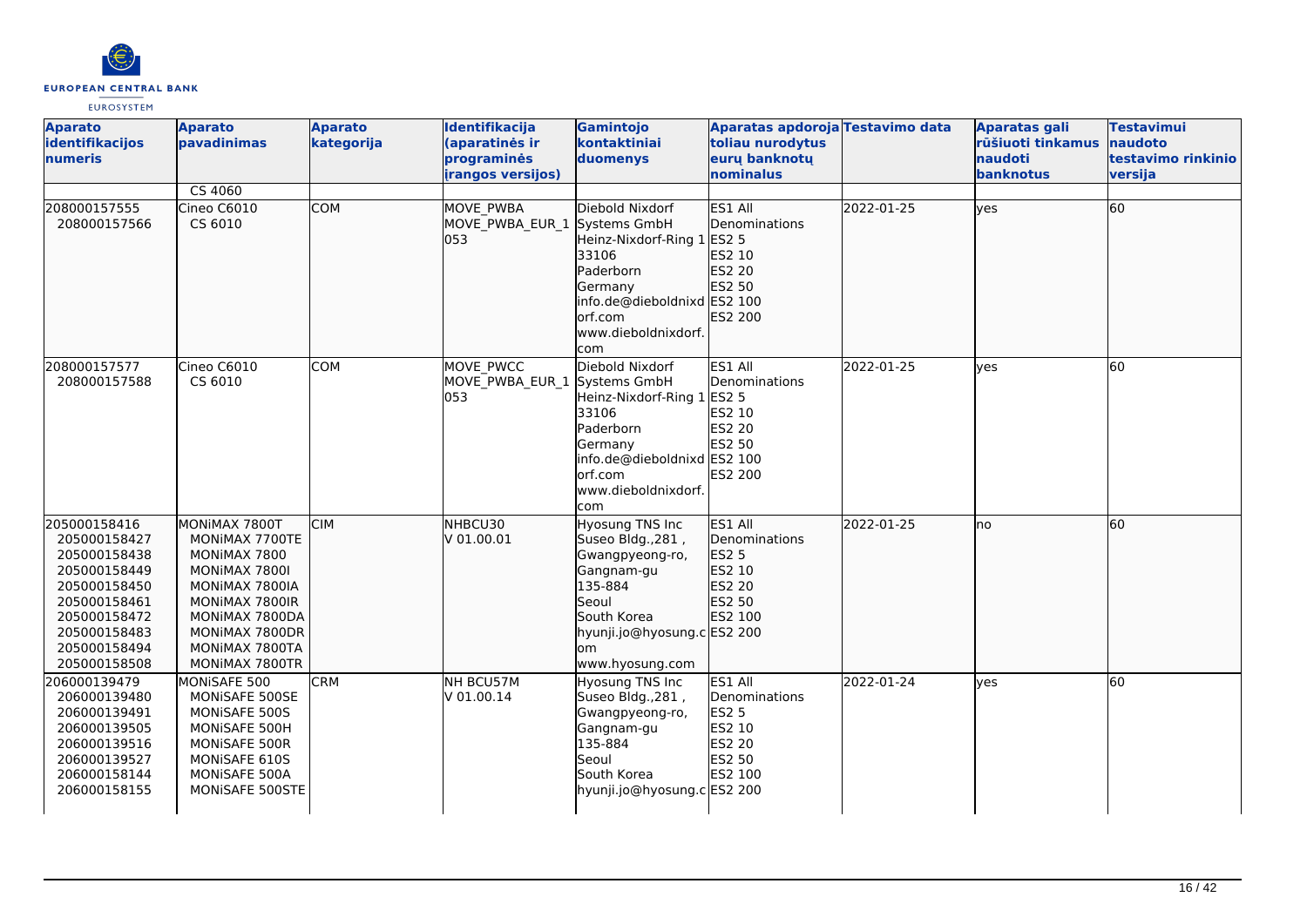

| <b>Aparato</b><br>identifikacijos<br>numeris                                                                                                 | <b>Aparato</b><br><b>pavadinimas</b>                                                                                                                    | <b>Aparato</b><br>kategorija | Identifikacija<br>(aparatinės ir<br>programinės   | Gamintojo<br>kontaktiniai<br>duomenys                                                                                                                                     | Aparatas apdoroja Testavimo data<br>toliau nurodytus<br>euru banknotu             |            | <b>Aparatas gali</b><br>rūšiuoti tinkamus<br>naudoti | <b>Testavimui</b><br>naudoto<br>testavimo rinkinio |
|----------------------------------------------------------------------------------------------------------------------------------------------|---------------------------------------------------------------------------------------------------------------------------------------------------------|------------------------------|---------------------------------------------------|---------------------------------------------------------------------------------------------------------------------------------------------------------------------------|-----------------------------------------------------------------------------------|------------|------------------------------------------------------|----------------------------------------------------|
|                                                                                                                                              |                                                                                                                                                         |                              | <b>irangos versijos)</b>                          |                                                                                                                                                                           | nominalus                                                                         |            | banknotus                                            | versija                                            |
| 206000158166                                                                                                                                 | MONISAFE 620S                                                                                                                                           |                              |                                                   | om.<br>www.hyosung.com                                                                                                                                                    |                                                                                   |            |                                                      |                                                    |
| 206000139538<br>206000140358<br>206000140369<br>206000140370<br>206000140381<br>206000140392<br>206000158202<br>206000158213<br>206000158224 | MONISAFE 500<br>MONISAFE 500SE<br>MONISAFE 500S<br>MONISAFE 500H<br>MONISAFE 500R<br>MONISAFE 610S<br>MONISAFE 500A<br>MONISAFE 500STE<br>MONISAFE 620S | <b>CRM</b>                   | NH BCU67<br>lv 01.00.14                           | <b>Hyosung TNS Inc</b><br>Suseo Bldg., 281,<br>Gwangpyeong-ro,<br>Gangnam-gu<br>135-884<br>Seoul<br>South Korea<br>hyunji.jo@hyosung.c ES2 200<br>om.                     | ES1 All<br>Denominations<br><b>ES2 5</b><br>ES2 10<br>ES2 20<br>ES2 50<br>ES2 100 | 2022-01-24 | yes                                                  | 60                                                 |
| 206000157597<br>206000157600<br>206000157611<br>206000157622<br>206000157633<br>206000157644<br>206000157655<br>206000157666<br>206000157677 | DN Series 200<br>CS 4060<br>CS 4560<br>DN Series 250<br>DN Series 400<br>DN Series 405DT<br>DN Series 450<br>DN Series 470<br>DN Series 490             | <b>CRM</b>                   | MOVEm CDAA<br>MOVEm CDAA EUR Systems GmbH<br>1018 | www.hyosung.com<br>Diebold Nixdorf<br>Heinz-Nixdorf-Ring 1<br>33106<br>Paderborn<br>Germany<br>info.de@dieboldnixd ES2 100<br>lorf.com<br>www.dieboldnixdorf.<br>com      | ES1 All<br>Denominations<br><b>ES2 5</b><br>ES2 10<br>ES2 20<br>ES2 50<br>ES2 200 | 2022-01-24 | yes                                                  | 60                                                 |
| 206000139413<br>206000139424<br>206000139435<br>206000139446<br>206000139457<br>206000139468<br>206000158111<br>206000158122<br>206000158133 | MONISAFE 500<br>MONISAFE 500SE<br>MONISAFE 500S<br>MONISAFE 500H<br>MONISAFE 500R<br>MONISAFE 610S<br>MONISAFE 500A<br>MONISAFE 500STE<br>MONISAFE 620S | <b>CRM</b>                   | NH BCU57<br>V 01.00.14                            | <b>Hyosung TNS Inc</b><br>Suseo Bldg., 281,<br>Gwangpyeong-ro,<br>Gangnam-gu<br>135-884<br>Seoul<br>South Korea<br>hyunji.jo@hyosung.c ES2 200<br>lom.<br>www.hyosung.com | ES1 All<br>Denominations<br><b>ES2 5</b><br>ES2 10<br>ES2 20<br>ES2 50<br>ES2 100 | 2022-01-21 | lves                                                 | 60                                                 |
| 206000139981<br>206000139992<br>206000140007<br>206000140018<br>206000140029<br>206000140030<br>206000140041                                 | MONIMAX 8600<br>MONIMAX 8000A<br>MONIMAX 8000TA<br>MONIMAX 8000P<br>MONIMAX 8000PT<br>MONIMAX 8200<br>MONIMAX 8200T                                     | <b>CRM</b>                   | NH BCU63<br>V 01.00.14                            | Hyosung TNS Inc<br>Suseo Bldg., 281,<br>Gwangpyeong-ro,<br>Gangnam-gu<br>135-884<br>Seoul<br>South Korea                                                                  | ES1 All<br>Denominations<br><b>ES2 5</b><br>ES2 10<br>ES2 20<br>ES2 50<br>ES2 100 | 2022-01-21 | yes                                                  | 60                                                 |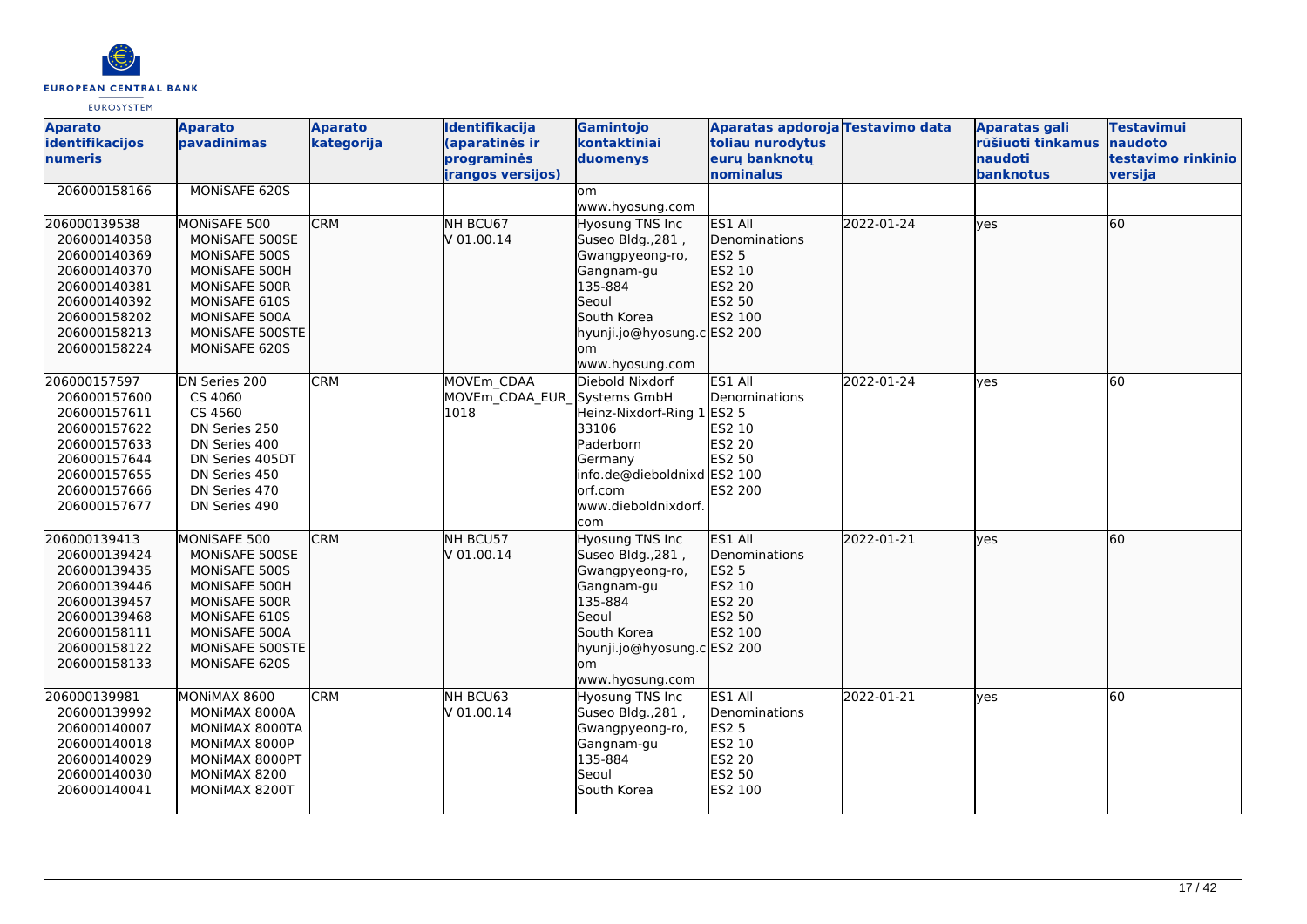

| <b>Aparato</b><br>identifikacijos<br>numeris | <b>Aparato</b><br>pavadinimas | <b>Aparato</b><br>kategorija | Identifikacija<br>(aparatinės ir<br>programinės | Gamintojo<br>kontaktiniai<br>duomenys | Aparatas apdoroja Testavimo data<br>toliau nurodytus<br>euru banknotu |            | <b>Aparatas gali</b><br>rūšiuoti tinkamus<br>naudoti | <b>Testavimui</b><br>naudoto<br>testavimo rinkinio |
|----------------------------------------------|-------------------------------|------------------------------|-------------------------------------------------|---------------------------------------|-----------------------------------------------------------------------|------------|------------------------------------------------------|----------------------------------------------------|
|                                              |                               |                              | <b>irangos versijos)</b>                        |                                       | nominalus                                                             |            | banknotus                                            | versija                                            |
| 206000140052                                 | MONIMAX 8200CL                |                              |                                                 | hyunji.jo@hyosung.cES2 200            |                                                                       |            |                                                      |                                                    |
| 206000140063                                 | MONIMAX 8200TA                |                              |                                                 | lom                                   |                                                                       |            |                                                      |                                                    |
| 206000140074                                 | MONIMAX 8300                  |                              |                                                 | www.hyosung.com                       |                                                                       |            |                                                      |                                                    |
| 206000140085                                 | MONIMAX 8300T                 |                              |                                                 |                                       |                                                                       |            |                                                      |                                                    |
| 206000140096                                 | MONIMAX 8600T                 |                              |                                                 |                                       |                                                                       |            |                                                      |                                                    |
| 206000140109                                 | MONIMAX 8600R                 |                              |                                                 |                                       |                                                                       |            |                                                      |                                                    |
| 206000140110                                 | MONIMAX 8600S                 |                              |                                                 |                                       |                                                                       |            |                                                      |                                                    |
| 206000140121                                 | MONIMAX 8600ST                |                              |                                                 |                                       |                                                                       |            |                                                      |                                                    |
| 206000140132                                 | MONIMAX 8700                  |                              |                                                 |                                       |                                                                       |            |                                                      |                                                    |
| 206000140143                                 | MONIMAX 8700T                 |                              |                                                 |                                       |                                                                       |            |                                                      |                                                    |
| 206000140154                                 | MONIMAX 8800                  |                              |                                                 |                                       |                                                                       |            |                                                      |                                                    |
| 206000140165                                 | MONIMAX 8800T                 |                              |                                                 |                                       |                                                                       |            |                                                      |                                                    |
| 206000140176                                 | MONIMAX 8900                  |                              |                                                 |                                       |                                                                       |            |                                                      |                                                    |
| 206000140187                                 | MONIMAX 8940                  |                              |                                                 |                                       |                                                                       |            |                                                      |                                                    |
| 206000140198                                 | <b>BranchSolution</b>         |                              |                                                 |                                       |                                                                       |            |                                                      |                                                    |
| 206000140597                                 | 8050                          |                              |                                                 |                                       |                                                                       |            |                                                      |                                                    |
| 206000140600                                 | <b>MONIMAX</b>                |                              |                                                 |                                       |                                                                       |            |                                                      |                                                    |
| 206000140611                                 | 8100QTN                       |                              |                                                 |                                       |                                                                       |            |                                                      |                                                    |
| 206000140622                                 | MONIMAX 8200S                 |                              |                                                 |                                       |                                                                       |            |                                                      |                                                    |
| 206000140633                                 | MONIMAX 8200SR                |                              |                                                 |                                       |                                                                       |            |                                                      |                                                    |
| 206000140644                                 | MONIMAX 8200ST                |                              |                                                 |                                       |                                                                       |            |                                                      |                                                    |
| 206000140655                                 | MONIMAX 8200QT                |                              |                                                 |                                       |                                                                       |            |                                                      |                                                    |
| 206000158086                                 | MONIMAX 8600SR                |                              |                                                 |                                       |                                                                       |            |                                                      |                                                    |
| 206000158097                                 | MONIMAX 8700TE                |                              |                                                 |                                       |                                                                       |            |                                                      |                                                    |
| 206000158100                                 | <b>MONIMAX</b>                |                              |                                                 |                                       |                                                                       |            |                                                      |                                                    |
|                                              | 8200QTN                       |                              |                                                 |                                       |                                                                       |            |                                                      |                                                    |
|                                              | MONIMAX 8700S                 |                              |                                                 |                                       |                                                                       |            |                                                      |                                                    |
|                                              | MONIMAX 8700ST                |                              |                                                 |                                       |                                                                       |            |                                                      |                                                    |
| 206000139549                                 | MONIMAX 8600                  | <b>CRM</b>                   | NH BCU53M                                       | <b>Hyosung TNS Inc</b>                | ES1 All                                                               | 2022-01-20 | lves                                                 | 60                                                 |
| 206000139550                                 | MONIMAX 8000A                 |                              | V 01.00.14                                      | Suseo Bldg., 281,                     | Denominations                                                         |            |                                                      |                                                    |
| 206000139561                                 | MONIMAX 8000TA                |                              |                                                 | Gwangpyeong-ro,                       | <b>ES2 5</b>                                                          |            |                                                      |                                                    |
| 206000139572                                 | MONIMAX 8000P                 |                              |                                                 | Gangnam-gu                            | ES2 10                                                                |            |                                                      |                                                    |
| 206000139583                                 | MONIMAX 8000PT                |                              |                                                 | 135-884                               | ES2 20                                                                |            |                                                      |                                                    |
| 206000139594                                 | MONIMAX 8200                  |                              |                                                 | Seoul                                 | ES2 50                                                                |            |                                                      |                                                    |
| 206000139607                                 | MONIMAX 8200T                 |                              |                                                 | South Korea                           | ES2 100                                                               |            |                                                      |                                                    |
| 206000139618                                 | MONIMAX 8200CL                |                              |                                                 | hyunji.jo@hyosung.c ES2 200           |                                                                       |            |                                                      |                                                    |
| 206000139629                                 | MONIMAX 8200TA                |                              |                                                 | om                                    |                                                                       |            |                                                      |                                                    |
| 206000139630                                 | MONIMAX 8300                  |                              |                                                 | www.hyosung.com                       |                                                                       |            |                                                      |                                                    |
| 206000139641                                 | MONIMAX 8300T                 |                              |                                                 |                                       |                                                                       |            |                                                      |                                                    |
| 206000139652                                 | MONIMAX 8600T                 |                              |                                                 |                                       |                                                                       |            |                                                      |                                                    |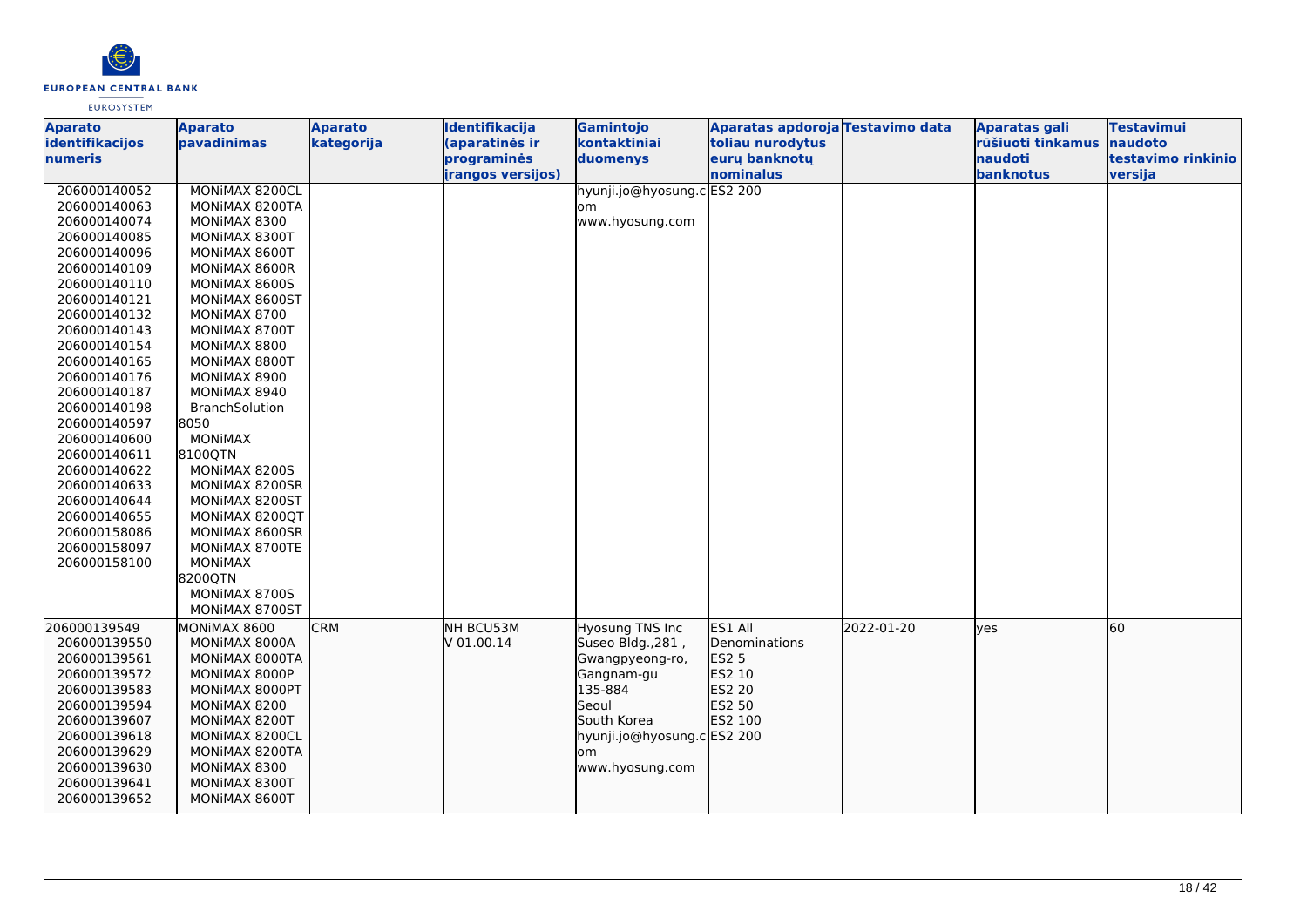

| <b>Aparato</b>               | <b>Aparato</b>                | <b>Aparato</b> | Identifikacija           | Gamintojo                   | Aparatas apdoroja Testavimo data |            | <b>Aparatas gali</b> | <b>Testavimui</b>  |
|------------------------------|-------------------------------|----------------|--------------------------|-----------------------------|----------------------------------|------------|----------------------|--------------------|
| identifikacijos              | pavadinimas                   | kategorija     | (aparatinės ir           | kontaktiniai                | toliau nurodytus                 |            | rūšiuoti tinkamus    | naudoto            |
| numeris                      |                               |                | programinės              | duomenys                    | euru banknotu                    |            | naudoti              | testavimo rinkinio |
|                              |                               |                | <i>irangos versijos)</i> |                             | nominalus                        |            | banknotus            | versija            |
| 206000139663                 | MONIMAX 8600R                 |                |                          |                             |                                  |            |                      |                    |
| 206000139674                 | MONIMAX 8600S                 |                |                          |                             |                                  |            |                      |                    |
| 206000139685                 | MONIMAX 8600ST                |                |                          |                             |                                  |            |                      |                    |
| 206000139696                 | MONIMAX 8700                  |                |                          |                             |                                  |            |                      |                    |
| 206000139709                 | MONIMAX 8700T                 |                |                          |                             |                                  |            |                      |                    |
| 206000139710                 | MONIMAX 8800                  |                |                          |                             |                                  |            |                      |                    |
| 206000139721                 | MONIMAX 8800T                 |                |                          |                             |                                  |            |                      |                    |
| 206000139732                 | MONIMAX 8900                  |                |                          |                             |                                  |            |                      |                    |
| 206000139743                 | MONIMAX 8940                  |                |                          |                             |                                  |            |                      |                    |
| 206000139754                 | BranchSolution                |                |                          |                             |                                  |            |                      |                    |
| 206000140450                 | 8050                          |                |                          |                             |                                  |            |                      |                    |
| 206000140461                 | <b>MONIMAX</b>                |                |                          |                             |                                  |            |                      |                    |
| 206000140472                 | 8100QTN                       |                |                          |                             |                                  |            |                      |                    |
| 206000140483                 | MONIMAX 8200S                 |                |                          |                             |                                  |            |                      |                    |
| 206000140494                 | MONIMAX 8200SR                |                |                          |                             |                                  |            |                      |                    |
| 206000140508                 | MONIMAX 8200ST                |                |                          |                             |                                  |            |                      |                    |
| 206000140519                 | MONIMAX 8200QT                |                |                          |                             |                                  |            |                      |                    |
| 206000157973                 | MONIMAX 8600SR                |                |                          |                             |                                  |            |                      |                    |
| 206000157984                 | MONIMAX 8700TE                |                |                          |                             |                                  |            |                      |                    |
| 206000157995                 | <b>MONIMAX</b>                |                |                          |                             |                                  |            |                      |                    |
|                              | 8200QTN                       |                |                          |                             |                                  |            |                      |                    |
|                              | MONIMAX 8700S                 |                |                          |                             |                                  |            |                      |                    |
|                              | MONIMAX 8700ST                |                |                          |                             |                                  |            |                      |                    |
| 206000139765                 | MONIMAX 8600                  | <b>CRM</b>     | NH BCU53                 | <b>Hyosung TNS Inc</b>      | ES1 All                          | 2022-01-20 | yes                  | 60                 |
| 206000139776                 | MONIMAX 8000A                 |                | V 01.00.14               | Suseo Bldg., 281,           | Denominations                    |            |                      |                    |
| 206000139787                 | MONIMAX 8000TA                |                |                          | Gwangpyeong-ro,             | <b>ES2 5</b><br>ES2 10           |            |                      |                    |
| 206000139812<br>206000139823 | MONIMAX 8200<br>MONIMAX 8200T |                |                          | Gangnam-gu<br>135-884       | ES2 20                           |            |                      |                    |
| 206000139834                 | MONIMAX 8200CL                |                |                          | Seoul                       | ES2 50                           |            |                      |                    |
| 206000139845                 | MONIMAX 8200TA                |                |                          | South Korea                 | ES2 100                          |            |                      |                    |
| 206000139878                 | MONIMAX 8600T                 |                |                          | hyunji.jo@hyosung.c ES2 200 |                                  |            |                      |                    |
| 206000139889                 | MONIMAX 8600R                 |                |                          | om                          |                                  |            |                      |                    |
| 206000139914                 | MONIMAX 8700                  |                |                          | www.hyosung.com             |                                  |            |                      |                    |
| 206000139925                 | MONIMAX 8700T                 |                |                          |                             |                                  |            |                      |                    |
| 206000139936                 | MONIMAX 8800                  |                |                          |                             |                                  |            |                      |                    |
| 206000139947                 | MONIMAX 8800T                 |                |                          |                             |                                  |            |                      |                    |
| 206000139970                 | <b>BranchSolution</b>         |                |                          |                             |                                  |            |                      |                    |
| 206000140520                 | 8050                          |                |                          |                             |                                  |            |                      |                    |
| 206000140531                 | <b>MONIMAX</b>                |                |                          |                             |                                  |            |                      |                    |
| 206000140542                 | 8100QTN                       |                |                          |                             |                                  |            |                      |                    |
|                              |                               |                |                          |                             |                                  |            |                      |                    |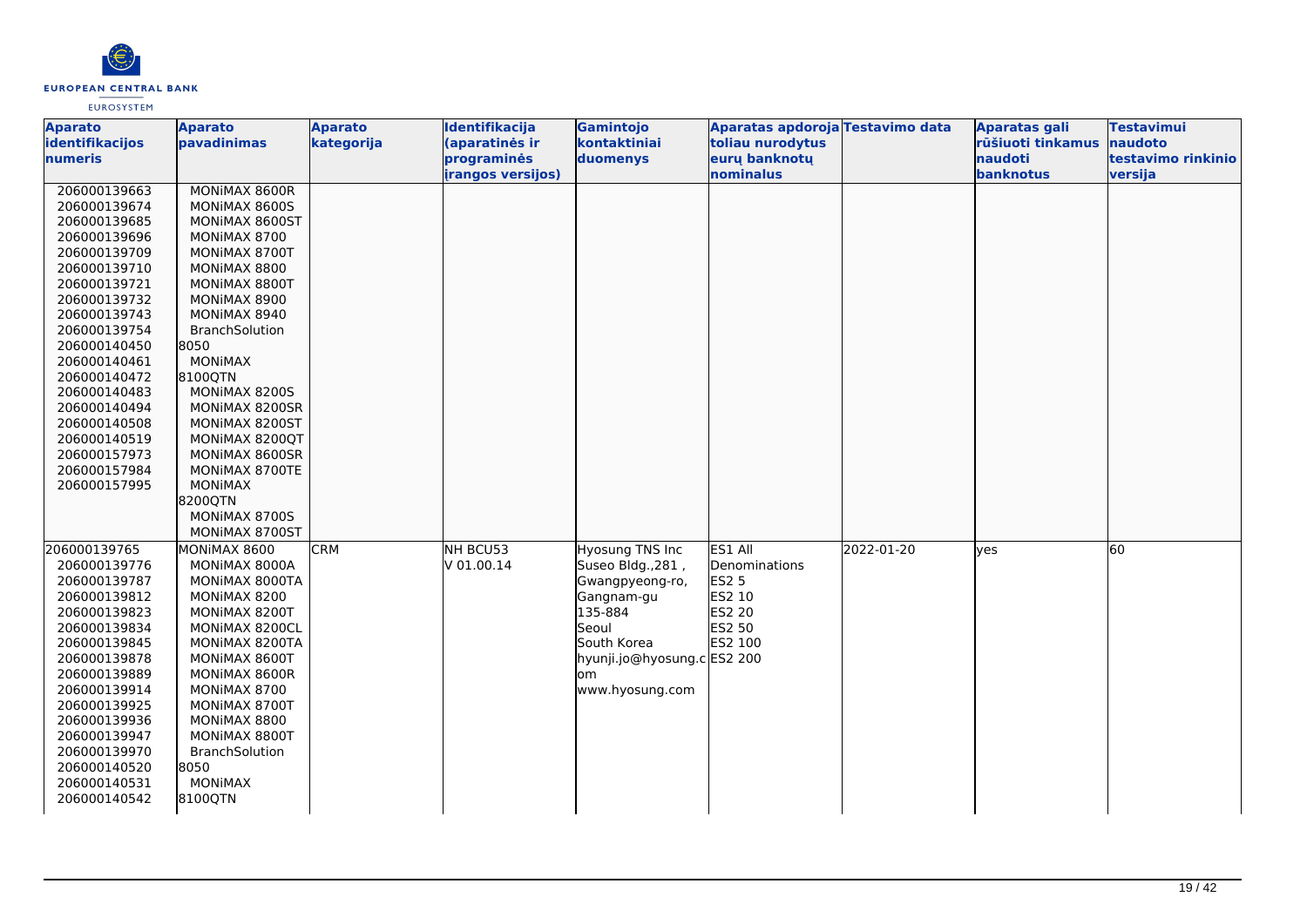

| <b>Aparato</b><br>identifikacijos<br>numeris                                                                                                                                                                                                 | <b>Aparato</b><br>pavadinimas                                                                                                                                                                                                                                                                                  | <b>Aparato</b><br>kategorija | Identifikacija<br>(aparatinės ir<br>programinės | Gamintojo<br>kontaktiniai<br>duomenys                                                                                                         | Aparatas apdoroja Testavimo data<br>toliau nurodytus<br>eurų banknotų                               |            | <b>Aparatas gali</b><br>rūšiuoti tinkamus<br>naudoti | <b>Testavimui</b><br>naudoto<br>testavimo rinkinio |
|----------------------------------------------------------------------------------------------------------------------------------------------------------------------------------------------------------------------------------------------|----------------------------------------------------------------------------------------------------------------------------------------------------------------------------------------------------------------------------------------------------------------------------------------------------------------|------------------------------|-------------------------------------------------|-----------------------------------------------------------------------------------------------------------------------------------------------|-----------------------------------------------------------------------------------------------------|------------|------------------------------------------------------|----------------------------------------------------|
|                                                                                                                                                                                                                                              |                                                                                                                                                                                                                                                                                                                |                              | irangos versijos)                               |                                                                                                                                               | nominalus                                                                                           |            | banknotus                                            | versija                                            |
| 206000140553<br>206000140564<br>206000140575<br>206000140586<br>206000157940<br>206000157951<br>206000157962<br>206000158587<br>206000158598<br>206000158601<br>206000158612<br>206000158634<br>206000158645<br>206000158656<br>206000158667 | MONIMAX 8200S<br>MONIMAX 8200SR<br>MONIMAX 8200ST<br>MONIMAX 8200QT<br>MONIMAX 8600SR<br>MONIMAX 8700TE<br><b>MONIMAX</b><br>8200QTN<br>MONIMAX 8700S<br>MONIMAX 8700ST<br>MONIMAX 8000P<br>MONIMAX 8000PT<br>MONIMAX 8300<br>MONIMAX 8300T<br>MONIMAX 8600S<br>MONIMAX 8600ST<br>MONIMAX 8900<br>MONIMAX 8940 |                              |                                                 |                                                                                                                                               |                                                                                                     |            |                                                      |                                                    |
| 206000156507<br>206000156518<br>206000156529                                                                                                                                                                                                 | CI-50 RBW-15X<br>CI-10B RBW-100<br>CI-5B RBW-50                                                                                                                                                                                                                                                                | <b>CRM</b>                   | HVE-2XX<br>1005                                 | <b>Glory Global</b><br>Solutions<br>Thomas-Edison-Platz ES2 5<br>63263<br>Neu-Isenburg<br>Germany<br>www.gloryglobalsolu ES2 200<br>tions.com | ES1 All<br>Denominations<br>ES2 10<br>ES2 20<br>ES2 50<br>ES2 100                                   | 2021-12-17 | lves                                                 | 60                                                 |
| 206000156277<br>206000156288                                                                                                                                                                                                                 | SafeCash R7<br>SafeCash R8                                                                                                                                                                                                                                                                                     | <b>CRM</b>                   | HOTS BV-ZBV Type<br>l5a<br>BVZ22EUT 000020      | Gunnebo Cash<br>Automation AB<br>Stora Åvägen 1<br>SE-436 34<br>Askim<br>Sweden<br>www.gunnebo.com                                            | ES1 All<br>Denominations<br><b>ES2 5</b><br>ES2 10<br>ES2 20<br><b>ES2 50</b><br>ES2 100<br>ES2 200 | 2021-12-13 | <b>ves</b>                                           | 60                                                 |
| 206000156299<br>206000156324<br>206000156335                                                                                                                                                                                                 | SafeCash R6<br>SafeCash R4<br>SafeCash R5                                                                                                                                                                                                                                                                      | <b>CRM</b>                   | HOTS BV-ZBV Type<br> 5a<br>BVZ22EUT 000020      | Gunnebo Cash<br>Automation AB<br>Stora Åvägen 1<br>SE-436 34                                                                                  | ES1 All<br>Denominations<br><b>ES2 5</b><br>ES2 10                                                  | 2021-12-13 | lves                                                 | 60                                                 |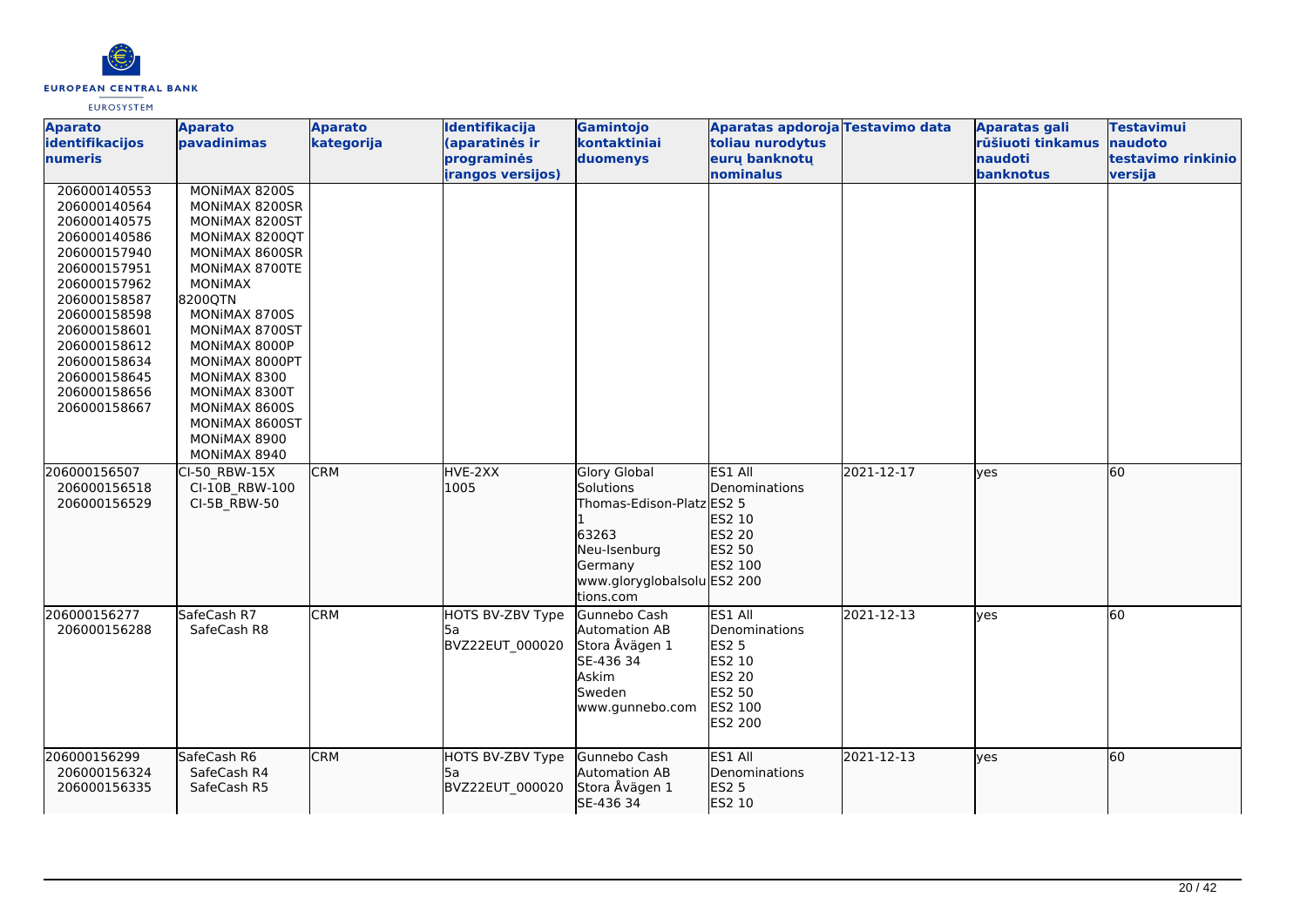

| <b>Aparato</b><br>identifikacijos<br>numeris                                                                                                 | <b>Aparato</b><br>pavadinimas                                                                                                               | <b>Aparato</b><br>kategorija | Identifikacija<br>(aparatinės ir<br>programinės<br>irangos versijos) | Gamintojo<br>kontaktiniai<br>duomenys<br>Askim<br>Sweden<br>www.gunnebo.com                                                                                       | Aparatas apdoroja Testavimo data<br>toliau nurodytus<br>euru banknotu<br>nominalus<br><b>ES2 20</b><br>ES2 50<br>ES2 100<br>ES2 200 |            | Aparatas gali<br>rūšiuoti tinkamus<br><b>naudoti</b><br>banknotus | <b>Testavimui</b><br>naudoto<br>testavimo rinkinio<br>versija |
|----------------------------------------------------------------------------------------------------------------------------------------------|---------------------------------------------------------------------------------------------------------------------------------------------|------------------------------|----------------------------------------------------------------------|-------------------------------------------------------------------------------------------------------------------------------------------------------------------|-------------------------------------------------------------------------------------------------------------------------------------|------------|-------------------------------------------------------------------|---------------------------------------------------------------|
| 206000143306<br>206000143317<br>206000143328<br>206000143339<br>206000143340<br>206000143351<br>206000143362<br>206000143373<br>206000143431 | DN Series 200<br>CS 4060<br>CS 4560<br>DN Series 250<br>DN Series 400<br>DN Series 405DT<br>DN Series 450<br>DN Series 470<br>DN Series 490 | <b>CRM</b>                   | MOVEm CDAA<br>MOVEm CDAA EUR<br>1014                                 | Diebold Nixdorf<br>Systems GmbH<br>Heinz-Nixdorf-Ring 1<br>33106<br>Paderborn<br>Germany<br>info.de@dieboldnixd ES2 100<br>lorf.com<br>www.dieboldnixdorf.<br>com | ES1 All<br>Denominations<br><b>ES2 5</b><br>ES2 10<br>ES2 20<br>ES2 50<br>ES2 200                                                   | 2021-12-08 | lyes                                                              | 60                                                            |
| 206000156084<br>206000156095                                                                                                                 | <b>RBG-200</b><br>RZ-200                                                                                                                    | <b>CRM</b>                   | HVD-200<br>6617                                                      | Glory Global<br>Solutions<br>Thomas-Edison-Platz ES2 5<br>63263<br>Neu-Isenburg<br>Germany<br>www.gloryglobalsolu ES2 200<br>tions.com                            | ES1 All<br>Denominations<br>ES2 10<br><b>ES2 20</b><br>ES2 50<br>ES2 100                                                            | 2021-12-08 | lves                                                              | 60                                                            |
| 206000156108<br>206000156119                                                                                                                 | <b>RBG-200</b><br>RZ-200                                                                                                                    | <b>CRM</b>                   | <b>HVD-210</b><br>6617                                               | Glory Global<br>Solutions<br>Thomas-Edison-Platz ES2 5<br>63263<br>Neu-Isenburg<br>Germany<br>www.gloryglobalsolu ES2 200<br>tions.com                            | ES1 All<br>Denominations<br>ES2 10<br><b>ES2 20</b><br>ES2 50<br>ES2 100                                                            | 2021-12-08 | yes                                                               | 60                                                            |
| 207000156143<br>207000156154<br>207000156165<br>207000156176<br>207000156187                                                                 | Opteva 740<br>Opteva 760<br>Opteva 750<br>Opteva 720 Front<br>Load<br>Opteva 720 Rear                                                       | <b>CCM</b>                   | BAU<br>3360T0302631                                                  | Diebold Nixdorf<br>Systems GmbH<br>Heinz-Nixdorf-Ring 1 ES2 5<br>33106<br>Paderborn<br>Germany                                                                    | ES1 All<br>Denominations<br>ES2 10<br>ES2 20<br>ES2 50                                                                              | 2021-12-08 | lno                                                               | 60                                                            |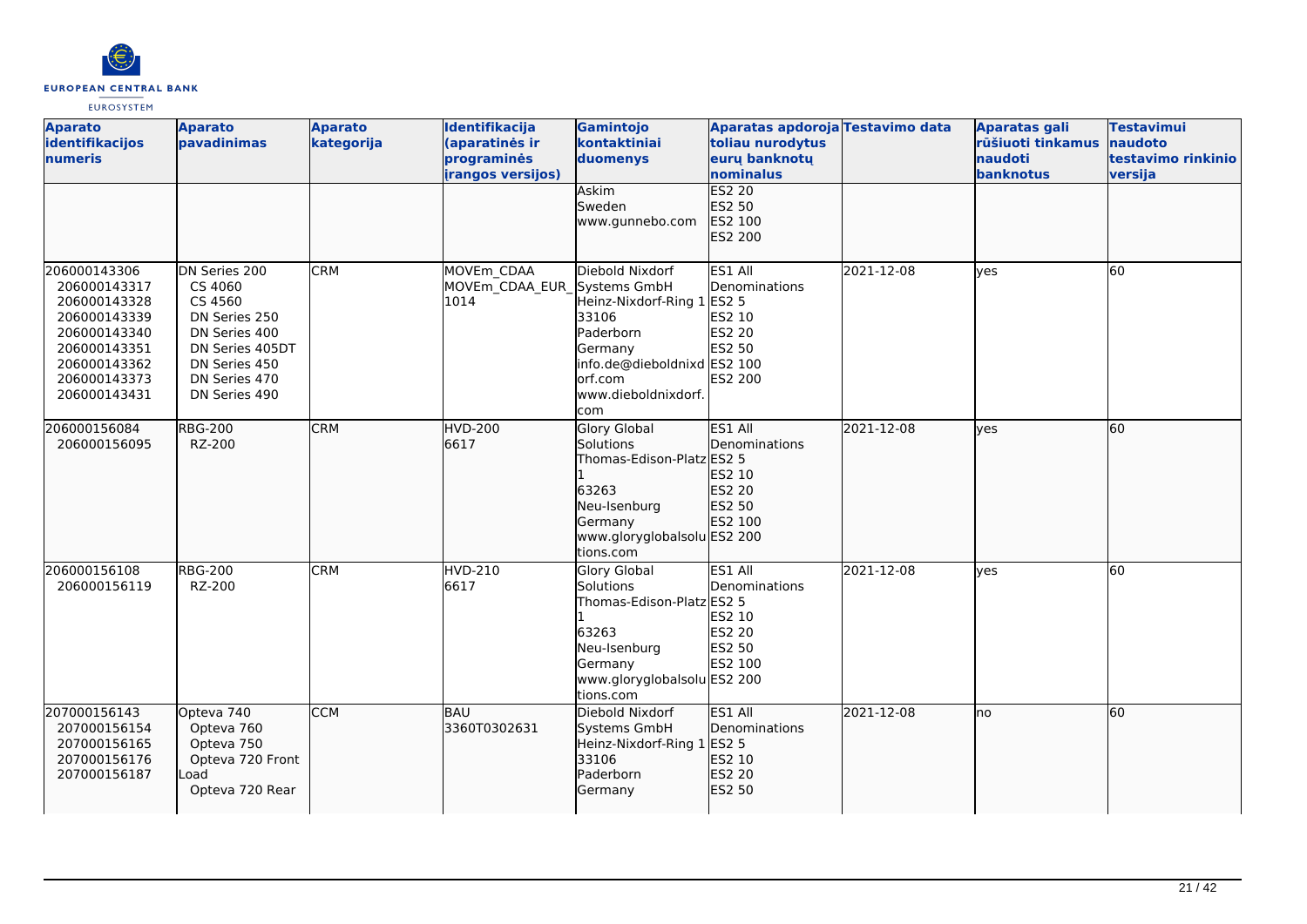

| <b>Aparato</b><br>identifikacijos<br>numeris                                                                                                                                                                                                                                                                                                                                                                                                 | <b>Aparato</b><br>pavadinimas<br>Load                                                                                                                                                                                                                                                                                                                                                                                                                   | <b>Aparato</b><br>kategorija | Identifikacija<br>(aparatinės ir<br>programinės<br><i>irangos versijos)</i> | Gamintojo<br>kontaktiniai<br>duomenys<br>info.de@dieboldnixd ES2 100<br>orf.com<br>www.dieboldnixdorf.<br>com                                                           | Aparatas apdoroja Testavimo data<br>toliau nurodytus<br>eurų banknotų<br>nominalus<br>ES2 200 |            | Aparatas gali<br>rūšiuoti tinkamus<br>naudoti<br>banknotus | <b>Testavimui</b><br>naudoto<br>testavimo rinkinio<br>versija |
|----------------------------------------------------------------------------------------------------------------------------------------------------------------------------------------------------------------------------------------------------------------------------------------------------------------------------------------------------------------------------------------------------------------------------------------------|---------------------------------------------------------------------------------------------------------------------------------------------------------------------------------------------------------------------------------------------------------------------------------------------------------------------------------------------------------------------------------------------------------------------------------------------------------|------------------------------|-----------------------------------------------------------------------------|-------------------------------------------------------------------------------------------------------------------------------------------------------------------------|-----------------------------------------------------------------------------------------------|------------|------------------------------------------------------------|---------------------------------------------------------------|
| 207000155814<br>207000155825<br>207000155836<br>207000155847<br>207000155858<br>207000155869<br>207000155870<br>207000155881<br>207000155892<br>207000155905<br>207000155916<br>207000155927<br>207000155938<br>207000155949<br>207000155950<br>207000155961<br>207000155972<br>207000155983<br>207000155994<br>207000156007<br>207000156018<br>207000156029<br>207000156030<br>207000156041<br>207000156052<br>207000156063<br>207000156074 | CINEO C2070<br>CS 2070<br>ProCash 3000<br>ProCash 2100xe<br>PC 2100<br>ProCash 2150xe<br>ProCash 2250xe<br>ProCash 2350xe<br>ProCash 3100xe<br>ProCash 4100<br>ProCash 8100<br>ProCash 8150<br><b>CINEO C2080</b><br><b>CINEO C2560</b><br>CINEO C2560DU<br><b>CINEO C2590</b><br><b>CINEO C4080</b><br><b>CINEO C2090</b><br>CINEO C2560PG<br>CS 2080<br>CS 2560<br><b>CS 2560DU</b><br>CS 2590<br>CS 4080<br>CS 2090<br><b>CS 2560PG</b><br>Punt Groc | <b>CCM</b>                   | Line XSA<br>XSAAEUR0234                                                     | Diebold Nixdorf<br>Systems GmbH<br>Heinz-Nixdorf-Ring 1 ES2 5<br>33106<br>Paderborn<br>Germany<br>info.de@dieboldnixd ES2 100<br>lorf.com<br>www.dieboldnixdorf.<br>com | ES1 All<br>Denominations<br>ES2 10<br>ES2 20<br><b>ES2 50</b><br>ES2 200                      | 2021-12-02 | Ino                                                        | 60                                                            |
| 206000155528<br>206000155539                                                                                                                                                                                                                                                                                                                                                                                                                 | SelfServ 62<br>SelfServ 64                                                                                                                                                                                                                                                                                                                                                                                                                              | <b>CRM</b>                   | <b>SR BV</b><br>EU0113                                                      | <b>NCR Financial</b><br>Solutions Group Ltd<br>3 Fulton Road<br>DD2 4SW Tayside<br>Dundee<br>United Kingdom<br>www.ncr.com                                              | ES1 All<br>Denominations<br>ES2 5<br>ES2 10<br><b>ES2 20</b><br>ES2 50<br>ES2 100<br>ES2 200  | 2021-11-25 | lves                                                       | 60                                                            |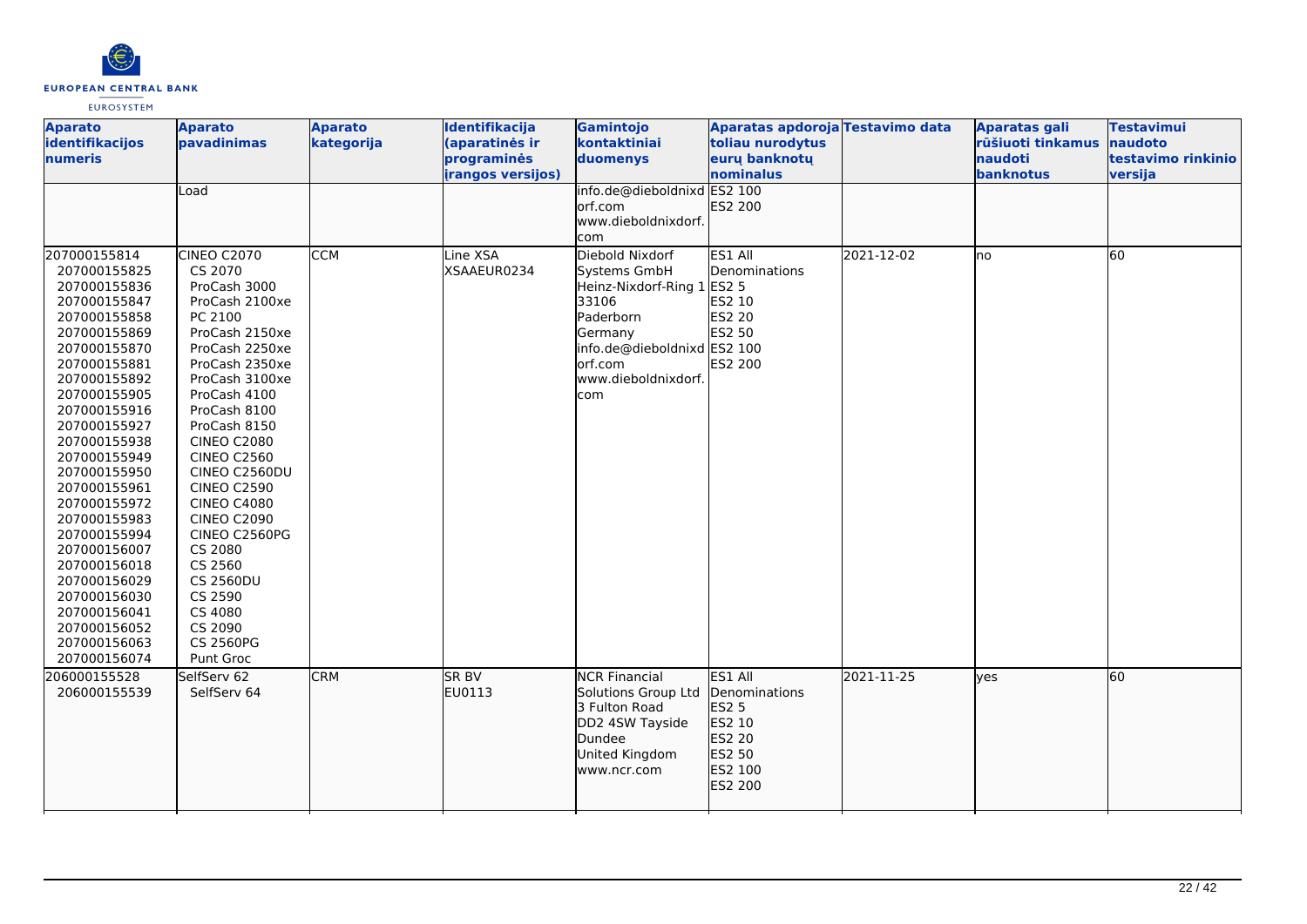

| <b>Aparato</b><br>identifikacijos<br>numeris                                                 | <b>Aparato</b><br>pavadinimas                                                        | <b>Aparato</b><br>kategorija | Identifikacija<br>(aparatinės ir<br>programinės<br><i>irangos versijos)</i> | Gamintojo<br>kontaktiniai<br>duomenys                                                                                                         | Aparatas apdoroja Testavimo data<br>toliau nurodytus<br>eurų banknotų<br>nominalus                     |            | <b>Aparatas gali</b><br>rūšiuoti tinkamus<br><b>naudoti</b><br>banknotus | <b>Testavimui</b><br>naudoto<br>testavimo rinkinio<br>versija |
|----------------------------------------------------------------------------------------------|--------------------------------------------------------------------------------------|------------------------------|-----------------------------------------------------------------------------|-----------------------------------------------------------------------------------------------------------------------------------------------|--------------------------------------------------------------------------------------------------------|------------|--------------------------------------------------------------------------|---------------------------------------------------------------|
| 206000144385<br>206000144396                                                                 | <b>RBG-200</b><br>RZ-200                                                             | <b>CRM</b>                   | <b>HVD-200</b><br>6616                                                      | <b>Glory Global</b><br>Solutions<br>Thomas-Edison-Platz ES2 5<br>63263<br>Neu-Isenburg<br>Germany<br>www.gloryglobalsolu ES2 200<br>tions.com | ES1 All<br>Denominations<br>ES2 10<br><b>ES2 20</b><br><b>ES2 50</b><br>ES2 100                        | 2021-11-17 | yes                                                                      | 60                                                            |
| 206000154721<br>206000154732                                                                 | Oki ATM-Recycler<br>G8 (GZ9500F)<br>Oki ATM-Recycler<br>G8 (GZ9500R)                 | <b>CRM</b>                   | OKI RG8-BRM 2.xx<br>OKI RG8-Recognition Co, Ltd<br>(Euro) 5.02              | Oki Electric Industry ES1 All<br>3-1 Futabacho,<br>Takasaki<br>370-8585<br>Gumma<br>Japan<br>lwww.oki.com                                     | <b>IDenominations</b><br><b>ES2 5</b><br>ES2 10<br>ES2 20<br>ES2 50<br>ES2 100<br>ES2 200              | 2021-11-09 | ves                                                                      | 60                                                            |
| 206000154743<br>206000154754                                                                 | Oki ATM-Recycler<br>G7 (GZ9241F)<br>Oki ATM-Recycler<br>G7 (GZ9241R)                 | <b>CRM</b>                   | OKI RG7-BRM 8.xx<br>OKI RG7-Recognition Co, Ltd<br>(Euro) 9.02              | Oki Electric Industry ES1 All<br>3-1 Futabacho,<br>Takasaki<br>370-8585<br>Gumma<br>Japan<br>www.oki.com                                      | Denominations<br><b>ES2 5</b><br>ES2 10<br><b>ES2 20</b><br><b>ES2 50</b><br>ES2 100<br><b>ES2 200</b> | 2021-11-09 | lyes                                                                     | 60                                                            |
| 206000154663<br>206000154674<br>206000154685<br>206000154696<br>206000154709<br>206000154710 | KePlus R10<br>KePlus RT10<br>KePlus F10<br>KePlus FT10<br>KePlus FX10<br>KePlus RX10 | <b>CRM</b>                   | BV HW: HCS Zero BV KEBA Handover<br>Type 5<br>BV SW:<br>BVZ2207T000012      | <b>Automation GmbH</b><br>Reindlstrasse 51<br>A-4041<br>Linz<br>Austria<br>kh@keba.com<br>lwww.keba.com                                       | ES1 All<br>Denominations<br><b>ES2 5</b><br>ES2 10<br>ES2 20<br>ES2 50<br>ES2 100<br>ES2 200           | 2021-11-08 | lves                                                                     | 60                                                            |
| 206000155061<br>206000155072<br>206000155083                                                 | Series 100 ATM<br>Model 20<br>Series 100 ATM                                         | <b>CRM</b>                   | <b>GBRU</b><br><b>GBNA with BV100E</b><br>EU7591                            | Fujitsu Frontech<br>Limited<br>1766 Yanokuchi.                                                                                                | ES1 All<br>Denominations<br><b>ES2 5</b>                                                               | 2021-11-05 | lves                                                                     | 60                                                            |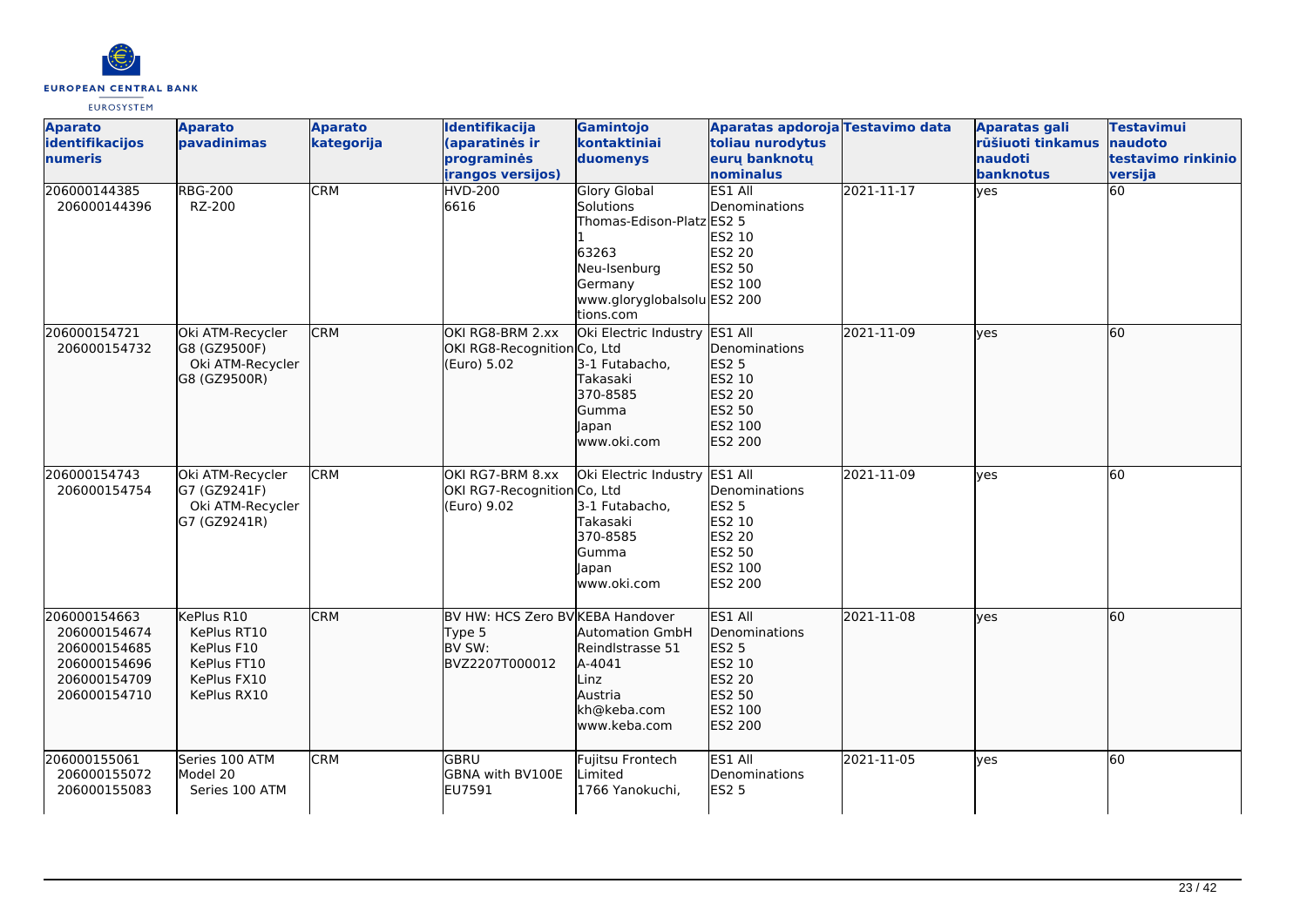

| <b>Aparato</b><br>identifikacijos<br>numeris | <b>Aparato</b><br>pavadinimas                                                          | <b>Aparato</b><br>kategorija | Identifikacija<br>(aparatinės ir<br>programinės<br><b>irangos versijos)</b> | Gamintojo<br>kontaktiniai<br>duomenys                                                                                               | Aparatas apdoroja Testavimo data<br>toliau nurodytus<br>eurų banknotų<br>nominalus           |            | Aparatas gali<br>rūšiuoti tinkamus<br>naudoti<br>banknotus | <b>Testavimui</b><br>naudoto<br>testavimo rinkinio<br>versija |
|----------------------------------------------|----------------------------------------------------------------------------------------|------------------------------|-----------------------------------------------------------------------------|-------------------------------------------------------------------------------------------------------------------------------------|----------------------------------------------------------------------------------------------|------------|------------------------------------------------------------|---------------------------------------------------------------|
|                                              | Model 21<br>Series 100 ATM<br>Model 22                                                 |                              |                                                                             | Inagi-shi<br>206-855<br>Tokyo<br>Japan<br>www.frontech.fujitsu ES2 200<br>.com/en                                                   | ES2 10<br>ES2 20<br>ES2 50<br>ES2 100                                                        |            |                                                            |                                                               |
| 206000155094<br>206000155174<br>206000155185 | Serie 8000, Model<br>8148<br>Serie 8000, Model<br>8048R<br>Serie 8000, Model<br>8028R  | <b>CRM</b>                   | <b>GBRU</b><br>GBNA with BV100E<br>lEU7591                                  | Denso Ten España,<br>S.A.<br>Cesar Vallejo nº 16<br>29004<br>Malaga<br>Spain<br>www.ftesa.es                                        | ES1 All<br>Denominations<br><b>ES2 5</b><br>ES2 10<br>ES2 20<br>ES2 50<br>ES2 100<br>ES2 200 | 2021-11-05 | lyes                                                       | 60                                                            |
| 207000155380<br>207000155391<br>207000155404 | Series 100 ATM<br>Model 20<br>Series 100 ATM<br>Model 21<br>Series 100 ATM<br>Model 22 | <b>CCM</b>                   | G60 with BV10<br>EU32AA                                                     | Fujitsu Frontech<br>Limited<br>1766 Yanokuchi,<br>Inagi-shi<br>206-855<br>Tokyo<br>Japan<br>www.frontech.fujitsu ES2 200<br>.com/en | ES1 All<br>Denominations<br><b>ES2 5</b><br>ES2 10<br>ES2 20<br>ES2 50<br>ES2 100            | 2021-11-04 | lno                                                        | 60                                                            |
| 206000155141<br>206000155152<br>206000155163 | Series 100 ATM<br>Model 20<br>Series 100 ATM<br>Model 21<br>Series 100 ATM<br>Model 22 | <b>CRM</b>                   | lgbru<br>GBNA with BV100<br>EU7591                                          | Fujitsu Frontech<br>Limited<br>1766 Yanokuchi,<br>Inagi-shi<br>206-855<br>Tokyo<br>Japan<br>www.frontech.fujitsu ES2 200<br>.com/en | ES1 All<br>Denominations<br><b>ES2 5</b><br>ES2 10<br>ES2 20<br>ES2 50<br>ES2 100            | 2021-11-03 | lyes                                                       | 60                                                            |
| 206000155196<br>206000155209<br>206000155210 | Serie 8000, Model<br>8148<br>Serie 8000, Model<br>8048R<br>Serie 8000, Model<br>8028R  | <b>CRM</b>                   | GBRU<br>GBNA with BV100<br>EU7591                                           | Denso Ten España,<br>S.A.<br>Cesar Vallejo nº 16<br>29004<br>Malaga<br>Spain                                                        | ES1 All<br>Denominations<br><b>ES2 5</b><br>ES2 10<br><b>ES2 20</b><br>ES2 50                | 2021-11-03 | yes                                                        | 60                                                            |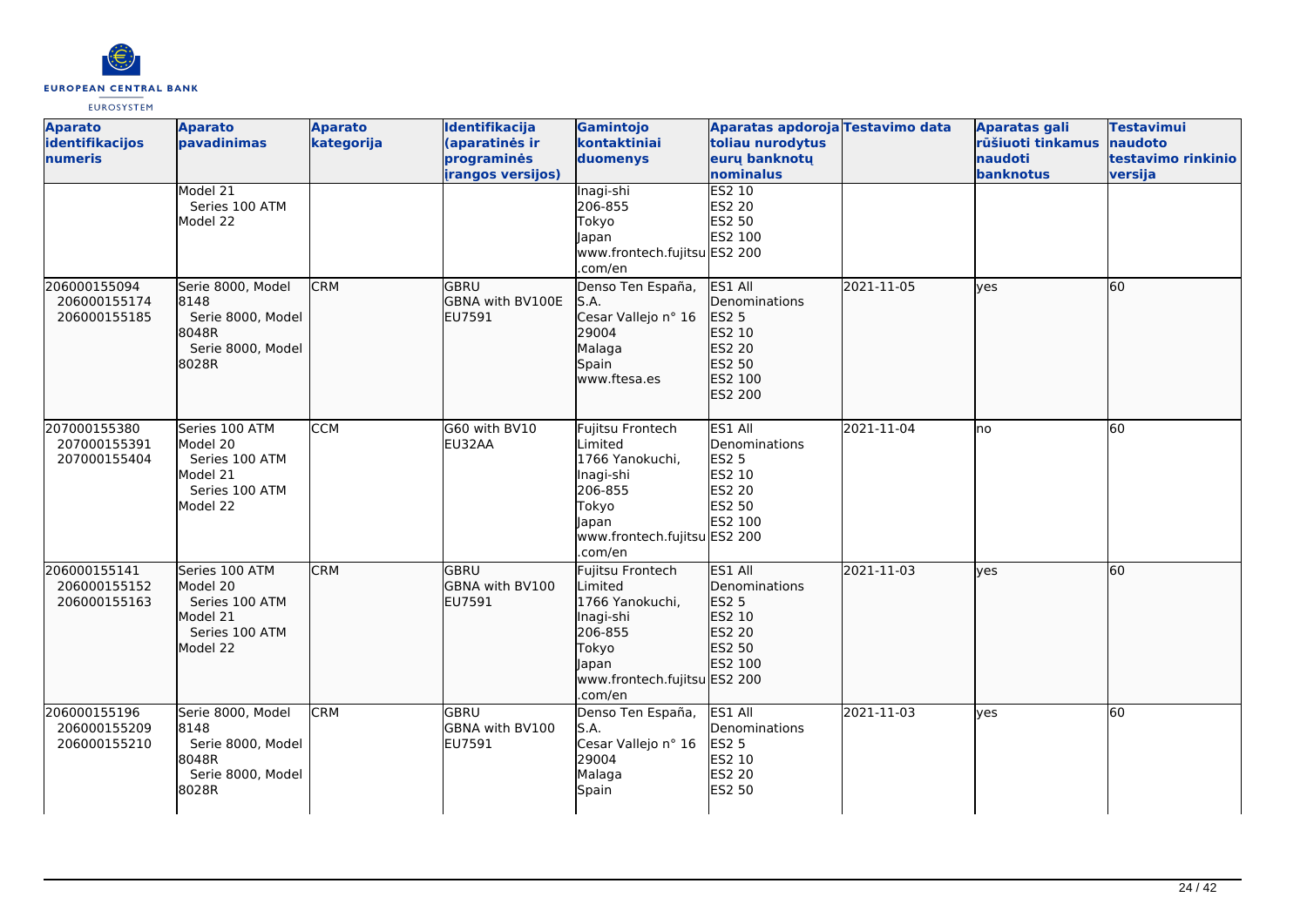

| <b>Aparato</b><br>identifikacijos<br>numeris | <b>Aparato</b><br>pavadinimas                                                          | <b>Aparato</b><br>kategorija | Identifikacija<br>(aparatinės ir<br>programinės<br><i>irangos versijos)</i> | Gamintojo<br>kontaktiniai<br>duomenys                                                                                                                                                 | Aparatas apdoroja Testavimo data<br>toliau nurodytus<br>eurų banknotų<br>nominalus                                |            | <b>Aparatas gali</b><br>rūšiuoti tinkamus<br>naudoti<br>banknotus | <b>Testavimui</b><br>naudoto<br>testavimo rinkinio<br>versija |
|----------------------------------------------|----------------------------------------------------------------------------------------|------------------------------|-----------------------------------------------------------------------------|---------------------------------------------------------------------------------------------------------------------------------------------------------------------------------------|-------------------------------------------------------------------------------------------------------------------|------------|-------------------------------------------------------------------|---------------------------------------------------------------|
|                                              |                                                                                        |                              |                                                                             | www.ftesa.es                                                                                                                                                                          | ES2 100<br><b>ES2 200</b>                                                                                         |            |                                                                   |                                                               |
| 206000154970<br>206000154981<br>206000154992 | Series 100 ATM<br>Model 20<br>Series 100 ATM<br>Model 21<br>Series 100 ATM<br>Model 22 | <b>CRM</b>                   | lgbru<br><b>GBNA with GBVM</b><br>EU7591                                    | Fujitsu Frontech<br>Limited<br>1766 Yanokuchi,<br>Inagi-shi<br>206-855<br>Tokyo<br>Japan<br>www.frontech.fujitsu ES2 200<br>.com/en                                                   | ES1 All<br>Denominations<br><b>ES2 5</b><br>ES2 10<br>ES2 20<br>ES2 50<br>ES2 100                                 | 2021-11-02 | lves                                                              | l60                                                           |
| 206000155005<br>206000155016<br>206000155027 | Serie 8000, Model<br>8148<br>Serie 8000, Model<br>8048R<br>Serie 8000, Model<br>8028R  | <b>CRM</b>                   | <b>GBRU</b><br><b>GBNA with GBVM</b><br>EU7591                              | Denso Ten España,<br>S.A.<br>Cesar Vallejo nº 16<br>29004<br>Malaga<br>Spain<br>www.ftesa.es                                                                                          | ES1 All<br>Denominations<br><b>ES2 5</b><br>ES2 10<br><b>ES2 20</b><br><b>ES2 50</b><br>ES2 100<br><b>ES2 200</b> | 2021-11-02 | yes                                                               | l60                                                           |
| 205000154263<br>205000154274                 | SS4N-400<br>OLIS-4400                                                                  | <b>CIM</b>                   | SCNXL83<br>523244433                                                        | Printec Hellas<br>S.M.S.A.<br>7-7A, Poseidonos<br>Ave. & Lokridos Str.<br>18344<br>Moschato, Athens<br>Greece<br>e.vasiliadou@printecES2 200<br>group.com<br>www.printecgroup.c<br>om | ES1 All<br>Denominations<br><b>ES2 5</b><br>ES2 10<br>ES2 20<br>ES2 50<br>ES2 100                                 | 2021-10-22 | Ino                                                               | 60                                                            |
| 205000154081                                 | GDB-100                                                                                | <b>CIM</b>                   | HVD-310<br>Model package: 119 Solutions                                     | Glory Global<br>Thomas-Edison-Platz ES2 5<br>63263<br>Neu-Isenburg<br>Germany                                                                                                         | ES1 All<br>Denominations<br>ES2 10<br><b>ES2 20</b><br>ES2 50<br>ES2 100                                          | 2021-10-21 | lno                                                               | 60                                                            |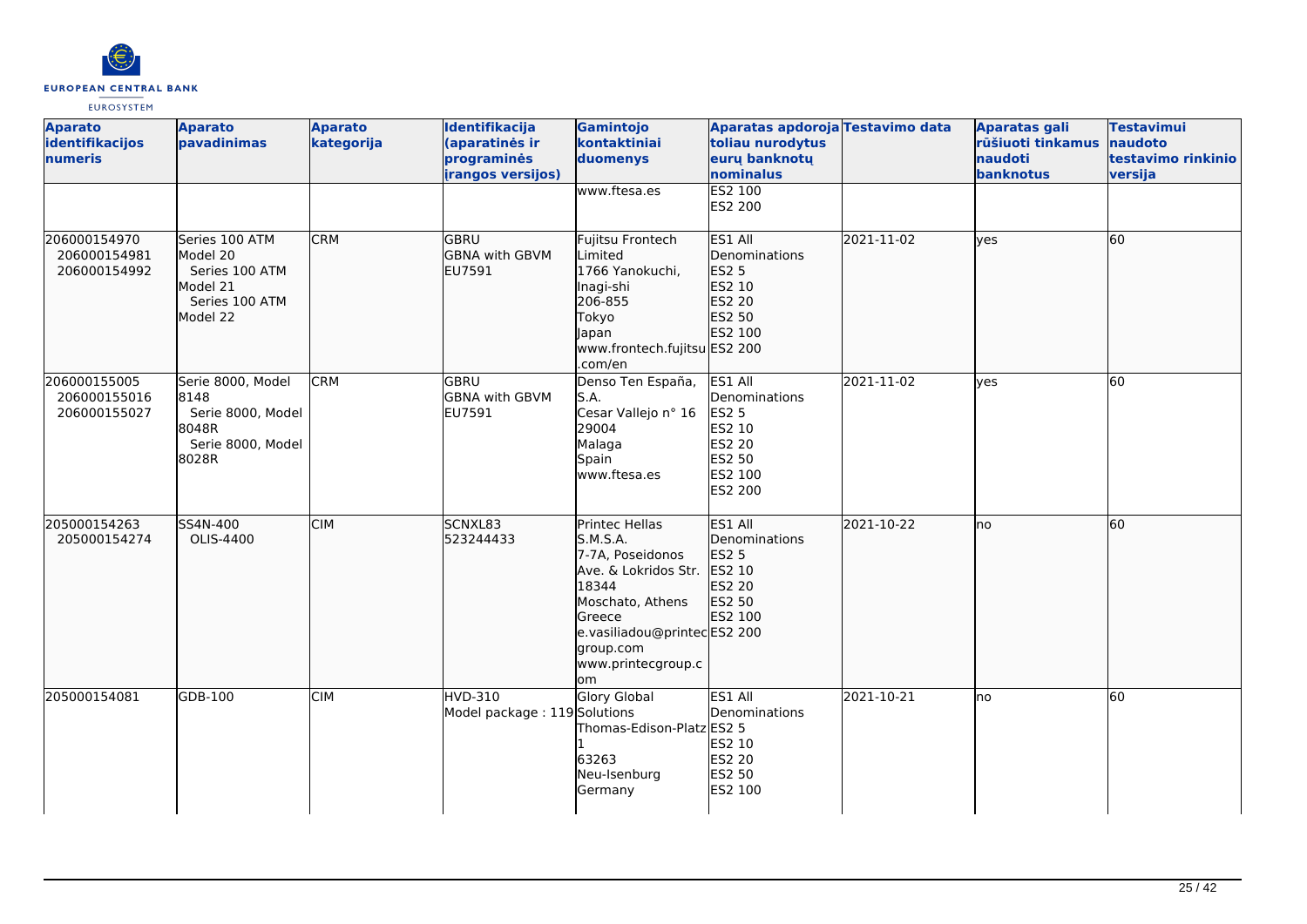

| <b>Aparato</b><br>identifikacijos<br>numeris                                                                                                                                                                                                                                 | <b>Aparato</b><br><b>pavadinimas</b>                                                                                                                                                                                                                                                | <b>Aparato</b><br>kategorija | Identifikacija<br>(aparatinės ir<br>programinės<br><b>irangos versijos)</b> | Gamintojo<br>kontaktiniai<br>duomenys                                                                                                                                                         | Aparatas apdoroja Testavimo data<br>toliau nurodytus<br>eurų banknotų<br>nominalus       |            | <b>Aparatas gali</b><br>rūšiuoti tinkamus<br>naudoti<br>banknotus | <b>Testavimui</b><br>naudoto<br>testavimo rinkinio<br>versija |
|------------------------------------------------------------------------------------------------------------------------------------------------------------------------------------------------------------------------------------------------------------------------------|-------------------------------------------------------------------------------------------------------------------------------------------------------------------------------------------------------------------------------------------------------------------------------------|------------------------------|-----------------------------------------------------------------------------|-----------------------------------------------------------------------------------------------------------------------------------------------------------------------------------------------|------------------------------------------------------------------------------------------|------------|-------------------------------------------------------------------|---------------------------------------------------------------|
|                                                                                                                                                                                                                                                                              |                                                                                                                                                                                                                                                                                     |                              |                                                                             | www.gloryglobalsolu ES2 200<br>tions.com                                                                                                                                                      |                                                                                          |            |                                                                   |                                                               |
| 205000154229<br>205000154230<br>205000154241<br>205000154252                                                                                                                                                                                                                 | SS4N-300<br>SS4N-100<br>OLIS-Mini<br>OLIS-2400                                                                                                                                                                                                                                      | <b>CIM</b>                   | SCNL83<br>523244433                                                         | <b>Printec Hellas</b><br>S.M.S.A.<br>7-7A, Poseidonos<br>Ave. & Lokridos Str.<br>18344<br>Moschato, Athens<br>Greece<br>e.vasiliadou@printecES2 200<br>group.com<br>www.printecgroup.c<br>lom | ES1 All<br>Denominations<br><b>ES2 5</b><br>ES2 10<br>ES2 20<br>ES2 50<br><b>ES2 100</b> | 2021-10-20 | Ino                                                               | 60                                                            |
| 208000153050<br>208000153061                                                                                                                                                                                                                                                 | Cineo C6010<br>CS 6010                                                                                                                                                                                                                                                              | <b>COM</b>                   | MOVE PWBA<br>MOVE_PWBA_EUR_1 Systems GmbH<br>050                            | Diebold Nixdorf<br>Heinz-Nixdorf-Ring 1<br>33106<br>Paderborn<br>Germany<br>info.de@dieboldnixd ES2 100<br>lorf.com<br>www.dieboldnixdorf.<br>com                                             | ES1 All<br>Denominations<br><b>ES2 5</b><br>ES2 10<br>ES2 20<br>ES2 50<br>ES2 200        | 2021-09-23 | yes                                                               | 60                                                            |
| 206000152581<br>206000152592<br>206000152605<br>206000152616<br>206000152627<br>206000152638<br>206000152649<br>206000152650<br>206000152661<br>206000152672<br>206000152683<br>206000152694<br>206000152707<br>206000152718<br>206000152729<br>206000152730<br>206000152741 | <b>CINEO C4060</b><br><b>CINEO C4040</b><br>CS 4040<br><b>CINEO C4080</b><br>CS 4080<br><b>CINEO C4560</b><br>CS 4560<br><b>CINEO C4580</b><br>CS 4580<br><b>CINEO C2090</b><br>CS 2090<br><b>CINEO C4090</b><br>CS 4090<br><b>CINEO C2080</b><br>CS 2080<br>CINEO C6040<br>CS 6040 | <b>CRM</b>                   | MOVE CWAA<br>MOVE CWAA EUR 1 Systems GmbH<br>050                            | Diebold Nixdorf<br>Heinz-Nixdorf-Ring 1 ES2 5<br>33106<br>Paderborn<br>Germany<br>info.de@dieboldnixd ES2 100<br>lorf.com<br>www.dieboldnixdorf.<br>com                                       | ES1 All<br>Denominations<br>ES2 10<br>ES2 20<br>ES2 50<br>ES2 200                        | 2021-09-22 | lves                                                              | 60                                                            |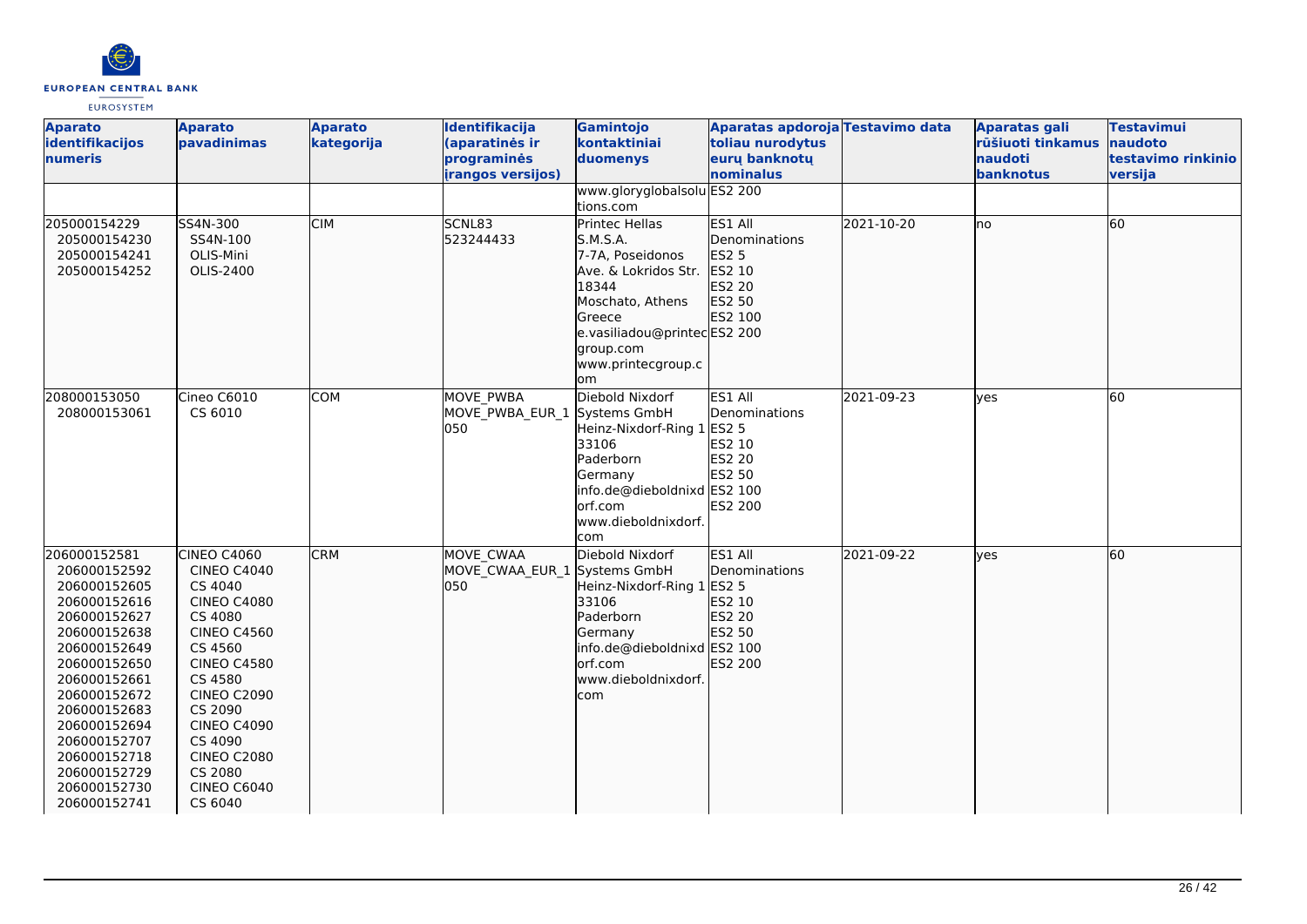

| <b>Aparato</b><br>identifikacijos<br>numeris                                                                                                                                                                                                                                                                                                                 | <b>Aparato</b><br>pavadinimas                                                                                                                                                                                                                                                                                                                                            | <b>Aparato</b><br>kategorija | Identifikacija<br>(aparatinės ir<br>programinės  | Gamintojo<br>kontaktiniai<br>duomenys                                                                                                                            | Aparatas apdoroja Testavimo data<br>toliau nurodytus<br>eurų banknotų             |            | <b>Aparatas gali</b><br>rūšiuoti tinkamus<br><b>naudoti</b> | <b>Testavimui</b><br>naudoto<br>testavimo rinkinio |
|--------------------------------------------------------------------------------------------------------------------------------------------------------------------------------------------------------------------------------------------------------------------------------------------------------------------------------------------------------------|--------------------------------------------------------------------------------------------------------------------------------------------------------------------------------------------------------------------------------------------------------------------------------------------------------------------------------------------------------------------------|------------------------------|--------------------------------------------------|------------------------------------------------------------------------------------------------------------------------------------------------------------------|-----------------------------------------------------------------------------------|------------|-------------------------------------------------------------|----------------------------------------------------|
|                                                                                                                                                                                                                                                                                                                                                              |                                                                                                                                                                                                                                                                                                                                                                          |                              | irangos versijos)                                |                                                                                                                                                                  | nominalus                                                                         |            | banknotus                                                   | versija                                            |
| 206000152752<br>206000152763<br>206000152774<br>206000152785<br>206000152796<br>206000152809<br>206000152810                                                                                                                                                                                                                                                 | <b>CINEO C6040</b><br>Compact<br>CS 6040 Compact<br><b>CINEO C6030</b><br>CS 6030<br><b>CINEO C6050</b><br>CS 6050<br>CS 4060                                                                                                                                                                                                                                            |                              |                                                  |                                                                                                                                                                  |                                                                                   |            |                                                             |                                                    |
| 208000153481<br>208000153492                                                                                                                                                                                                                                                                                                                                 | Cineo C6010<br>CS 6010                                                                                                                                                                                                                                                                                                                                                   | <b>COM</b>                   | MOVE PWCC<br>MOVE PWBA EUR 1<br>050              | Diebold Nixdorf<br>Systems GmbH<br>Heinz-Nixdorf-Ring 1<br>33106<br>Paderborn<br>Germany<br>info.de@dieboldnixd ES2 100<br>orf.com<br>www.dieboldnixdorf.<br>com | ES1 All<br>Denominations<br><b>ES2 5</b><br>ES2 10<br>ES2 20<br>ES2 50<br>ES2 200 | 2021-09-22 | <b>ves</b>                                                  | 60                                                 |
| 206000152217<br>206000152228<br>206000152239<br>206000152240<br>206000152251<br>206000152262<br>206000152273<br>206000152284<br>206000152295<br>206000152308<br>206000152319<br>206000152320<br>206000152331<br>206000152342<br>206000152353<br>206000152364<br>206000152375<br>206000152386<br>206000152397<br>206000152400<br>206000152411<br>206000152422 | CINEO C4060<br><b>CINEO C4040</b><br>CS 4040<br><b>CINEO C4080</b><br>CS 4080<br><b>CINEO C4560</b><br>CS 4560<br><b>CINEO C4580</b><br>CS 4580<br><b>CINEO C2090</b><br>CS 2090<br><b>CINEO C4090</b><br>CS 4090<br><b>CINEO C2080</b><br>CS 2080<br><b>CINEO C6040</b><br>CS 6040<br><b>CINEO C6040</b><br>Compact<br>CS 6040 Compact<br><b>CINEO C6030</b><br>CS 6030 | <b>CRM</b>                   | MOVE CWCA<br>MOVE CWAA EUR 1 Systems GmbH<br>050 | Diebold Nixdorf<br>Heinz-Nixdorf-Ring 1<br>33106<br>Paderborn<br>Germany<br>info.de@dieboldnixd ES2 100<br>orf.com<br>www.dieboldnixdorf.<br>com                 | ES1 All<br>Denominations<br>ES2 5<br>ES2 10<br>ES2 20<br>ES2 50<br>ES2 200        | 2021-09-21 | lves                                                        | 60                                                 |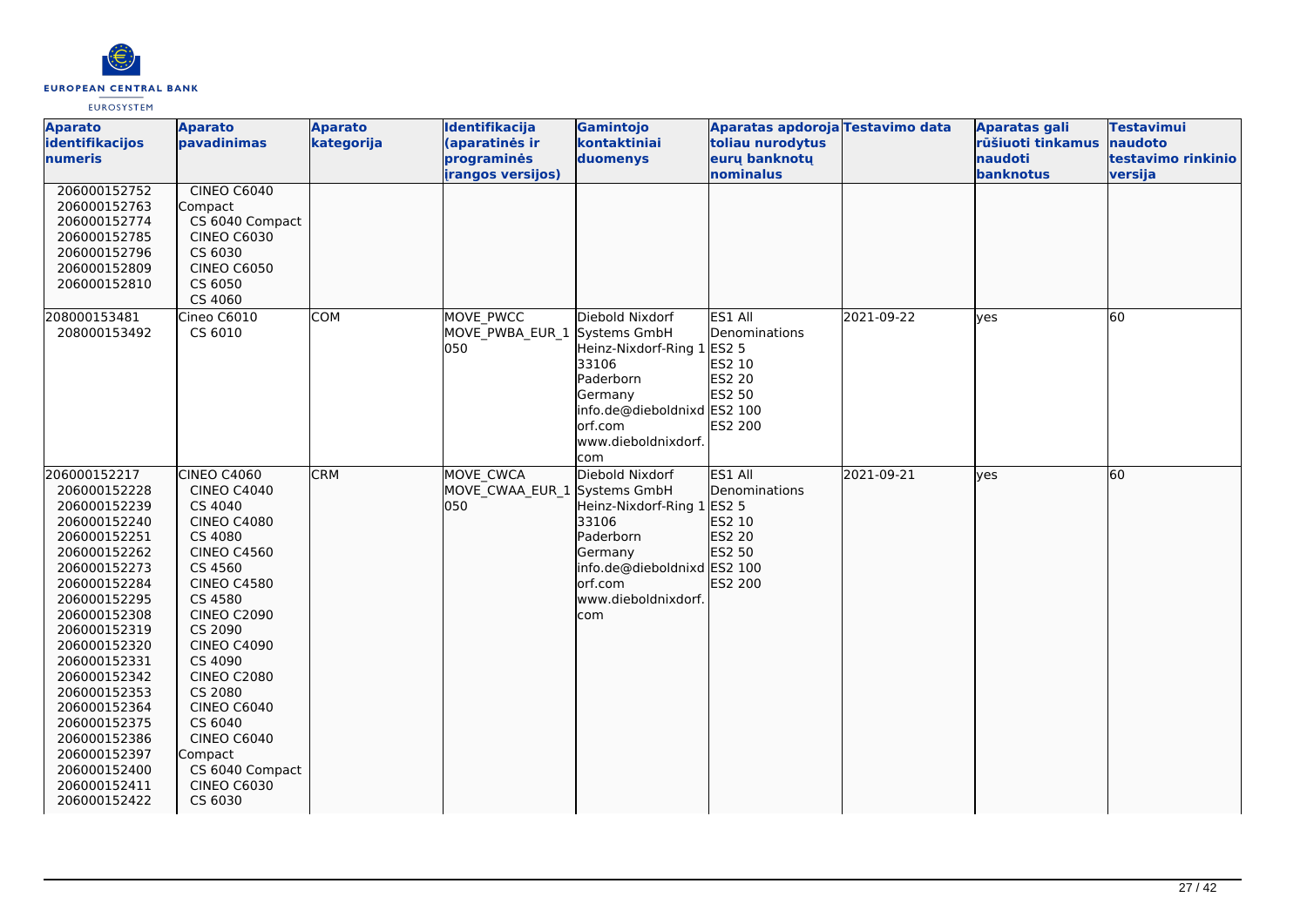

| <b>Aparato</b><br>identifikacijos<br>numeris                                                                                                                                                                                                                                                                 | <b>Aparato</b><br>pavadinimas                                                                                                                                                                                                                                   | <b>Aparato</b><br>kategorija | Identifikacija<br>(aparatinės ir<br>programinės<br><i>irangos versijos)</i> | Gamintojo<br>kontaktiniai<br>duomenys                                                                          | Aparatas apdoroja Testavimo data<br>toliau nurodytus<br>euru banknotu<br>nominalus                  |            | <b>Aparatas gali</b><br>rūšiuoti tinkamus<br>naudoti<br>banknotus | <b>Testavimui</b><br>naudoto<br>testavimo rinkinio<br>versija |
|--------------------------------------------------------------------------------------------------------------------------------------------------------------------------------------------------------------------------------------------------------------------------------------------------------------|-----------------------------------------------------------------------------------------------------------------------------------------------------------------------------------------------------------------------------------------------------------------|------------------------------|-----------------------------------------------------------------------------|----------------------------------------------------------------------------------------------------------------|-----------------------------------------------------------------------------------------------------|------------|-------------------------------------------------------------------|---------------------------------------------------------------|
| 206000152433<br>206000152444                                                                                                                                                                                                                                                                                 | <b>CINEO C6050</b><br>CS 6050<br>CS 4060                                                                                                                                                                                                                        |                              |                                                                             |                                                                                                                |                                                                                                     |            |                                                                   |                                                               |
| 205000152089                                                                                                                                                                                                                                                                                                 | Suzohapp CDS9<br>НСМ                                                                                                                                                                                                                                            | <b>CIM</b>                   | <b>HOTS BV5A</b><br>BVZ22EUT V000020 NL. B.V. / Suzohapp                    | Suzo international<br>Rijnzathe 12<br>3454PV<br>De Meern<br>Netherlands<br>info@suzohapp.nl<br>eu.suzohapp.com | ES1 All<br>Denominations<br><b>ES2 5</b><br>ES2 10<br>ES2 20<br>ES2 50<br>ES2 100<br><b>ES2 200</b> | 2021-09-20 | lno                                                               | 60                                                            |
| 206000152137<br>206000152148<br>206000152159<br>206000152160                                                                                                                                                                                                                                                 | Scancoin RCS500<br><b>RCS 900</b><br>HCM N11<br>HCM N12                                                                                                                                                                                                         | <b>CRM</b>                   | HOTS BV5A<br>BVZ22EUT V000020 NL. B.V. / Suzohapp                           | Suzo international<br>Rijnzathe 12<br>3454PV<br>De Meern<br>Netherlands<br>info@suzohapp.nl<br>eu.suzohapp.com | ES1 All<br>Denominations<br>ES2 5<br>ES2 10<br>ES2 20<br>ES2 50<br>ES2 100<br>ES2 200               | 2021-09-20 | lves                                                              | 60                                                            |
| 206000135556<br>206000135567<br>206000135578<br>206000135589<br>206000135590<br>206000135603<br>206000135614<br>206000135625<br>206000135636<br>206000135647<br>206000135658<br>206000135669<br>206000135670<br>206000135681<br>206000135692<br>206000135705<br>206000135716<br>206000135727<br>206000135738 | <b>SDM504S</b><br>SDM501S<br><b>SDM504C</b><br>SDM501C<br>SDM503<br>SDM503R<br>SDM503RC<br>SDM503RS<br>SDM503RH<br>8800S<br>8800C<br>8400S<br>8400C<br><b>CASHERE</b><br><b>SDM502C</b><br><b>SDM502S</b><br><b>SDM503C</b><br><b>SDM503S</b><br><b>SDM505S</b> | <b>CRM</b>                   | <b>BV5000</b><br>BVCM115-EUR11700 Via di Mezzo 2/4                          | Cima S.p.A.<br>41037<br>Mirandola (MO)<br>Italy<br>info@cimaspa.it<br>www.cimaspa.it                           | ES1 All<br>Denominations<br><b>ES2 5</b><br>ES2 10<br><b>ES2 20</b><br>ES2 50<br>ES2 100<br>ES2 200 | 2021-09-14 | <b>l</b> ves                                                      | 60                                                            |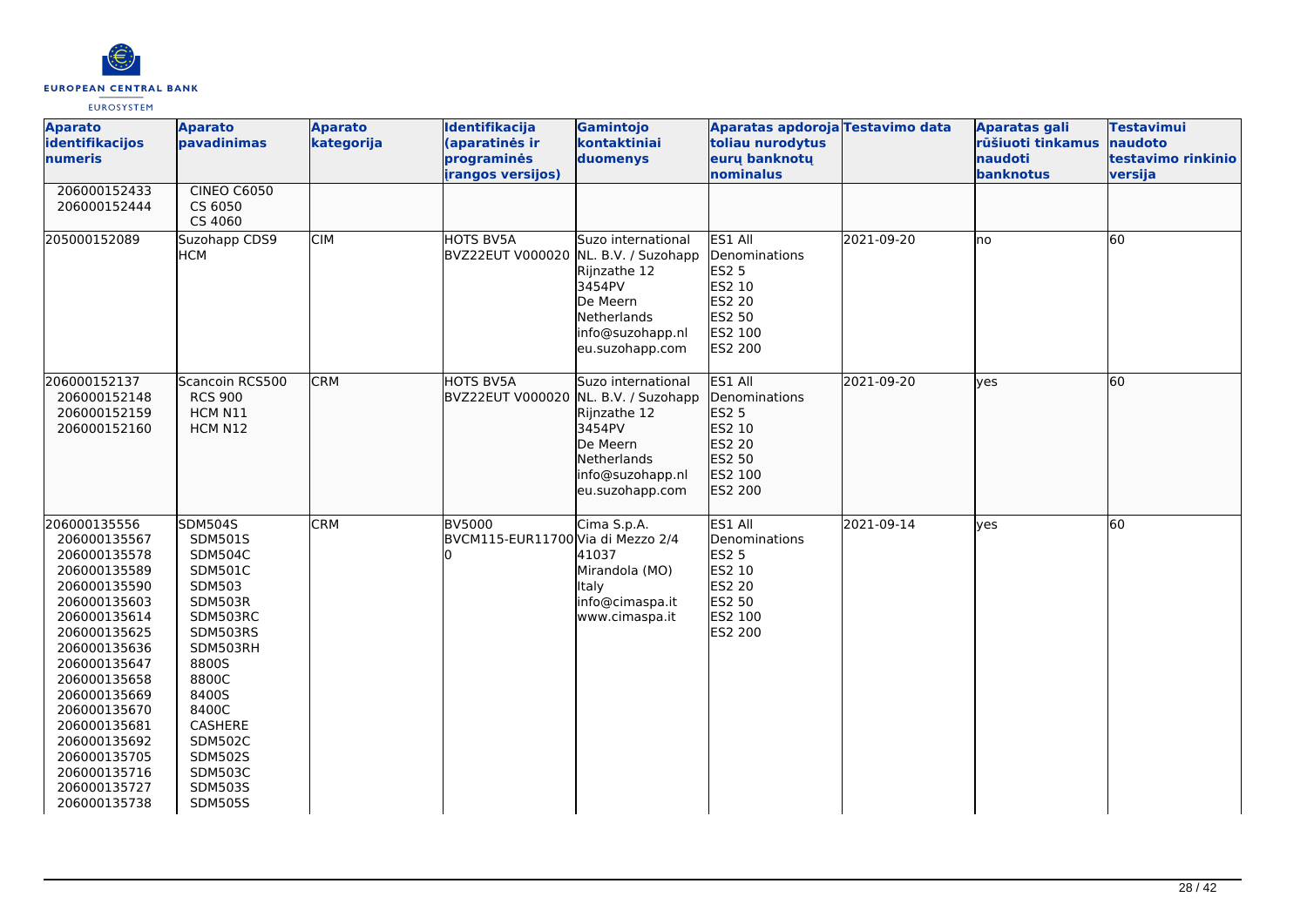

| <b>Aparato</b><br>identifikacijos<br>numeris | <b>Aparato</b><br>pavadinimas    | <b>Aparato</b><br>kategorija | Identifikacija<br>(aparatinės ir<br>programinės    | Gamintojo<br>kontaktiniai<br>duomenys | Aparatas apdoroja Testavimo data<br>toliau nurodytus<br>eurų banknotų |            | <b>Aparatas gali</b><br>rūšiuoti tinkamus<br>naudoti | <b>Testavimui</b><br>naudoto<br>testavimo rinkinio |
|----------------------------------------------|----------------------------------|------------------------------|----------------------------------------------------|---------------------------------------|-----------------------------------------------------------------------|------------|------------------------------------------------------|----------------------------------------------------|
|                                              |                                  |                              | <b>irangos versijos)</b>                           |                                       | nominalus                                                             |            | banknotus                                            | versija                                            |
| 206000135749                                 | <b>SDM505C</b>                   |                              |                                                    |                                       |                                                                       |            |                                                      |                                                    |
| 206000151329                                 | SDM504S                          | <b>CRM</b>                   | <b>BV5000</b>                                      | Cima S.p.A.                           | ES1 All                                                               | 2021-09-14 | lves                                                 | 60                                                 |
| 206000151330                                 | <b>SDM501S</b>                   |                              | BVCM116-EUR11800 Via di Mezzo 2/4                  |                                       | Denominations                                                         |            |                                                      |                                                    |
| 206000151341                                 | <b>SDM504C</b>                   |                              |                                                    | 41037                                 | <b>ES2 5</b>                                                          |            |                                                      |                                                    |
| 206000151352                                 | <b>SDM501C</b>                   |                              |                                                    | Mirandola (MO)                        | ES2 10                                                                |            |                                                      |                                                    |
| 206000151363                                 | <b>SDM503</b>                    |                              |                                                    | <b>Italy</b>                          | ES2 20                                                                |            |                                                      |                                                    |
| 206000151374                                 | SDM503R                          |                              |                                                    | info@cimaspa.it                       | ES2 50                                                                |            |                                                      |                                                    |
| 206000151385                                 | SDM503RC                         |                              |                                                    | www.cimaspa.it                        | ES2 100                                                               |            |                                                      |                                                    |
| 206000151396                                 | SDM503RS                         |                              |                                                    |                                       | ES2 200                                                               |            |                                                      |                                                    |
| 206000151409                                 | SDM503RH                         |                              |                                                    |                                       |                                                                       |            |                                                      |                                                    |
| 206000151410                                 | 8800S                            |                              |                                                    |                                       |                                                                       |            |                                                      |                                                    |
| 206000151421                                 | 8800C                            |                              |                                                    |                                       |                                                                       |            |                                                      |                                                    |
| 206000151432                                 | 8400S                            |                              |                                                    |                                       |                                                                       |            |                                                      |                                                    |
| 206000151443                                 | 8400C                            |                              |                                                    |                                       |                                                                       |            |                                                      |                                                    |
| 206000151454                                 | CASHERE                          |                              |                                                    |                                       |                                                                       |            |                                                      |                                                    |
| 206000151465                                 | <b>SDM502C</b>                   |                              |                                                    |                                       |                                                                       |            |                                                      |                                                    |
| 206000151476                                 | <b>SDM502S</b>                   |                              |                                                    |                                       |                                                                       |            |                                                      |                                                    |
| 206000151487                                 | <b>SDM503C</b>                   |                              |                                                    |                                       |                                                                       |            |                                                      |                                                    |
| 206000151498                                 | <b>SDM503S</b>                   |                              |                                                    |                                       |                                                                       |            |                                                      |                                                    |
| 206000151502<br>206000151513                 | <b>SDM505S</b><br><b>SDM505C</b> |                              |                                                    |                                       |                                                                       |            |                                                      |                                                    |
|                                              |                                  |                              |                                                    |                                       |                                                                       |            |                                                      |                                                    |
| 206000151728<br>206000151739                 | AST7000NT-R5<br>AST7000NT        | <b>CRM</b>                   | <b>BV5000</b><br>BVCM116-EUR11800 Via di Mezzo 2/4 | Cima S.p.A.                           | ES1 All<br>Denominations                                              | 2021-09-14 | <b>ves</b>                                           | 60                                                 |
| 206000151740                                 | AST7000-FT                       |                              |                                                    | 41037                                 | ES2 5                                                                 |            |                                                      |                                                    |
| 206000151751                                 | <b>AST7000-FT ER</b>             |                              |                                                    | Mirandola (MO)                        | ES2 10                                                                |            |                                                      |                                                    |
| 206000151762                                 | AST7016                          |                              |                                                    | <b>I</b> taly                         | ES2 20                                                                |            |                                                      |                                                    |
| 206000151773                                 | AST7008W                         |                              |                                                    | info@cimaspa.it                       | ES2 50                                                                |            |                                                      |                                                    |
| 206000151784                                 | <b>AST7008WB</b>                 |                              |                                                    | www.cimaspa.it                        | ES2 100                                                               |            |                                                      |                                                    |
| 206000151795                                 | AST7008C                         |                              |                                                    |                                       | ES2 200                                                               |            |                                                      |                                                    |
| 206000151808                                 | <b>AST7008CB</b>                 |                              |                                                    |                                       |                                                                       |            |                                                      |                                                    |
| 206000151819                                 | <b>AST7008H</b>                  |                              |                                                    |                                       |                                                                       |            |                                                      |                                                    |
| 206000151820                                 | AST7008HB                        |                              |                                                    |                                       |                                                                       |            |                                                      |                                                    |
| 206000151831                                 | AST7008S                         |                              |                                                    |                                       |                                                                       |            |                                                      |                                                    |
| 206000150475                                 | DT-7000H68V                      | <b>CRM</b>                   | UNV-010                                            | <b>GRG Banking</b>                    | ES1 All                                                               | 2021-08-30 | lves                                                 | 60                                                 |
| 206000150486                                 | DT-7000H68N                      |                              | V28004A012                                         | Equipment Co Ltd                      | Denominations                                                         |            |                                                      |                                                    |
| 206000150497                                 | DT-7000H68NL                     |                              |                                                    | 9 Kelin Road Science ES2 5            |                                                                       |            |                                                      |                                                    |
| 206000150501                                 | DT-7000H68NLR                    |                              |                                                    | City                                  | ES2 10                                                                |            |                                                      |                                                    |
| 206000150512                                 | DT-7000H68NX                     |                              |                                                    | 510663                                | ES2 20                                                                |            |                                                      |                                                    |
| 206000150523                                 | Virtual Teller Mach              |                              |                                                    | Guangzhou, District ES2 50            |                                                                       |            |                                                      |                                                    |
| 206000150534                                 | ine(VTM)/Videokasse              |                              |                                                    | Luogang                               | ES2 100                                                               |            |                                                      |                                                    |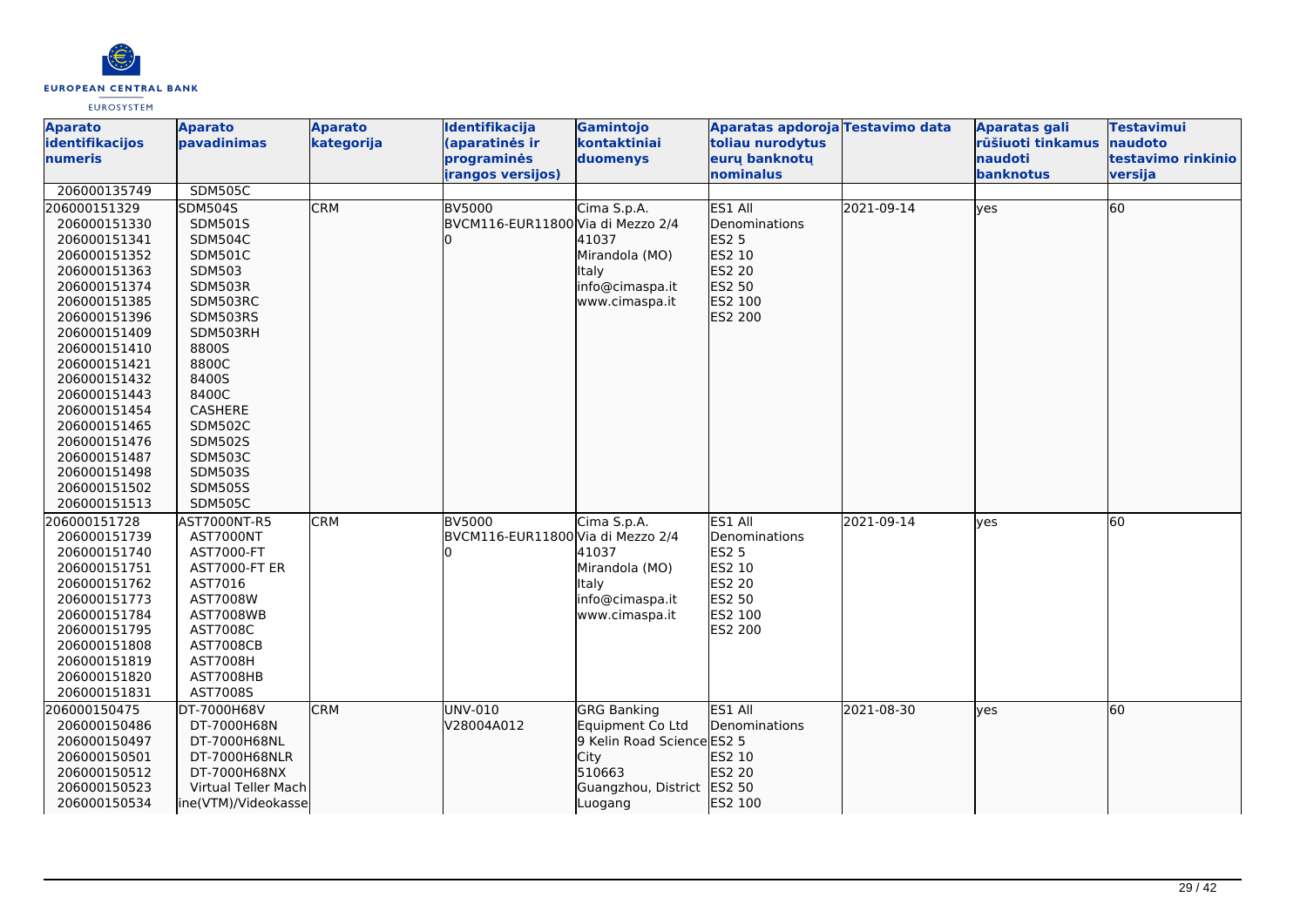

| <b>Aparato</b><br>identifikacijos                                                                                                                                                                                                                                                            | <b>Aparato</b><br>pavadinimas                                                                                                                                                                                                                                                     | <b>Aparato</b><br>kategorija | Identifikacija<br>(aparatinės ir | Gamintojo<br>kontaktiniai                                                                                                                                    | Aparatas apdoroja Testavimo data<br>toliau nurodytus              |            | Aparatas gali<br>rūšiuoti tinkamus | <b>Testavimui</b><br>naudoto |
|----------------------------------------------------------------------------------------------------------------------------------------------------------------------------------------------------------------------------------------------------------------------------------------------|-----------------------------------------------------------------------------------------------------------------------------------------------------------------------------------------------------------------------------------------------------------------------------------|------------------------------|----------------------------------|--------------------------------------------------------------------------------------------------------------------------------------------------------------|-------------------------------------------------------------------|------------|------------------------------------|------------------------------|
| numeris                                                                                                                                                                                                                                                                                      |                                                                                                                                                                                                                                                                                   |                              | programinės                      | duomenys                                                                                                                                                     | eurų banknotų                                                     |            | naudoti                            | testavimo rinkinio           |
|                                                                                                                                                                                                                                                                                              |                                                                                                                                                                                                                                                                                   |                              | <i>irangos versijos)</i>         |                                                                                                                                                              | nominalus                                                         |            | banknotus                          | versija                      |
| 206000150545<br>206000150556<br>206000150567<br>206000150578<br>206000150589<br>206000150590<br>206000150603<br>206000150614<br>206000150625<br>206000150636<br>206000150647<br>206000150658<br>206000150669<br>206000150670<br>206000150681<br>206000150692<br>206000150705<br>206000150716 | DT-7000P5800<br>DT-7000P5800L<br>DT-7000P5800E<br>DT-7000P5500L<br>DT-7000P5500<br>DT-7000P5500S<br>DT-7000P5500SL<br>DT-7000160-COMB<br>DT-7000160XL<br>DT-7000160X<br>DT-7000160NL<br>DT-7000160A<br>DT-7000160B<br>DT-7000166<br>DT-7000H68VL<br>DT-7000TCR71<br>DT-7000H68VLR |                              |                                  | China<br>www.grgbanking.co<br>m                                                                                                                              | ES2 200                                                           |            |                                    |                              |
|                                                                                                                                                                                                                                                                                              | DT-7000i58<br>DT-7000i58T                                                                                                                                                                                                                                                         |                              |                                  |                                                                                                                                                              |                                                                   |            |                                    |                              |
| 205000150429                                                                                                                                                                                                                                                                                 | <b>KUAN</b>                                                                                                                                                                                                                                                                       | <b>CIM</b>                   | EUR 002.016                      | Masterwork<br>Automodules<br>4F, 223, Chong Yang ES2 5<br>lRd<br>115 Nangang<br>Taipei<br>Taiwan<br>www.automodules.c ES2 200<br>om                          | ES1 All<br>Denominations<br>ES2 10<br>ES2 20<br>ES2 50<br>ES2 100 | 2021-08-24 | lno                                | 60                           |
| 210000150233                                                                                                                                                                                                                                                                                 | CoinRoll 123                                                                                                                                                                                                                                                                      | <b>CDM</b>                   | SIRIUS V3.4                      | HESS Cash Systems ES1 All<br><b>GmbH</b><br>Robert-Bosch-<br>Strasse 30<br>71106<br>Magstadt<br>Germany<br>joachim.becker@hes ES2 200<br>s.de<br>www.hess.de | Denominations<br>ES2 5<br>ES2 10<br>ES2 20<br>ES2 50<br>ES2 100   | 2021-08-10 | lno                                | 60                           |
| 206000149552                                                                                                                                                                                                                                                                                 | ProCash 4000                                                                                                                                                                                                                                                                      | <b>CRM</b>                   | LINE XLA-O                       | Diebold Nixdorf                                                                                                                                              | ES1 All                                                           | 2021-08-04 | yes                                | 60                           |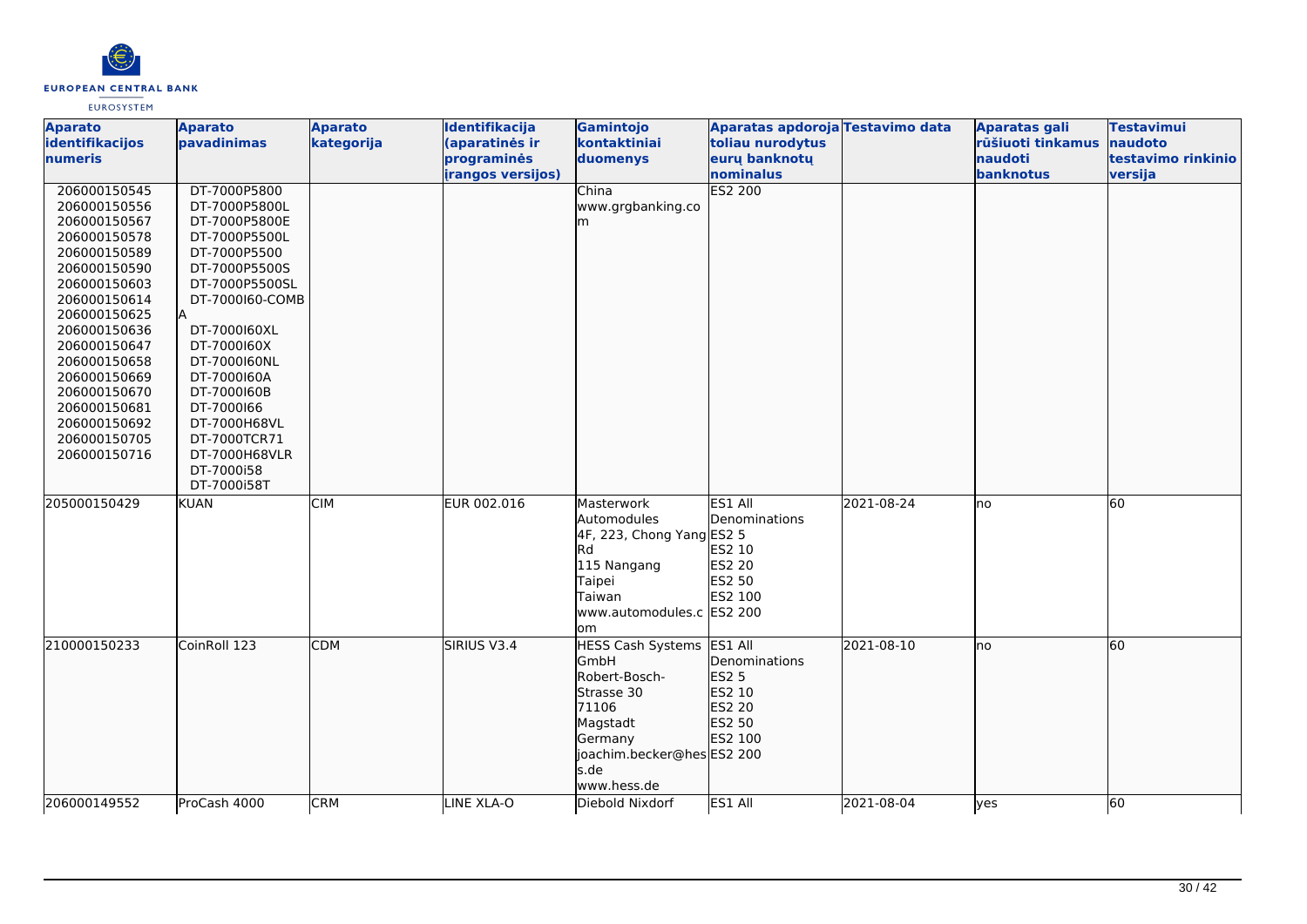

| <b>Aparato</b><br>identifikacijos                                                                                                                                                                                                                                                                                                                                            | <b>Aparato</b><br>pavadinimas                                                                                                                                                                                                                                                                                                      | <b>Aparato</b><br>kategorija | Identifikacija<br>(aparatinės ir                        | Gamintojo<br>kontaktiniai                                                                                                                                              | Aparatas apdoroja Testavimo data<br>toliau nurodytus                                                |            | <b>Aparatas gali</b><br>rūšiuoti tinkamus | <b>Testavimui</b><br>naudoto  |
|------------------------------------------------------------------------------------------------------------------------------------------------------------------------------------------------------------------------------------------------------------------------------------------------------------------------------------------------------------------------------|------------------------------------------------------------------------------------------------------------------------------------------------------------------------------------------------------------------------------------------------------------------------------------------------------------------------------------|------------------------------|---------------------------------------------------------|------------------------------------------------------------------------------------------------------------------------------------------------------------------------|-----------------------------------------------------------------------------------------------------|------------|-------------------------------------------|-------------------------------|
| <b>Inumeris</b>                                                                                                                                                                                                                                                                                                                                                              |                                                                                                                                                                                                                                                                                                                                    |                              | programinės<br>irangos versijos)                        | duomenys                                                                                                                                                               | eurų banknotų<br>nominalus                                                                          |            | <b>naudoti</b><br>banknotus               | testavimo rinkinio<br>versija |
| 206000149563<br>206000149574                                                                                                                                                                                                                                                                                                                                                 | ProCash 4000xs<br>ProCash 4100                                                                                                                                                                                                                                                                                                     |                              | XLAAEUR0249                                             | <b>Systems GmbH</b><br>Heinz-Nixdorf-Ring 1<br>33106<br>Paderborn<br>Germany<br>info.de@dieboldnixd ES2 100<br>orf.com<br>www.dieboldnixdorf.<br>com                   | Denominations<br><b>ES2 5</b><br>ES2 10<br>ES2 20<br>ES2 50<br>ES2 200                              |            |                                           |                               |
| 206000149585<br>206000149596<br>206000149609<br>206000149610<br>206000149621<br>206000149632<br>206000149643<br>206000149654<br>206000149665<br>206000149676<br>206000149687<br>206000149698<br>206000149701<br>206000149712<br>206000149723<br>206000149734<br>206000149745<br>206000149756<br>206000149767<br>206000149778<br>206000149789<br>206000149790<br>206000149803 | Opteva 328EF<br>Diebold 3030<br>Opteva 328EF/D<br>Opteva 328EF/C<br>Opteva 328EF/S<br>Opteva 328<br>Opteva 324<br>Opteva 368<br>Opteva 378<br>Opteva 828<br>CS 828<br>Opteva 860<br>Opteva 868<br>CS 868<br>Opteva 820<br>Diebold 9900<br>CS 9900<br>Diebold 3700<br>CS 3700<br>Diebold 3750<br>CS 3750<br>Diebold 3550<br>CS 3550 | <b>CRM</b>                   | BVZ10<br>BVZ22EUT000020                                 | Diebold Nixdorf<br>Systems GmbH<br>Heinz-Nixdorf-Ring 1 ES2 5<br>33106<br>Paderborn<br>Germany<br>info.de@dieboldnixd ES2 100<br>orf.com<br>www.dieboldnixdorf.<br>com | ES1 All<br><b>Denominations</b><br>ES2 10<br>ES2 20<br>ES2 50<br>ES2 200                            | 2021-08-03 | lyes                                      | 60                            |
| 205000149926                                                                                                                                                                                                                                                                                                                                                                 | <b>APS Compact NL</b>                                                                                                                                                                                                                                                                                                              | <b>CIM</b>                   | <b>l</b> CI Note Line<br>UNX4-210-13-EU-16 12 METAXA K. | Unixfor S.A.<br>17455<br><b>ALIMOS - ATHENS</b><br>Greece<br>unixfor@unixfor.gr<br>www.unixfor.com                                                                     | ES1 All<br>Denominations<br><b>ES2 5</b><br>ES2 10<br><b>ES2 20</b><br>ES2 50<br>ES2 100<br>ES2 200 | 2021-07-29 | Ino                                       | 60                            |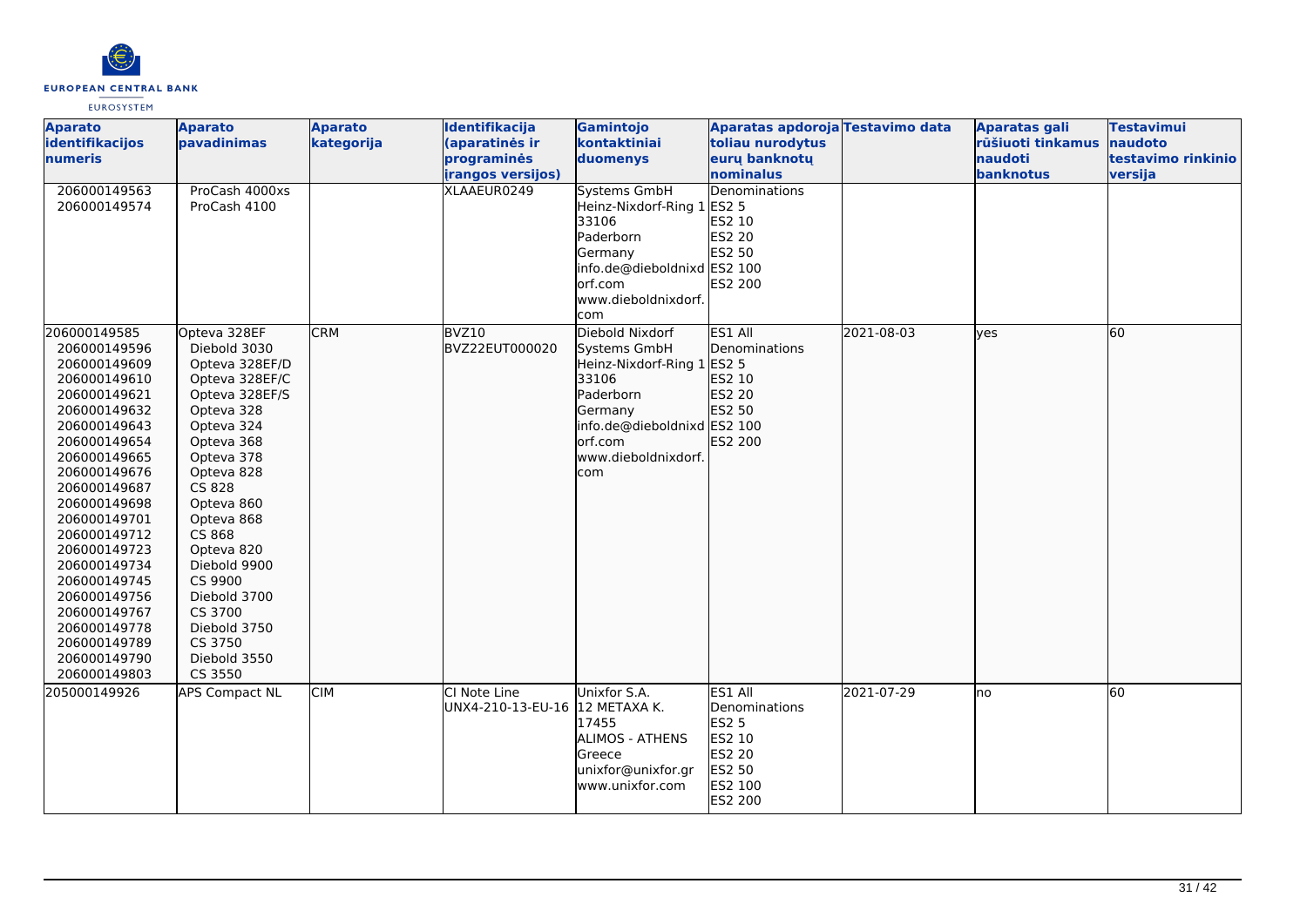

| <b>Aparato</b><br>identifikacijos<br><b>numeris</b>                                          | <b>Aparato</b><br>bavadinimas                                                        | <b>Aparato</b><br>kategorija | Identifikacija<br>(aparatinės ir<br>programinės                | Gamintojo<br>kontaktiniai<br>duomenys                                                                                          | Aparatas apdoroja Testavimo data<br>toliau nurodytus<br>euru banknotu                                      |            | <b>Aparatas gali</b><br>rūšiuoti tinkamus<br>naudoti | <b>Testavimui</b><br>naudoto<br>testavimo rinkinio |
|----------------------------------------------------------------------------------------------|--------------------------------------------------------------------------------------|------------------------------|----------------------------------------------------------------|--------------------------------------------------------------------------------------------------------------------------------|------------------------------------------------------------------------------------------------------------|------------|------------------------------------------------------|----------------------------------------------------|
|                                                                                              |                                                                                      |                              | irangos versijos)                                              |                                                                                                                                | nominalus                                                                                                  |            | banknotus                                            | versija                                            |
| 205000149915                                                                                 | <b>APS Compact</b>                                                                   | <b>CIM</b>                   | CR90<br><b>BIM2020</b><br>UNX4-110-13-EU-16 17455              | Unixfor S.A.<br>12 METAXA K.<br><b>ALIMOS - ATHENS</b><br>Greece<br>unixfor@unixfor.gr<br>www.unixfor.com                      | ES1 All<br><b>IDenominations</b><br>ES2 5<br>ES2 10<br>ES2 20<br>ES2 50<br>ES2 100<br>ES2 200              | 2021-07-27 | Ino                                                  | 60                                                 |
| 206000133861<br>206000133872<br>206000133883<br>206000133894<br>206000133907<br>206000133918 | KePlus R10<br>KePlus RT10<br>KePlus F10<br>KePlus FT10<br>KePlus FX10<br>KePlus RX10 | <b>CRM</b>                   | BV HW: HOTS Zero<br>BV Type 5<br>BV SW:<br>BVZ2207T000011      | <b>KEBA Handover</b><br><b>Automation GmbH</b><br>Reindlstrasse 51<br>A-4041<br>Linz<br>Austria<br>kh@keba.com<br>www.keba.com | ES1 All<br>Denominations<br><b>ES2 5</b><br>ES2 10<br>ES2 20<br><b>ES2 50</b><br>ES2 100<br><b>ES2 200</b> | 2021-07-26 | <b>ves</b>                                           | 60                                                 |
| 206000149357<br>206000149391<br>206000149404<br>206000149415                                 | <b>K</b> ePlus R6se<br>KePlus X6se<br>KePlus R6<br>KePlus X6                         | <b>CRM</b>                   | <b>BV HW:HCS ZERO</b><br>BV Type 5<br>BV SW:<br>BVZ22EUT000020 | <b>KEBA Handover</b><br><b>Automation GmbH</b><br>Reindlstrasse 51<br>A-4041<br>Linz<br>Austria<br>kh@keba.com<br>www.keba.com | ES1 All<br>Denominations<br><b>ES2 5</b><br>ES2 10<br>ES2 20<br>ES2 50<br>ES2 100<br>ES2 200               | 2021-07-26 | ves                                                  | l60                                                |
| 206000157848<br>206000157859<br>206000157860<br>206000157871                                 | KePlus R6se<br>KePlus X6se<br>KePlus R6<br>KePlus X6                                 | <b>CRM</b>                   | BV HW:HOTS ZERO<br>BV Type 5<br>BV SW:<br>BVZ22EUT000020       | <b>KEBA Handover</b><br><b>Automation GmbH</b><br>Reindlstrasse 51<br>A-4041<br>Linz<br>Austria<br>kh@keba.com<br>www.keba.com | ES1 All<br>Denominations<br><b>ES2 5</b><br>ES2 10<br><b>ES2 20</b><br><b>ES2 50</b><br>ES2 100<br>ES2 200 | 2021-07-26 | <b>ves</b>                                           | 60                                                 |
| 206000148777                                                                                 | CI Note Line Recycle CRM                                                             |                              | 13-EU-16                                                       | CI Note Line Recycle CI Tech Components ES1 All<br>AG<br>Oberburgstrasse 10                                                    | Denominations<br>IES <sub>2</sub> 5                                                                        | 2021-07-21 | lves                                                 | 60                                                 |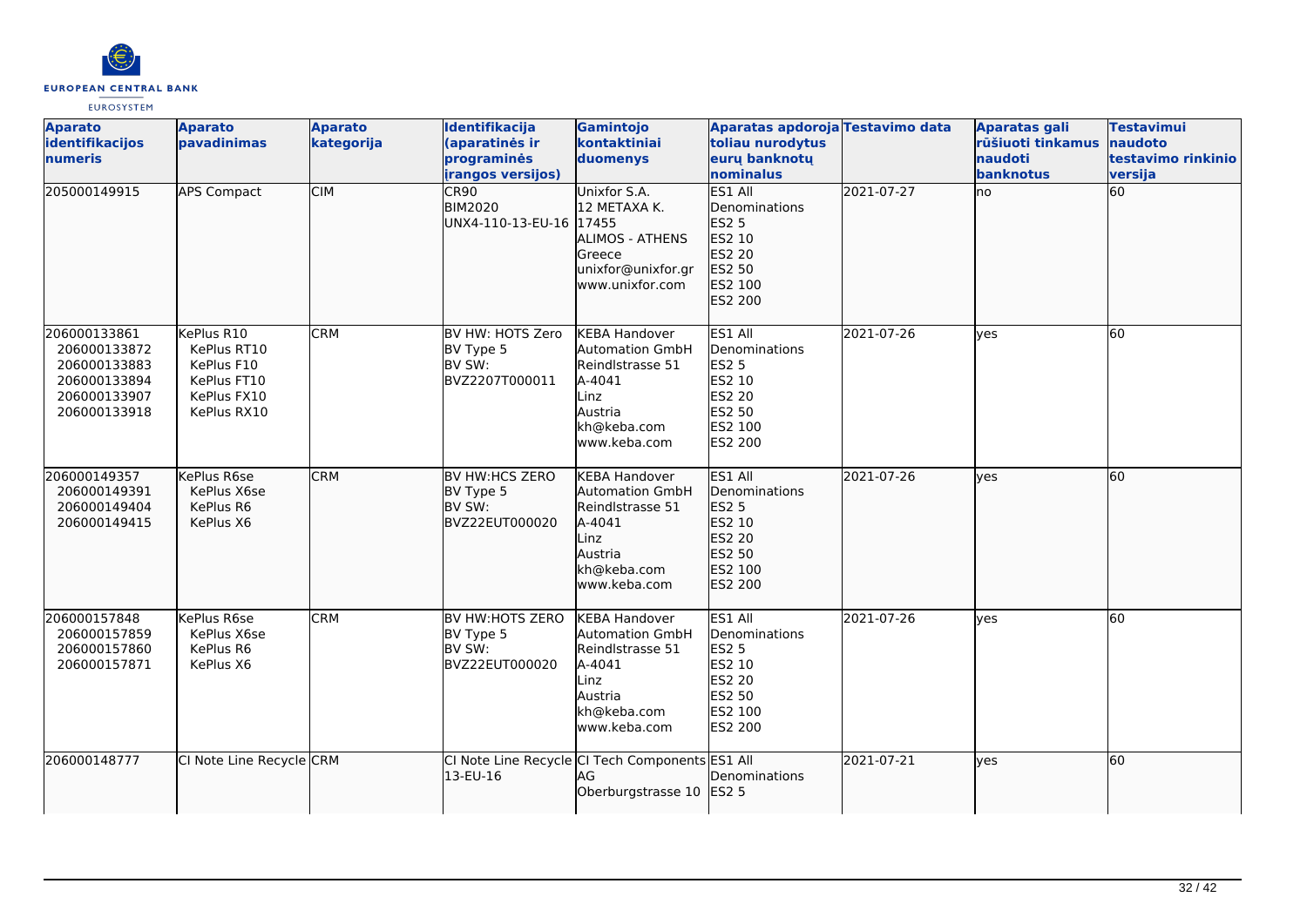

| <b>Aparato</b><br>identifikacijos<br>numeris                                                                                                                 | <b>Aparato</b><br>pavadinimas                                                                                                                      | <b>Aparato</b><br>kategorija | Identifikacija<br>(aparatinės ir<br>programinės<br>irangos versijos) | Gamintojo<br>kontaktiniai<br>duomenys                                                                                                                                                  | Aparatas apdoroja Testavimo data<br>toliau nurodytus<br>eurų banknotų<br>nominalus                         |            | <b>Aparatas gali</b><br>rūšiuoti tinkamus<br><b>Inaudoti</b><br>banknotus | <b>Testavimui</b><br>naudoto<br>testavimo rinkinio<br>versija |
|--------------------------------------------------------------------------------------------------------------------------------------------------------------|----------------------------------------------------------------------------------------------------------------------------------------------------|------------------------------|----------------------------------------------------------------------|----------------------------------------------------------------------------------------------------------------------------------------------------------------------------------------|------------------------------------------------------------------------------------------------------------|------------|---------------------------------------------------------------------------|---------------------------------------------------------------|
|                                                                                                                                                              |                                                                                                                                                    |                              |                                                                      | 3400<br>Burgdorf<br>Switzerland<br>info@citech.com<br>www.citech.com                                                                                                                   | <b>ES2 10</b><br><b>ES2 20</b><br>ES2 50<br>ES2 100<br>ES2 200                                             |            |                                                                           |                                                               |
| 205000148890                                                                                                                                                 | SmartPay Lobby                                                                                                                                     | <b>CIM</b>                   | <b>BIM2020</b><br>Cash Module v1.6<br>13-EU-15                       | Printec Hellas<br>S.M.S.A.<br>7-7A, Poseidonos<br>Ave. & Lokridos Str.<br>18344<br>Moschato, Athens<br>Greece<br>e.vasiliadou@printecES2 200<br>group.com<br>www.printecgroup.c<br>lom | ES1 All<br>Denominations<br><b>ES2 5</b><br>ES2 10<br><b>ES2 20</b><br>ES2 50<br>ES2 100                   | 2021-07-21 | lno                                                                       | 60                                                            |
| 207000148471<br>207000148482<br>207000148493<br>207000148507<br>207000148518<br>207000148529<br>207000148530<br>207000148541<br>207000148552<br>207000148563 | SelfServ 34<br>SelfServ 31<br>SelfServ 32<br>SelfServ 36<br>SelfServ 38<br>SelfServ 91<br>SelfServ 81<br>SelfServ 82<br>SelfServ 84<br>SelfServ 88 | <b>CCM</b>                   | DVM-STD-EUR<br>Version 01.07.00                                      | <b>NCR Financial</b><br>Solutions Group Ltd<br>3 Fulton Road<br>DD2 4SW Tayside<br>Dundee<br>United Kingdom<br>www.ncr.com                                                             | ES1 All<br><b>Denominations</b><br>ES2 5<br>ES2 10<br>ES2 20<br>ES2 50<br>ES2 100<br><b>ES2 200</b>        | 2021-07-20 | lno                                                                       | 60                                                            |
| 206000148254<br>206000148265                                                                                                                                 | SelfServ 83<br>SelfServ 87                                                                                                                         | <b>CRM</b>                   | BRM with HVD300<br>EUR00000544                                       | <b>NCR Financial</b><br>Solutions Group Ltd<br>3 Fulton Road<br>DD2 4SW Tayside<br>Dundee<br>United Kingdom<br>www.ncr.com                                                             | ES1 All<br>Denominations<br><b>ES2 5</b><br>ES2 10<br><b>ES2 20</b><br><b>ES2 50</b><br>ES2 100<br>ES2 200 | 2021-07-14 | ves                                                                       | $\overline{60}$                                               |
| 205000148413                                                                                                                                                 | SmartPay Lobby<br>New                                                                                                                              | <b>CIM</b>                   | $CI-2110C$<br>Cash Module v1.6<br>13-EU-14                           | Printec Hellas<br><b>S.M.S.A.</b><br>7-7A, Poseidonos                                                                                                                                  | ES1 All<br>Denominations<br>ES2 5                                                                          | 2021-07-13 | lno                                                                       | 60                                                            |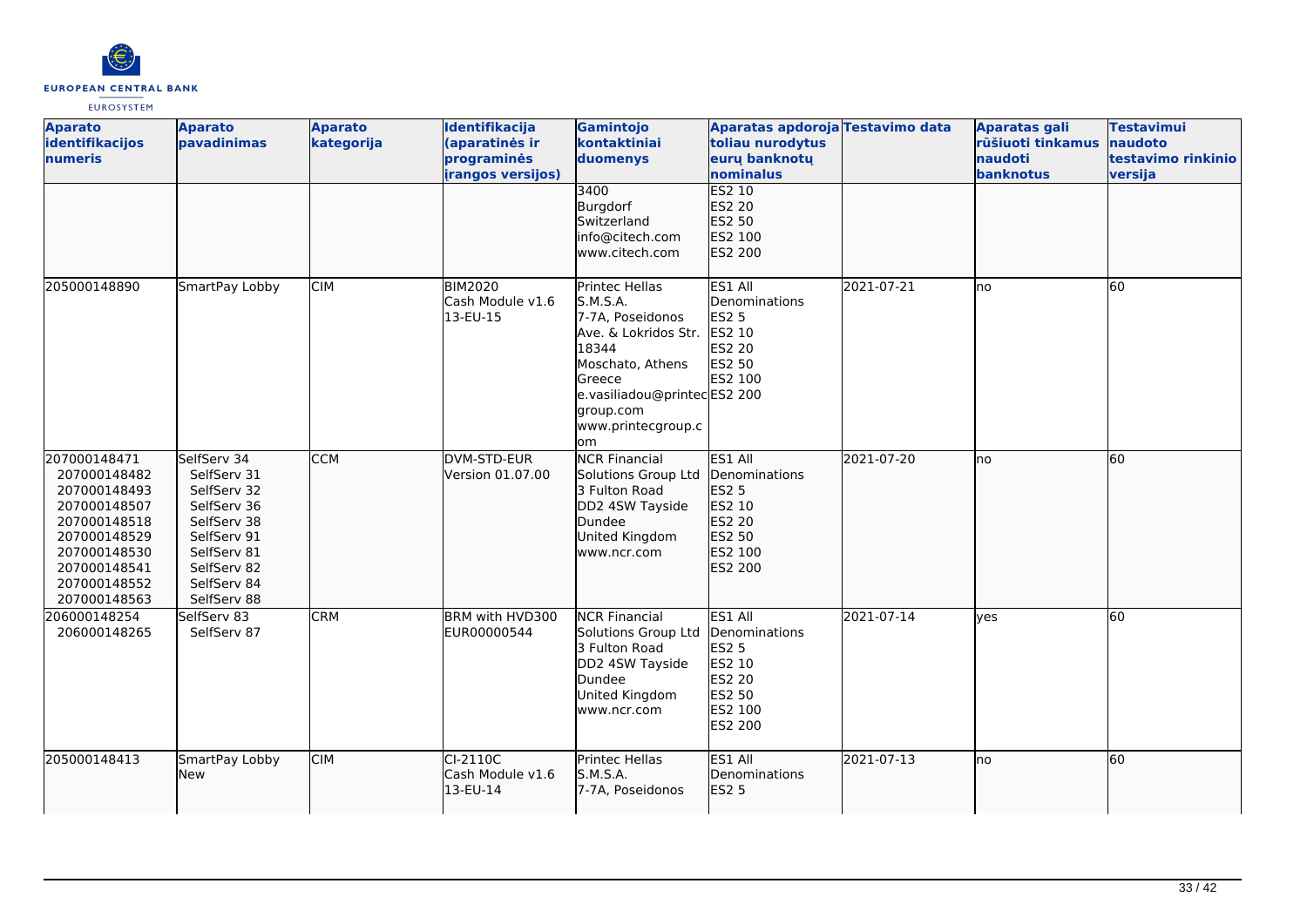

| <b>Aparato</b><br>identifikacijos<br>numeris                 | <b>Aparato</b><br>pavadinimas                           | <b>Aparato</b><br>kategorija | Identifikacija<br>(aparatinės ir<br>programinės<br>irangos versijos) | Gamintojo<br>kontaktiniai<br>duomenys<br>Ave. & Lokridos Str.<br>18344                                                                                                                                   | Aparatas apdoroja Testavimo data<br>toliau nurodytus<br>euru banknotu<br>nominalus<br><b>ES2 10</b><br><b>ES2 20</b> |            | Aparatas gali<br>rūšiuoti tinkamus<br>naudoti<br>banknotus | <b>Testavimui</b><br>naudoto<br>testavimo rinkinio<br>versija |
|--------------------------------------------------------------|---------------------------------------------------------|------------------------------|----------------------------------------------------------------------|----------------------------------------------------------------------------------------------------------------------------------------------------------------------------------------------------------|----------------------------------------------------------------------------------------------------------------------|------------|------------------------------------------------------------|---------------------------------------------------------------|
|                                                              |                                                         |                              |                                                                      | Moschato, Athens<br>Greece<br>e.vasiliadou@printecES2 200<br>group.com<br>www.printecgroup.c<br>om                                                                                                       | ES2 50<br>ES2 100                                                                                                    |            |                                                            |                                                               |
| 205000132621                                                 | Suzohapp CDS9<br><b>HCM</b>                             | <b>CIM</b>                   | <b>HOTS BV5A</b><br>BVZ22EUT V000018 NL. B.V. / Suzohapp             | Suzo international<br>Rijnzathe 12<br>3454PV<br>De Meern<br>Netherlands<br>info@suzohapp.nl<br>eu.suzohapp.com                                                                                           | ES1 All<br>Denominations<br><b>ES2 5</b><br>ES2 10<br>ES2 20<br>ES2 50<br>ES2 100<br>ES2 200                         | 2021-07-06 | no                                                         | 60                                                            |
| 206000132633<br>206000134383<br>206000134394<br>206000134407 | Scancoin RCS500<br><b>RCS 900</b><br>HCM N11<br>HCM N12 | <b>CRM</b>                   | HOTS BV5A<br>BVZ22EUT V000018 NL. B.V. / Suzohapp                    | Suzo international<br>Rijnzathe 12<br>3454PV<br>De Meern<br>Netherlands<br>info@suzohapp.nl<br>eu.suzohapp.com                                                                                           | ES1 All<br>Denominations<br>ES2 5<br>ES2 10<br>ES2 20<br>ES2 50<br>ES2 100<br>ES2 200                                | 2021-07-06 | lves                                                       | 60                                                            |
| 205000147684                                                 | CSH-410                                                 | <b>CIM</b>                   | <b>BIM2020</b><br>Cash Module v1.6<br>13-EU-14                       | <b>INNOVA BILISIM</b><br><b>COZUMLERI A.S</b><br><b>ITU Ayazaga</b><br>Kampusu Teknokent ES2 10<br>Ari 4 Binasi<br>34469<br>Maslak, Istanbul<br>Turkey<br>atomus@innova.co<br>lm.tr<br>www.innova.com.tr | ES1 All<br>Denominations<br><b>ES2 5</b><br><b>ES2 20</b><br><b>ES2 50</b><br>ES2 100<br>ES2 200                     | 2021-07-06 | lno                                                        | 60                                                            |
| 208000146777                                                 | ARGO G60                                                | <b>COM</b>                   | <b>BV10</b><br>EU32                                                  | <b>TRITON Systems of</b><br>Delaware, LLC                                                                                                                                                                | ES1 All<br>Denominations                                                                                             | 2021-06-24 | lyes                                                       | 60                                                            |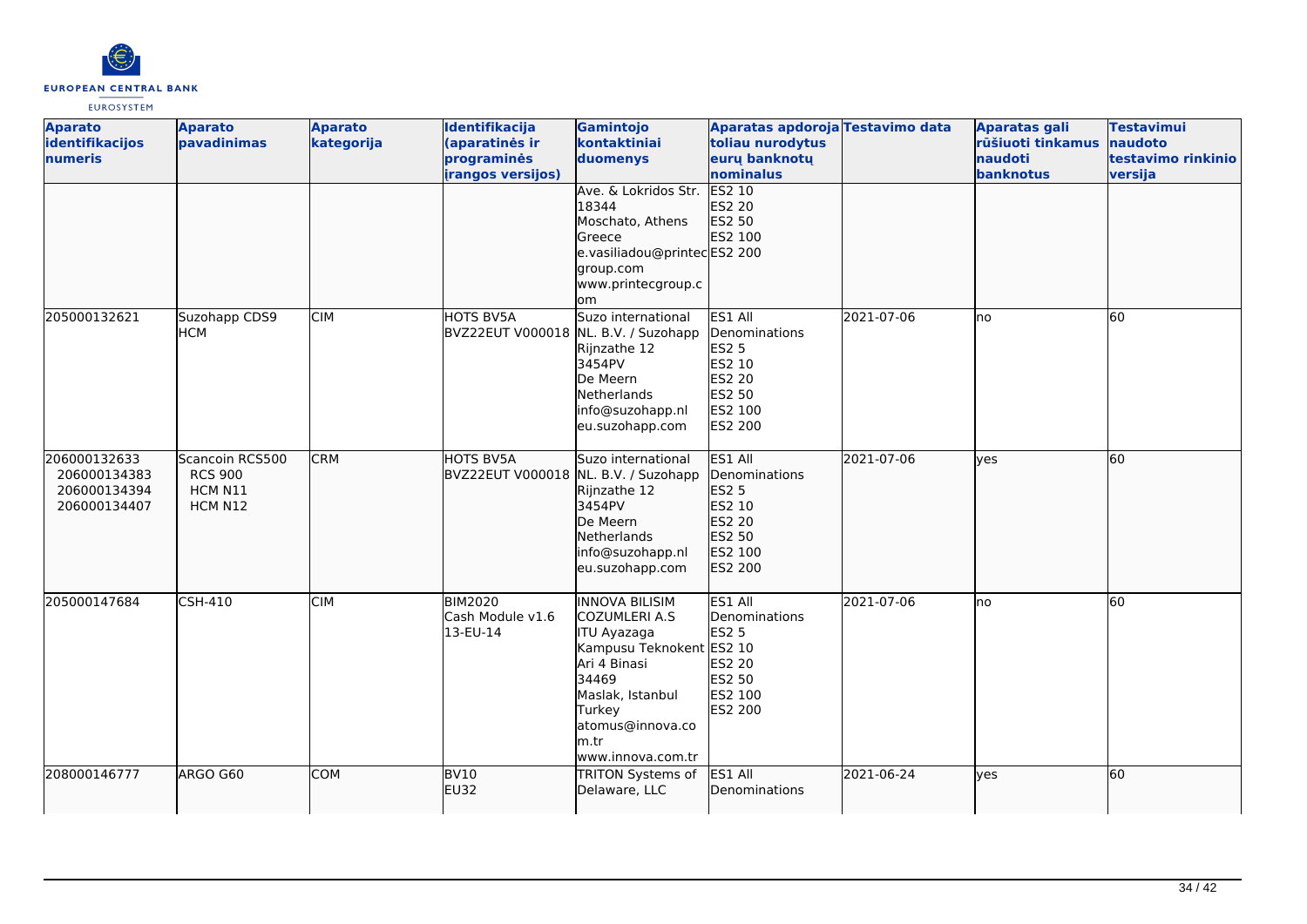

| <b>Aparato</b><br>identifikacijos<br>numeris                                                                                                                                                                                                                                                                                                                                 | <b>Aparato</b><br>pavadinimas                                                                                                                                                                                                                                                                                                                                                                                                                                                                  | <b>Aparato</b><br>kategorija | Identifikacija<br>(aparatinės ir<br>programinės<br><i>irangos versijos)</i> | Gamintojo<br>kontaktiniai<br>duomenys<br>21405 B Street                                                                                                                 | Aparatas apdoroja Testavimo data<br>toliau nurodytus<br>eurų banknotų<br>nominalus<br>ES2 <sub>5</sub> |            | <b>Aparatas gali</b><br>rūšiuoti tinkamus<br>naudoti<br>banknotus | <b>Testavimui</b><br>naudoto<br>testavimo rinkinio<br>versija |
|------------------------------------------------------------------------------------------------------------------------------------------------------------------------------------------------------------------------------------------------------------------------------------------------------------------------------------------------------------------------------|------------------------------------------------------------------------------------------------------------------------------------------------------------------------------------------------------------------------------------------------------------------------------------------------------------------------------------------------------------------------------------------------------------------------------------------------------------------------------------------------|------------------------------|-----------------------------------------------------------------------------|-------------------------------------------------------------------------------------------------------------------------------------------------------------------------|--------------------------------------------------------------------------------------------------------|------------|-------------------------------------------------------------------|---------------------------------------------------------------|
|                                                                                                                                                                                                                                                                                                                                                                              |                                                                                                                                                                                                                                                                                                                                                                                                                                                                                                |                              |                                                                             | MS 39560<br>Long Beach<br><b>USA</b><br>sales@triton.com<br>www.tritonatm.com                                                                                           | ES2 10<br>ES2 20<br>ES2 50<br>ES2 100<br><b>ES2 200</b>                                                |            |                                                                   |                                                               |
| 206000140871<br>206000140882<br>206000140893<br>206000140906<br>206000140917<br>206000140928<br>206000140939<br>206000140940<br>206000140951<br>206000140962<br>206000140973<br>206000140984<br>206000140995<br>206000141008<br>206000142748<br>206000142759<br>206000142760<br>206000142771<br>206000142782<br>206000142793<br>206000142806<br>206000142817<br>206000142828 | Diebold Opteva<br>328EF<br>Diebold 3030<br>Diebold Opteva<br>328EF/D<br>Diebold Opteva<br>328EF/C<br>Diebold Opteva<br>328 EF/S<br>Diebold Opteva<br>328<br>Diebold Opteva<br>324<br>Diebold Opteva<br>368<br>Diebold Opteva<br>378<br>Diebold Opteva<br>828<br>Diebold CS 828<br>Diebold Opteva<br>868<br>Diebold CS 868<br>Diebold Opteva<br>820<br>Diebold 3550<br>Diebold CS 3550<br>Diebold 3700<br>Diebold CS 3700<br>Diebold 3750<br>Diebold CS 3750<br>Diebold 9900<br>Diebold CS 9900 | <b>CRM</b>                   | BVZ10<br>BVZ22EUT000019                                                     | Diebold Nixdorf<br>Systems GmbH<br>Heinz-Nixdorf-Ring 1 ES2 5<br>33106<br>Paderborn<br>Germany<br>info.de@dieboldnixd ES2 100<br>lorf.com<br>www.dieboldnixdorf.<br>com | ES1 All<br>Denominations<br>ES2 10<br><b>ES2 20</b><br>ES2 50<br><b>ES2 200</b>                        | 2021-06-21 | lyes                                                              | 60                                                            |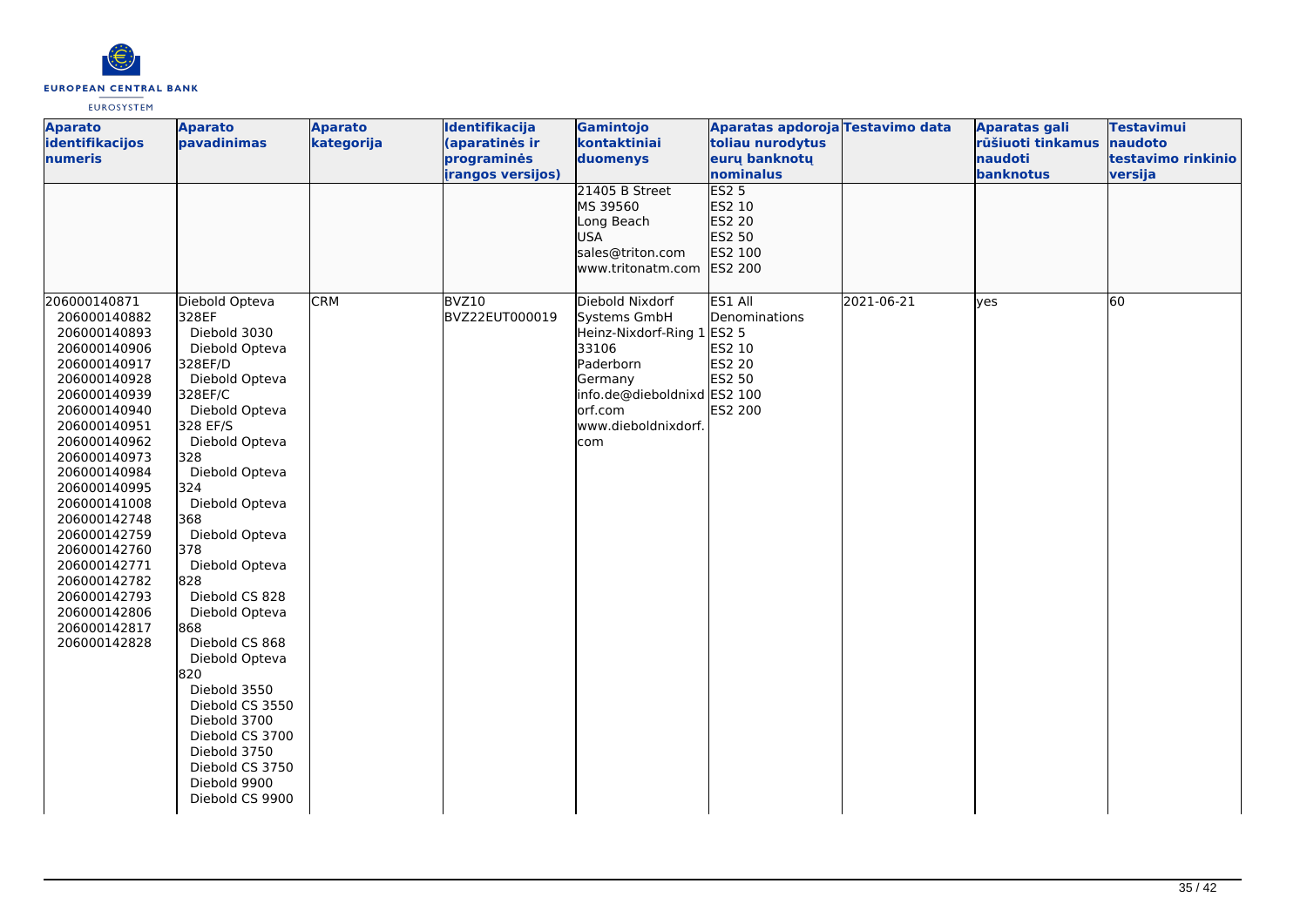

| <b>Aparato</b><br>identifikacijos<br>numeris | <b>Aparato</b><br>pavadinimas | <b>Aparato</b><br>kategorija | Identifikacija<br>(aparatinės ir<br>programinės<br>irangos versijos) | Gamintojo<br>kontaktiniai<br>duomenys                                                                                                                                  | Aparatas apdoroja Testavimo data<br>toliau nurodytus<br>eurų banknotų<br>nominalus                           |            | <b>Aparatas gali</b><br>rūšiuoti tinkamus<br>naudoti<br>banknotus | <b>Testavimui</b><br>naudoto<br>testavimo rinkinio<br>versija |
|----------------------------------------------|-------------------------------|------------------------------|----------------------------------------------------------------------|------------------------------------------------------------------------------------------------------------------------------------------------------------------------|--------------------------------------------------------------------------------------------------------------|------------|-------------------------------------------------------------------|---------------------------------------------------------------|
|                                              | Diebold Opteva<br>860         |                              |                                                                      |                                                                                                                                                                        |                                                                                                              |            |                                                                   |                                                               |
| 206000146058<br>206000146069                 | SR1000<br>SR2000              | <b>CRM</b>                   | BV3<br>GAUL2104270E                                                  | Sigma S.p.A.<br>Via Po 14<br>63017<br>Altidona (FM)<br>ltaly<br>www.sigmaspa.com                                                                                       | ES1 All<br>Denominations<br><b>ES2 5</b><br>ES2 10<br>ES2 20<br>ES2 50<br>ES2 100<br>ES2 200                 | 2021-06-21 | lyes                                                              | 60                                                            |
| 208000146631                                 | ARGO G60                      | <b>COM</b>                   | <b>BV10</b><br><b>EU27</b>                                           | TRITON Systems of<br>Delaware, LLC<br>21405 B Street<br>MS 39560<br>Long Beach<br>USA<br>sales@triton.com<br>www.tritonatm.com                                         | <b>ES15</b><br>ES1 10<br><b>ES1 20</b><br><b>ES1 50</b><br>ES2 5<br>ES2 10<br><b>ES2 20</b><br><b>ES2 50</b> | 2021-06-16 | yes                                                               | 60                                                            |
| 208000146389<br>208000146390                 | Cineo C6010<br>CS 6010        | <b>COM</b>                   | <b>MOVE PWBA</b><br>MOVE_PWBA_EUR_1<br>047                           | Diebold Nixdorf<br>Systems GmbH<br>Heinz-Nixdorf-Ring 1 ES2 5<br>33106<br>Paderborn<br>Germany<br>info.de@dieboldnixd ES2 100<br>orf.com<br>www.dieboldnixdorf.<br>com | ES1 All<br>Denominations<br>ES2 10<br>ES2 20<br>ES2 50<br>ES2 200                                            | 2021-06-09 | lyes                                                              | 60                                                            |
| 208000146403<br>208000146414                 | Cineo C6010<br>CS 6010        | <b>COM</b>                   | MOVE PWCC<br>MOVE PWBA EUR 1 Systems GmbH<br>047                     | Diebold Nixdorf<br>Heinz-Nixdorf-Ring 1 ES2 5<br>33106<br>Paderborn<br>Germany<br>info.de@dieboldnixd ES2 100<br>orf.com<br>www.dieboldnixdorf.                        | ES1 All<br>Denominations<br>ES2 10<br>ES2 20<br><b>ES2 50</b><br><b>ES2 200</b>                              | 2021-06-09 | <b>lves</b>                                                       | 60                                                            |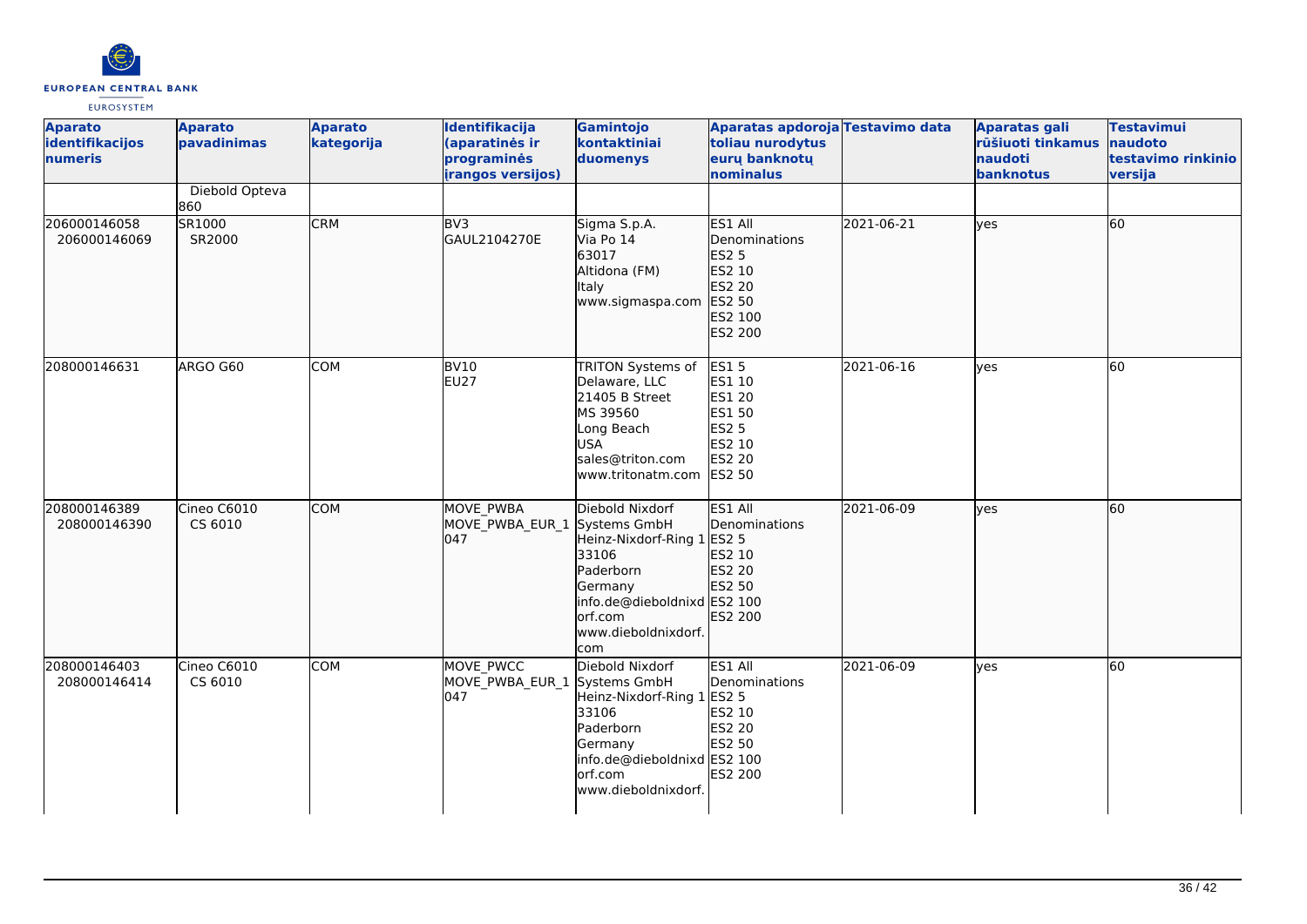

| <b>Aparato</b><br>identifikacijos<br>numeris                                                                                                                                                 | <b>Aparato</b><br>pavadinimas                                                                                                                                                                                     | <b>Aparato</b><br>kategorija | Identifikacija<br>(aparatinės ir<br>programinės<br><i>irangos versijos)</i> | Gamintojo<br>kontaktiniai<br>duomenys                                                                                                                   | Aparatas apdoroja Testavimo data<br>toliau nurodytus<br>eurų banknotų<br>nominalus    |            | <b>Aparatas gali</b><br>rūšiuoti tinkamus<br>naudoti<br>banknotus | <b>Testavimui</b><br>naudoto<br>testavimo rinkinio<br>versija |
|----------------------------------------------------------------------------------------------------------------------------------------------------------------------------------------------|-------------------------------------------------------------------------------------------------------------------------------------------------------------------------------------------------------------------|------------------------------|-----------------------------------------------------------------------------|---------------------------------------------------------------------------------------------------------------------------------------------------------|---------------------------------------------------------------------------------------|------------|-------------------------------------------------------------------|---------------------------------------------------------------|
|                                                                                                                                                                                              |                                                                                                                                                                                                                   |                              |                                                                             | com                                                                                                                                                     |                                                                                       |            |                                                                   |                                                               |
| 206000146070<br>206000146081<br>206000146092<br>206000146105<br>206000146116<br>206000146127<br>206000146138<br>206000146149<br>206000146150<br>206000146161<br>206000146172<br>206000146183 | SelfServ 32<br>Personas 74 M-<br>Series<br>Personas 76 M-<br>Series<br>SelfServ 31<br>SelfServ 34<br>SelfServ 36<br>SelfServ 38<br>SelfServ 81<br>SelfServ 82<br>SelfServ 84<br>SelfServ 88<br>SelfServ 91        | <b>CRM</b>                   | <b>GBRU</b><br>GBNA with GBVE-II<br>EU0901                                  | <b>NCR Financial</b><br>Solutions Group Ltd<br>3 Fulton Road<br>DD2 4SW Tayside<br>Dundee<br>United Kingdom<br>www.ncr.com                              | ES1 All<br>Denominations<br>ES2 5<br>ES2 10<br>ES2 20<br>ES2 50<br>ES2 100<br>ES2 200 | 2021-06-08 | lyes                                                              | 60                                                            |
| 206000146252<br>206000146263<br>206000146274<br>206000146285<br>206000146296<br>206000146309<br>206000146310<br>206000146321<br>206000146332                                                 | DN Series 200<br>CS 4060<br>CS 4560<br>DN Series 250<br>DN Series 400<br>DN Series 405DT<br>DN Series 450<br>DN Series 470<br>DN Series 490                                                                       | <b>CRM</b>                   | MOVEm CDAA<br>MOVEm CDAA EUR Systems GmbH<br>1015                           | Diebold Nixdorf<br>Heinz-Nixdorf-Ring 1 ES2 5<br>33106<br>Paderborn<br>Germany<br>info.de@dieboldnixd ES2 100<br>lorf.com<br>www.dieboldnixdorf.<br>com | ES1 All<br>Denominations<br>ES2 10<br><b>ES2 20</b><br>ES2 50<br>ES2 200              | 2021-06-08 | <b>ves</b>                                                        | 60                                                            |
| 206000145912<br>206000145923<br>206000145934<br>206000145945<br>206000145956<br>206000145967<br>206000145978<br>206000145989<br>206000145990<br>206000146003<br>206000146014<br>206000146025 | SelfServ 32<br>Personas 74 M-<br><b>Series</b><br>Personas 76 M-<br>Series<br>SelfServ 31<br>SelfServ 34<br>SelfServ 36<br>SelfServ 38<br>SelfServ 81<br>SelfServ 82<br>SelfServ 84<br>SelfServ 88<br>SelfServ 91 | <b>CRM</b>                   | lgbru<br><b>GBNA with GBVE</b><br>EU0901                                    | <b>NCR Financial</b><br>Solutions Group Ltd<br>3 Fulton Road<br>DD2 4SW Tayside<br>Dundee<br>United Kingdom<br>www.ncr.com                              | ES1 All<br>Denominations<br>ES2 5<br>ES2 10<br>ES2 20<br>ES2 50<br>ES2 100<br>ES2 200 | 2021-06-07 | lves                                                              | 60                                                            |
|                                                                                                                                                                                              |                                                                                                                                                                                                                   |                              |                                                                             |                                                                                                                                                         |                                                                                       |            |                                                                   |                                                               |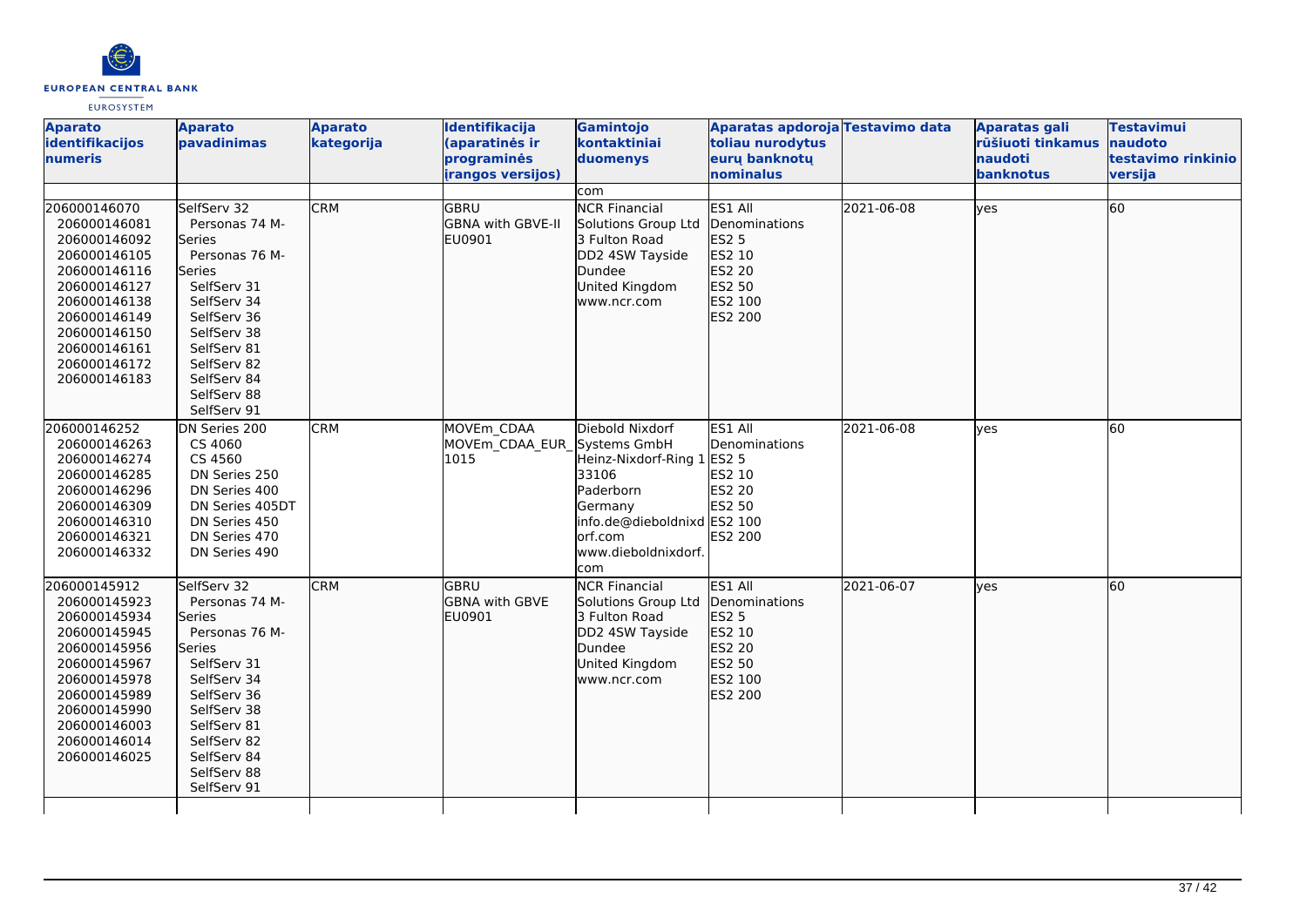

| <b>Aparato</b><br>identifikacijos<br>numeris | <b>Aparato</b><br>pavadinimas       | <b>Aparato</b><br>kategorija | Identifikacija<br>(aparatinės ir<br>programinės<br><i>irangos versijos)</i> | Gamintojo<br>kontaktiniai<br>duomenys                                                                                                         | Aparatas apdoroja Testavimo data<br>toliau nurodytus<br>eurų banknotų<br>nominalus                  |            | <b>Aparatas gali</b><br>rūšiuoti tinkamus<br>naudoti<br>banknotus | <b>Testavimui</b><br>naudoto<br>testavimo rinkinio<br>versija |
|----------------------------------------------|-------------------------------------|------------------------------|-----------------------------------------------------------------------------|-----------------------------------------------------------------------------------------------------------------------------------------------|-----------------------------------------------------------------------------------------------------|------------|-------------------------------------------------------------------|---------------------------------------------------------------|
| 206000145729<br>206000145730                 | <b>RBG-200</b><br>RZ-200            | <b>CRM</b>                   | <b>HVD-200</b><br>0509                                                      | <b>Glory Global</b><br>Solutions<br>Thomas-Edison-Platz ES2 5<br>63263<br>Neu-Isenburg<br>Germany<br>www.gloryglobalsolu ES2 200<br>tions.com | ES1 All<br>Denominations<br>ES2 10<br><b>ES2 20</b><br>ES2 50<br>ES2 100                            | 2021-05-31 | yes                                                               | 60                                                            |
| 205000129842<br>205000129853                 | Cash Star 5111<br>Cash Star 5110    | <b>CIM</b>                   | CashFlow SC series<br>SCNL83<br>523246432_SCN83<br>EUR1                     | Glory Global<br>Solutions<br>Thomas-Edison-Platz ES2 5<br>63263<br>Neu-Isenburg<br>Germany<br>www.gloryglobalsolu ES2 200<br>tions.com        | ES1 All<br>Denominations<br>ES2 10<br>ES2 20<br>ES2 50<br>ES2 100                                   | 2021-05-28 | lno                                                               | 60                                                            |
| 206000145331                                 | MRX-CIS                             | <b>CRM</b>                   | <b>MRX</b><br>V027 0019APR21<br>ME0001 H005F                                | JCM Europe GmbH<br>Mündelheimer Weg<br>60<br>40472<br>Düsseldorf<br>Germany<br>info@jcmglobal.eu<br>www.jcmglobal.eu                          | ES1 All<br>Denominations<br><b>ES2 5</b><br>ES2 10<br>ES2 20<br>ES2 50<br>ES2 100<br><b>ES2 200</b> | 2021-05-28 | <b>l</b> ves                                                      | 60                                                            |
| 206000145126<br>206000145137<br>206000150431 | <b>RBG-200</b><br>RZ-200<br>$G-200$ | <b>CRM</b>                   | <b>HVD-210</b><br>0612                                                      | <b>Glory Global</b><br>Solutions<br>Thomas-Edison-Platz ES2 5<br>63263<br>Neu-Isenburg<br>Germany<br>www.gloryglobalsolu ES2 200<br>tions.com | ES1 All<br>Denominations<br>ES2 10<br>ES2 20<br>ES2 50<br>ES2 100                                   | 2021-05-21 | lyes                                                              | 60                                                            |
| 206000145240<br>206000145251                 | <b>RBG-200</b><br>RZ-200            | <b>CRM</b>                   | <b>HVD-200</b><br>0612                                                      | <b>Glory Global</b><br>Solutions<br>Thomas-Edison-Platz ES2 5                                                                                 | ES1 All<br>Denominations                                                                            | 2021-05-21 | <b>ves</b>                                                        | 60                                                            |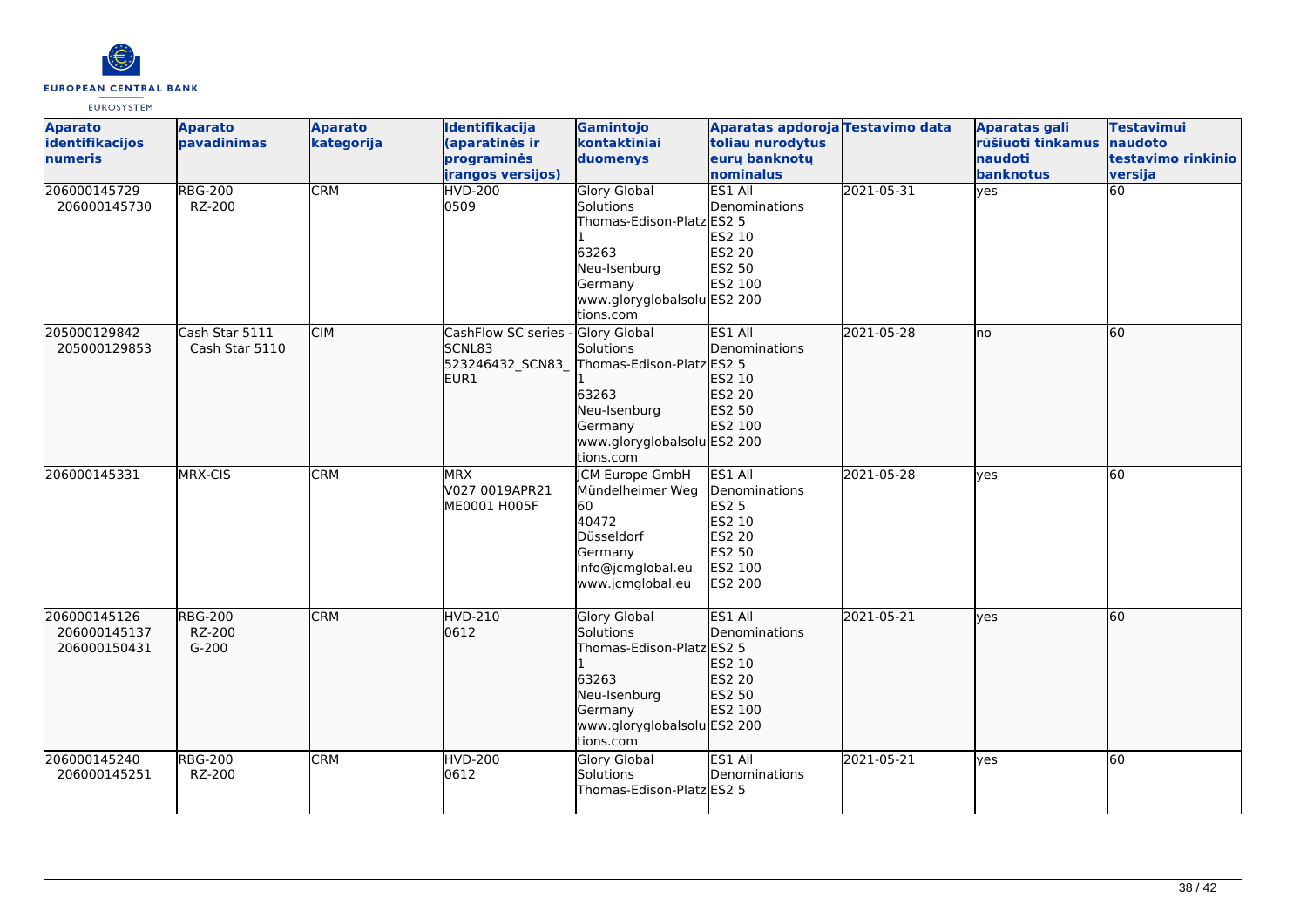

| <b>Aparato</b><br>identifikacijos<br>numeris                                                                                                                                                                                                                                                                                 | <b>Aparato</b><br>pavadinimas                                                                                                                                                                                                                                                                                                                            | <b>Aparato</b><br>kategorija | Identifikacija<br>(aparatinės ir<br>programinės<br><i>irangos versijos)</i> | Gamintojo<br>kontaktiniai<br>duomenys<br>63263<br>Neu-Isenburg<br>Germany<br>www.gloryglobalsolu ES2 200<br>tions.com                                         | Aparatas apdoroja Testavimo data<br>toliau nurodytus<br>eurų banknotų<br>nominalus<br><b>ES2 10</b><br><b>ES2 20</b><br>ES2 50<br>ES2 100 |            | Aparatas gali<br>rūšiuoti tinkamus<br>naudoti<br>banknotus | <b>Testavimui</b><br>naudoto<br>testavimo rinkinio<br>versija |
|------------------------------------------------------------------------------------------------------------------------------------------------------------------------------------------------------------------------------------------------------------------------------------------------------------------------------|----------------------------------------------------------------------------------------------------------------------------------------------------------------------------------------------------------------------------------------------------------------------------------------------------------------------------------------------------------|------------------------------|-----------------------------------------------------------------------------|---------------------------------------------------------------------------------------------------------------------------------------------------------------|-------------------------------------------------------------------------------------------------------------------------------------------|------------|------------------------------------------------------------|---------------------------------------------------------------|
| 206000131881<br>206000131892<br>206000131905<br>206000131916<br>206000131927<br>206000131938<br>206000131949<br>206000131950<br>206000145488<br>206000145499<br>206000145503<br>206000145514<br>206000145525<br>206000145536<br>206000145547<br>206000145558<br>206000145569<br>206000145570<br>206000145581<br>206000145592 | DT-7000H68NL<br>DT-7000H68N<br>DT-7000H68NLR<br>DT-7000H68NX<br>DT-7000P5800<br>DT-7000P5800L<br>DT-7000160-COMB<br>Virtual Teller Mach<br>ine(VTM)/Videokasse<br>DT-7000160A<br>DT-7000160B<br>DT-7000160NL<br>DT-7000160X<br>DT-7000160XL<br>DT-7000164A<br>DT-7000164B<br>DT-7000164C<br>DT-7000166<br>DT-7000P5800E<br>DT-7000P5800L<br>DT-7000P5800 | <b>CRM</b>                   | SNV-001<br>V22004A0A7                                                       | <b>GRG Banking</b><br>Equipment Co Ltd<br>9 Kelin Road Science ES2 5<br>City<br>510663<br>Guangzhou, District ES2 50<br>Luogang<br>China<br>www.grgbanking.co | ES1 All<br>Denominations<br>ES2 10<br>ES2 20<br>ES2 100<br>ES2 200                                                                        | 2021-05-19 | yes                                                        | 60                                                            |
| 206000144409<br>206000144410                                                                                                                                                                                                                                                                                                 | <b>RBG-200</b><br>RZ-200                                                                                                                                                                                                                                                                                                                                 | <b>CRM</b>                   | <b>HVD-210</b><br>6616                                                      | <b>Glory Global</b><br>Solutions<br>Thomas-Edison-Platz ES2 5<br>63263<br>Neu-Isenburg<br>Germany<br>www.gloryglobalsolu ES2 200<br>tions.com                 | ES1 All<br>Denominations<br>ES2 10<br>ES2 20<br><b>ES2 50</b><br>ES2 100                                                                  | 2021-05-19 | ves                                                        | 60                                                            |
| 206000144784<br>206000144795<br>206000144808                                                                                                                                                                                                                                                                                 | CINEO C4060<br><b>CINEO C4040</b><br>CS 4040                                                                                                                                                                                                                                                                                                             | <b>CRM</b>                   | MOVE CWCA<br>MOVE_CWAA_EUR_1 Systems GmbH<br>047                            | Diebold Nixdorf<br>Heinz-Nixdorf-Ring 1 ES2 5                                                                                                                 | ES1 All<br>Denominations                                                                                                                  | 2021-05-18 | yes                                                        | 60                                                            |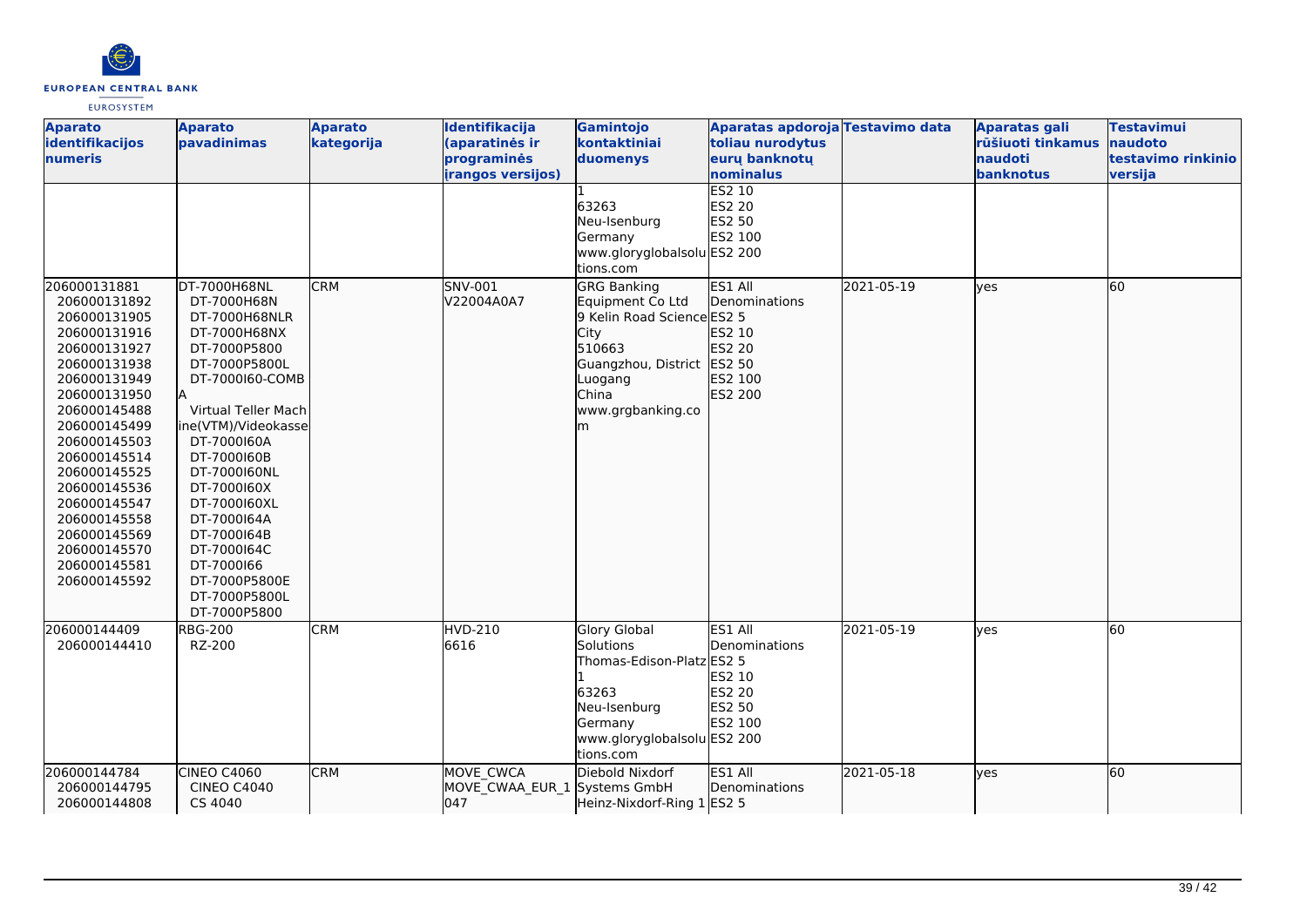

| <b>Aparato</b>  | <b>Aparato</b>     | <b>Aparato</b> | Identifikacija               | Gamintojo                   | Aparatas apdoroja Testavimo data |            | <b>Aparatas gali</b> | <b>Testavimui</b>  |
|-----------------|--------------------|----------------|------------------------------|-----------------------------|----------------------------------|------------|----------------------|--------------------|
| identifikacijos | pavadinimas        | kategorija     | (aparatinės ir               | kontaktiniai                | toliau nurodytus                 |            | rūšiuoti tinkamus    | naudoto            |
| numeris         |                    |                | programinės                  | duomenys                    | eurų banknotų                    |            | naudoti              | testavimo rinkinio |
|                 |                    |                | irangos versijos)            |                             | nominalus                        |            | banknotus            | versija            |
| 206000144819    | <b>CINEO C4080</b> |                |                              | 33106                       | <b>ES2 10</b>                    |            |                      |                    |
| 206000144820    | CS 4080            |                |                              | Paderborn                   | ES2 20                           |            |                      |                    |
| 206000144831    | <b>CINEO C4560</b> |                |                              | Germany                     | ES2 50                           |            |                      |                    |
| 206000144842    | CS 4560            |                |                              | info.de@dieboldnixd ES2 100 |                                  |            |                      |                    |
| 206000144853    | <b>CINEO C4580</b> |                |                              | lorf.com                    | ES2 200                          |            |                      |                    |
| 206000144864    | CS 4580            |                |                              | www.dieboldnixdorf.         |                                  |            |                      |                    |
| 206000144875    | <b>CINEO C2090</b> |                |                              | com                         |                                  |            |                      |                    |
| 206000144886    | CS 2090            |                |                              |                             |                                  |            |                      |                    |
| 206000144897    | <b>CINEO C4090</b> |                |                              |                             |                                  |            |                      |                    |
| 206000144900    | CS 4090            |                |                              |                             |                                  |            |                      |                    |
| 206000144911    | <b>CINEO C2080</b> |                |                              |                             |                                  |            |                      |                    |
| 206000144922    | CS 2080            |                |                              |                             |                                  |            |                      |                    |
| 206000144933    | CINEO C6040        |                |                              |                             |                                  |            |                      |                    |
| 206000144944    | CS 6040            |                |                              |                             |                                  |            |                      |                    |
| 206000144955    | CINEO C6040        |                |                              |                             |                                  |            |                      |                    |
| 206000144966    | Compact            |                |                              |                             |                                  |            |                      |                    |
| 206000144977    | CS 6040 Compact    |                |                              |                             |                                  |            |                      |                    |
| 206000144988    | <b>CINEO C6030</b> |                |                              |                             |                                  |            |                      |                    |
| 206000144999    | CS 6030            |                |                              |                             |                                  |            |                      |                    |
| 206000145002    | <b>CINEO C6050</b> |                |                              |                             |                                  |            |                      |                    |
| 206000145013    | CS 6050            |                |                              |                             |                                  |            |                      |                    |
|                 | CS 4060            |                |                              |                             |                                  |            |                      |                    |
| 206000144546    | CINEO C4060        | <b>CRM</b>     | <b>MOVE CWAA</b>             | Diebold Nixdorf             | ES1 All                          | 2021-05-17 | <b>ves</b>           | 60                 |
| 206000144557    | <b>CINEO C4040</b> |                | MOVE CWAA EUR 1 Systems GmbH |                             | <b>Denominations</b>             |            |                      |                    |
| 206000144568    | CS 4040            |                | 047                          | Heinz-Nixdorf-Ring 1 ES2 5  |                                  |            |                      |                    |
| 206000144579    | <b>CINEO C4080</b> |                |                              | 33106                       | ES2 10                           |            |                      |                    |
| 206000144580    | CS 4080            |                |                              | Paderborn                   | <b>ES2 20</b>                    |            |                      |                    |
| 206000144591    | <b>CINEO C4560</b> |                |                              | Germany                     | <b>ES2 50</b>                    |            |                      |                    |
| 206000144604    | CS 4560            |                |                              | info.de@dieboldnixd ES2 100 |                                  |            |                      |                    |
| 206000144615    | <b>CINEO C4580</b> |                |                              | orf.com                     | <b>ES2 200</b>                   |            |                      |                    |
| 206000144626    | CS 4580            |                |                              | www.dieboldnixdorf.         |                                  |            |                      |                    |
| 206000144637    | <b>CINEO C2090</b> |                |                              | com                         |                                  |            |                      |                    |
| 206000144648    | CS 2090            |                |                              |                             |                                  |            |                      |                    |
| 206000144659    | <b>CINEO C4090</b> |                |                              |                             |                                  |            |                      |                    |
| 206000144660    | CS 4090            |                |                              |                             |                                  |            |                      |                    |
| 206000144671    | <b>CINEO C2080</b> |                |                              |                             |                                  |            |                      |                    |
| 206000144682    | CS 2080            |                |                              |                             |                                  |            |                      |                    |
| 206000144693    | CINEO C6040        |                |                              |                             |                                  |            |                      |                    |
| 206000144706    | CS 6040            |                |                              |                             |                                  |            |                      |                    |
| 206000144717    | <b>CINEO C6040</b> |                |                              |                             |                                  |            |                      |                    |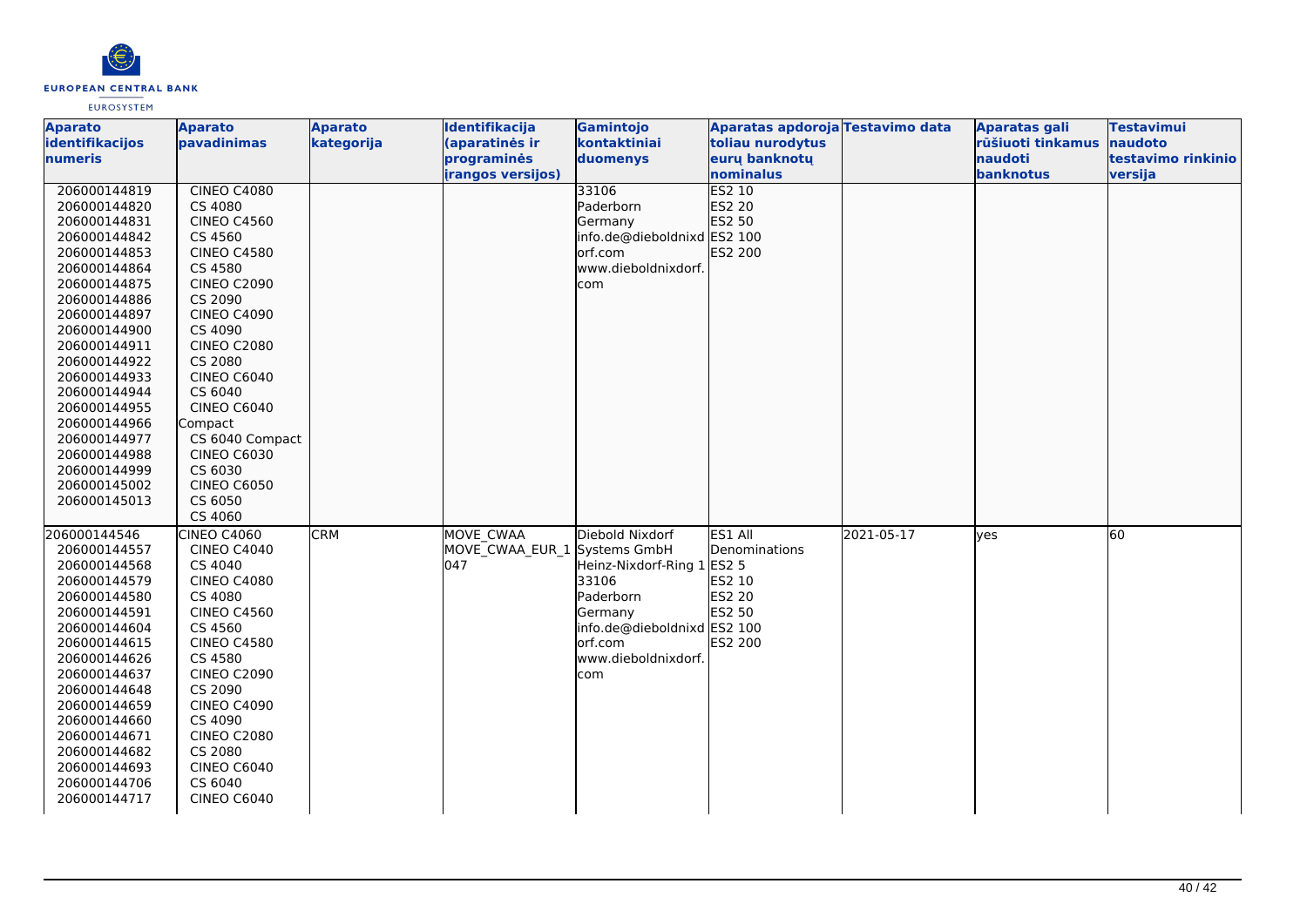

| <b>Aparato</b><br>identifikacijos<br>numeris                                                                                                                                                 | <b>Aparato</b><br><b>pavadinimas</b>                                                                                                                                                                       | <b>Aparato</b><br>kategorija | Identifikacija<br>(aparatinės ir<br>programinės<br>irangos versijos) | Gamintojo<br>kontaktiniai<br>duomenys                                                                                                         | Aparatas apdoroja Testavimo data<br>toliau nurodytus<br>euru banknotu<br>nominalus           |            | <b>Aparatas gali</b><br>rūšiuoti tinkamus<br>naudoti<br>banknotus | <b>Testavimui</b><br>naudoto<br>testavimo rinkinio<br>versija |
|----------------------------------------------------------------------------------------------------------------------------------------------------------------------------------------------|------------------------------------------------------------------------------------------------------------------------------------------------------------------------------------------------------------|------------------------------|----------------------------------------------------------------------|-----------------------------------------------------------------------------------------------------------------------------------------------|----------------------------------------------------------------------------------------------|------------|-------------------------------------------------------------------|---------------------------------------------------------------|
| 206000144728<br>206000144739<br>206000144740<br>206000144751<br>206000144762<br>206000144773                                                                                                 | Compact<br>CS 6040 Compact<br><b>CINEO C6030</b><br>CS 6030<br><b>CINEO C6050</b><br>CS 6050<br>CS 4060                                                                                                    |                              |                                                                      |                                                                                                                                               |                                                                                              |            |                                                                   |                                                               |
| 206000145024<br>206000145035                                                                                                                                                                 | <b>RBG-200</b><br>RZ-200                                                                                                                                                                                   | <b>CRM</b>                   | HVD-210<br>0509                                                      | <b>Glory Global</b><br>Solutions<br>Thomas-Edison-Platz ES2 5<br>63263<br>Neu-Isenburg<br>Germany<br>www.gloryglobalsolu ES2 200<br>tions.com | ES1 All<br><b>Denominations</b><br>ES2 10<br><b>ES2 20</b><br>ES2 50<br>ES2 100              | 2021-05-17 | lves                                                              | 60                                                            |
| 206000143589<br>206000143590<br>206000143603<br>206000143614<br>206000143625<br>206000143636<br>206000143647<br>206000143658<br>206000143669<br>206000143670<br>206000143681<br>206000143692 | SelfServ 32<br>Personas 74 M-<br>Series<br>Personas 76 M-<br>Series<br>SelfServ 31<br>SelfServ 34<br>SelfServ 36<br>SelfServ 38<br>SelfServ 81<br>SelfServ 82<br>SelfServ 84<br>SelfServ 88<br>SelfServ 91 | <b>CRM</b>                   | <b>GBRU</b><br><b>GBNA with GBVE-II</b><br>EU0899IB                  | <b>NCR Financial</b><br>Solutions Group Ltd<br>3 Fulton Road<br>DD2 4SW Tayside<br>Dundee<br>United Kingdom<br>www.ncr.com                    | ES1 All<br>Denominations<br><b>ES2 5</b><br>ES2 10<br>ES2 20<br>ES2 50<br>ES2 100<br>ES2 200 | 2021-05-06 | ves                                                               | 60                                                            |
| 207000143717<br>207000143728<br>207000143739<br>207000143740<br>207000143751<br>207000143762<br>207000143773<br>207000143784<br>207000143795<br>207000143808                                 | SelfServ 34<br>SelfServ 31<br>SelfServ 32<br>SelfServ 36<br>SelfServ 38<br>SelfServ 91<br>SelfServ 81<br>SelfServ 82<br>SelfServ 84<br>SelfServ 88                                                         | <b>CCM</b>                   | EUR-IBVM-CN-15N_1 NCR Financial                                      | Solutions Group Ltd<br>3 Fulton Road<br>DD2 4SW Tayside<br>Dundee<br>United Kingdom<br>www.ncr.com                                            | ES1 All<br>Denominations<br><b>ES2 5</b><br>ES2 10<br>ES2 20<br>ES2 50<br>ES2 100<br>ES2 200 | 2021-05-06 | lno                                                               | 60                                                            |